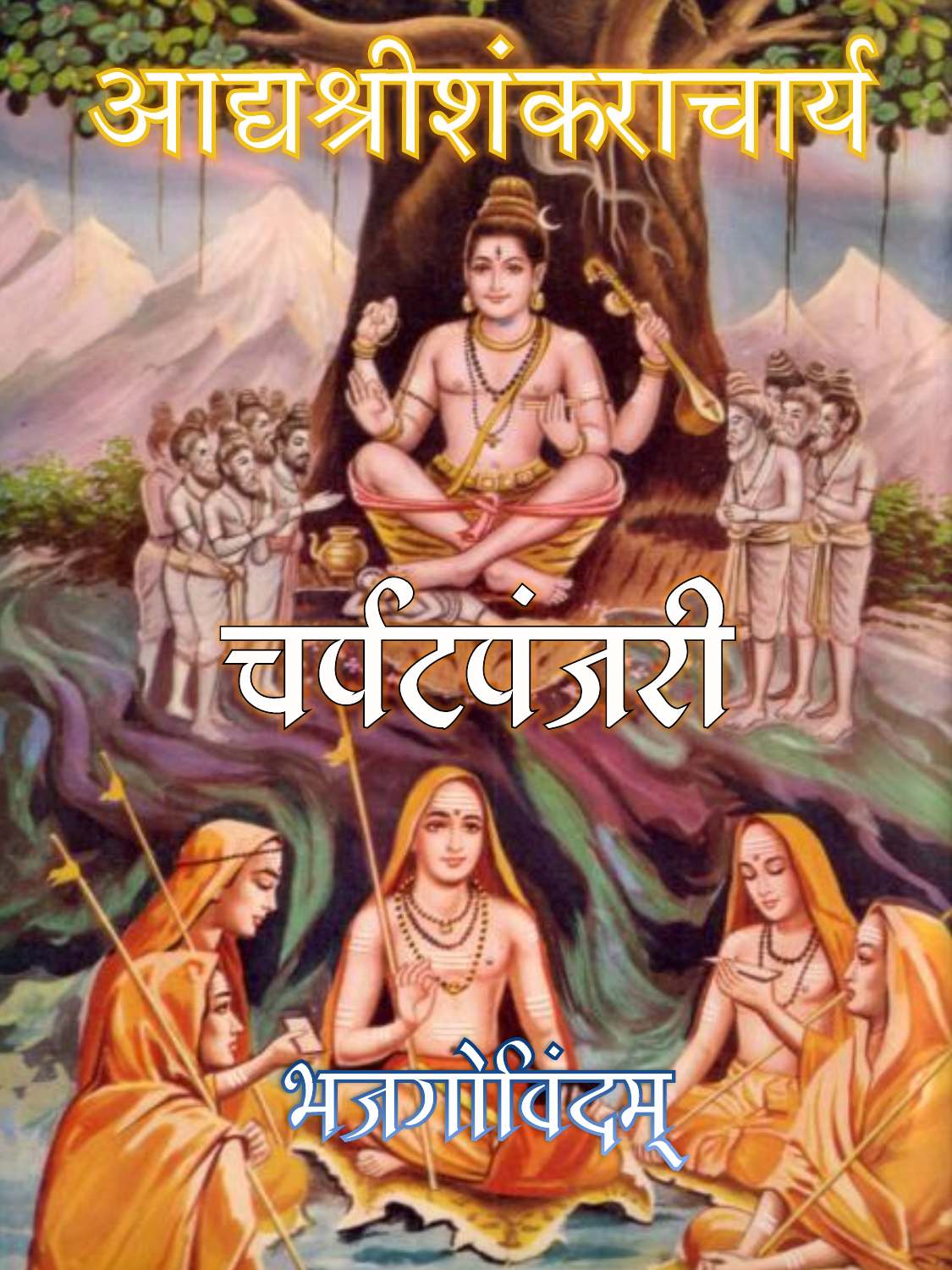

# ई साहित्य प्रहिष्ठान

### [www.esahity.com](http://www.esahity.com/)

## [esahity@gmail.com](mailto:esahity@gmail.com)

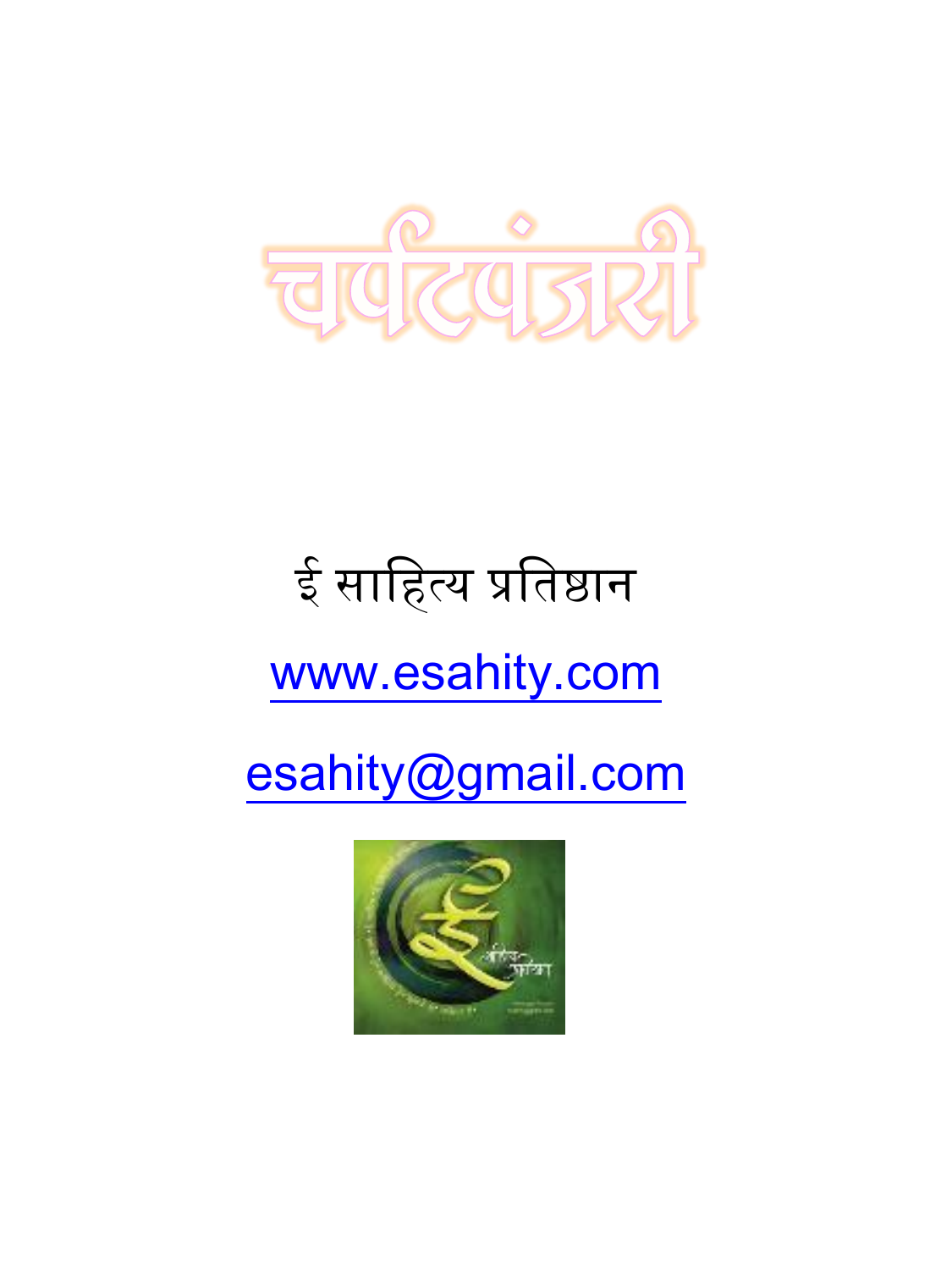चर्पटपंजरी अर्थात भजगोविंदम : हे संस्कृत मधील एक महान काव्य आहे. जगद्गुरू श्री आदय शंकर्ताचार्यांनी रचलेले हे काव्य संस्कृतमधील अत्यंत सुंदर काव्यांपैकी एक मानले जाते. वेदांताचा अर्क या छोट्याशा भजनात सामावलेला आहे. मानवाला आपल्या अस्तित्त्वाचा अर्थ शोधायला प्रवृत्त करणारे हे काव्य आहे. धन, संपत्ती, सांसारिक मोह यांचा नेमका अर्थ आणि सत्य यांच्या शोधाची ही सुरुवात आहे. यादवारे जागृत झालेला शिष्य ज्ञान आणि इश्वराच्या शोधासाठी मार्गस्थ होतो.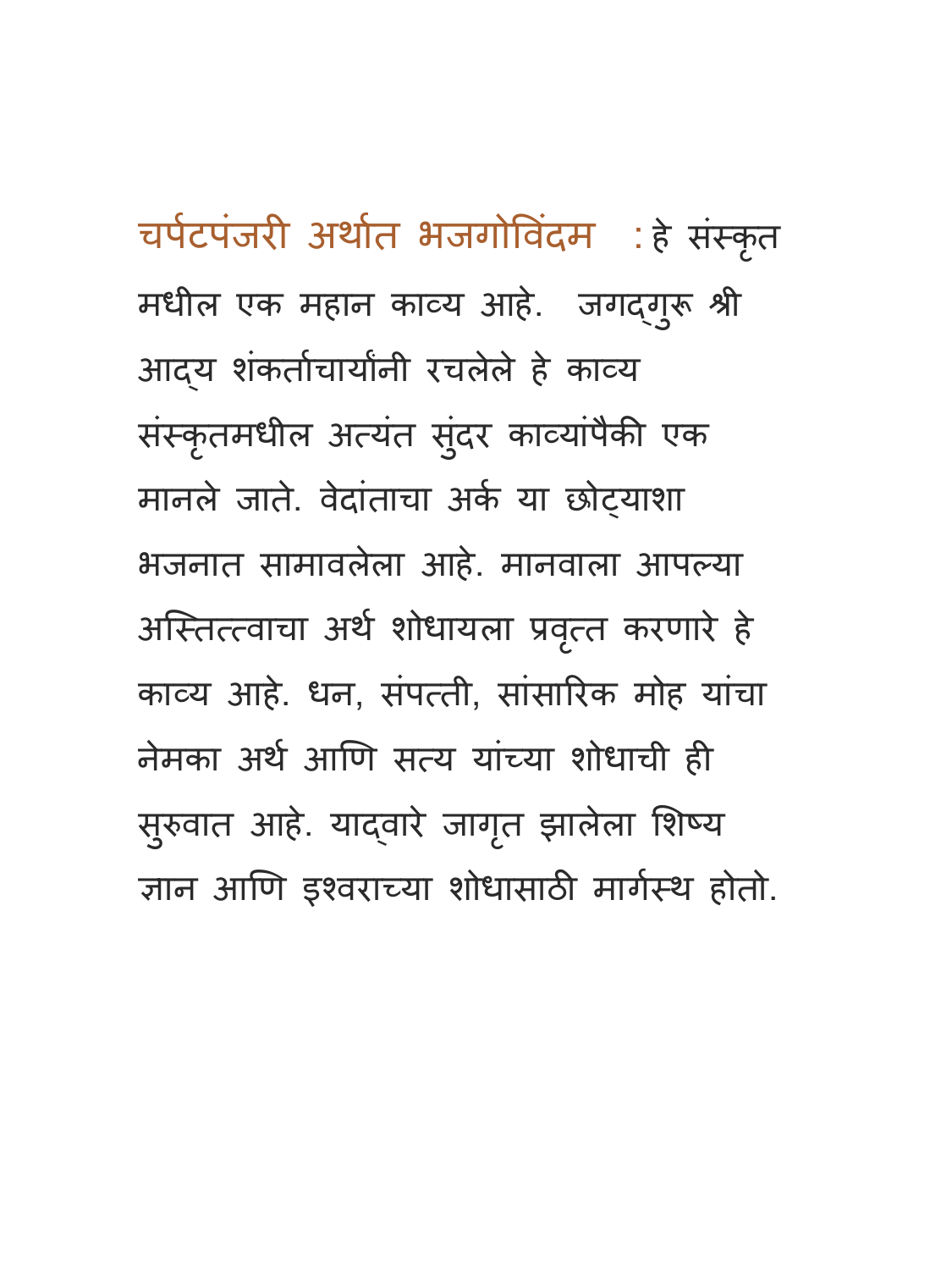#### चर्पटपंजरी ऊर्फ भज गोविंदम

चर्पटपंजरीमध्ये दवादश मंजरिका, चतुर्दशमंजरिका आणि सार असे तीन भाग पडतात. पहिला श्लोक झाल्यानंतर २ ते तेरा हे बारा श्लोक शंकराचार्यांनी रचलेले आहेत. त्यातून भूमिका स्पष्ट होते. चौदा ते सत्तावीस हे चौधा श्लोक त्यांच्या विदयार्थ्यांनी रचलेले आहेत. तर शेवटचे पाच श्लोक पुन्हा श्री शंकराचार्यांनी रचलेले आहेत.

शंकराचार्यांचे इतर ग्रंथ मनोहारी सौंदर्याने नटलेले आहेत. र्रंतूचर्टप र्ंजरी ही एक सरळ तत्त्वज्ञानी कृती आहे. त्यात आडवळणे किंवा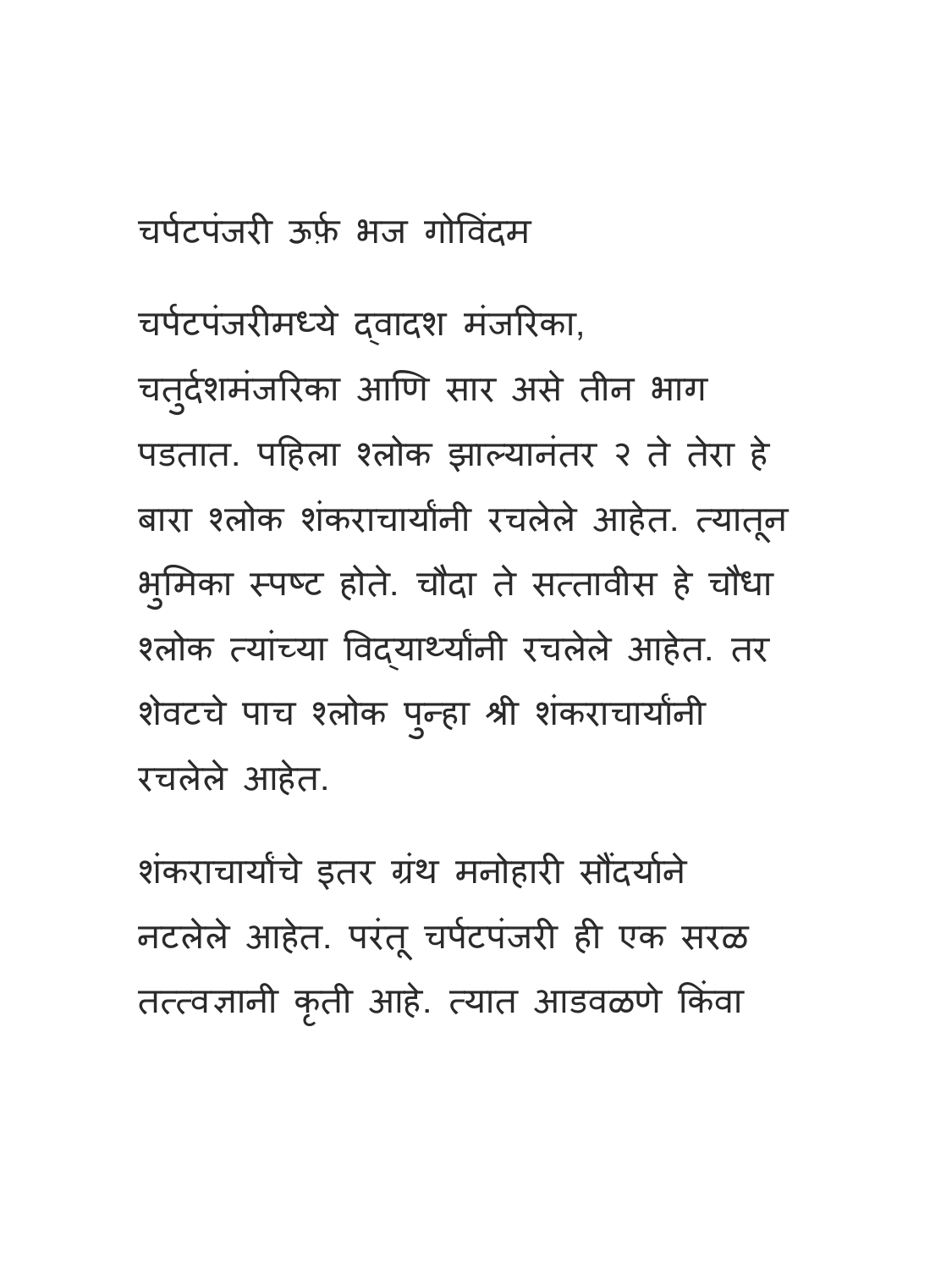गोडवा नाही तर एखादया सर्जनने कात्री चालवावी तशी मांडणी आहे. त्यामुळे ऐकायला गोड थटणथरे हे श्लोक अत्यंत स्र्ष्ट अशी तर्कद्दष्ट विधाने करतात.

हे पुस्तक प्रताधिकारमुक्त आहे. आपण ते विनामूल्य कोणालाही देऊ शकता. आम्ही दरमहा अशी आठ ते बारा पुस्तके प्रकाशित करतो. संपर्कात रहा.

[www.esahity.com](http://www.esahity.com/)

[esahity@gmail.com](mailto:esahity@gmail.com)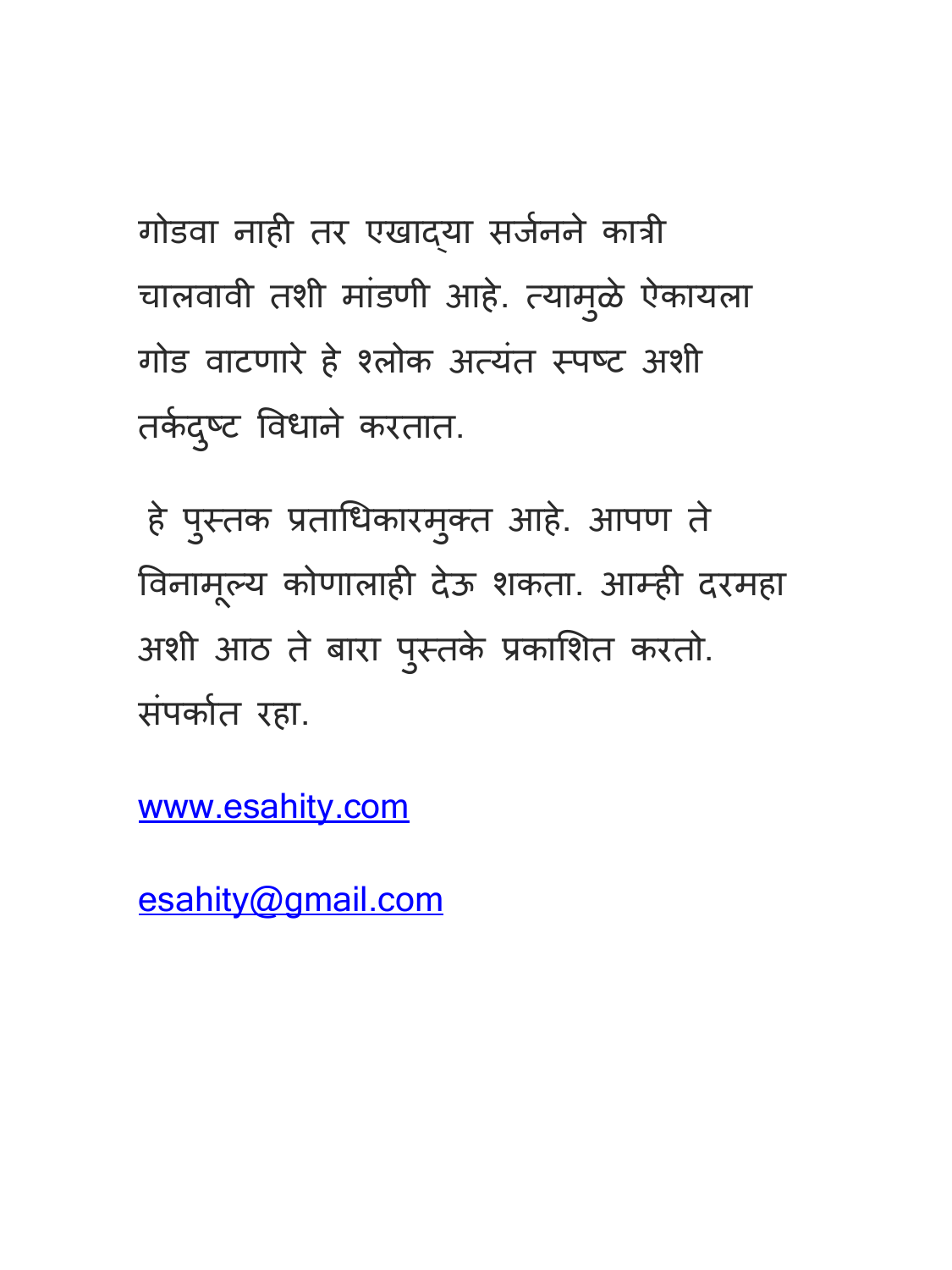श्री. सुहास लिमये यांच्या उत्कृष्ट वक्तृत्त्वातून या काव्याचा आस्वाद घ्या. याचे व्हिडिओ उपलब्ध आहेत. अधिक माहितीसाठी व संपूर्ण संचासाठी संपर्क साधा : श्रीकृष्ण भागवत (9892794688) shrikrish@yahoo.com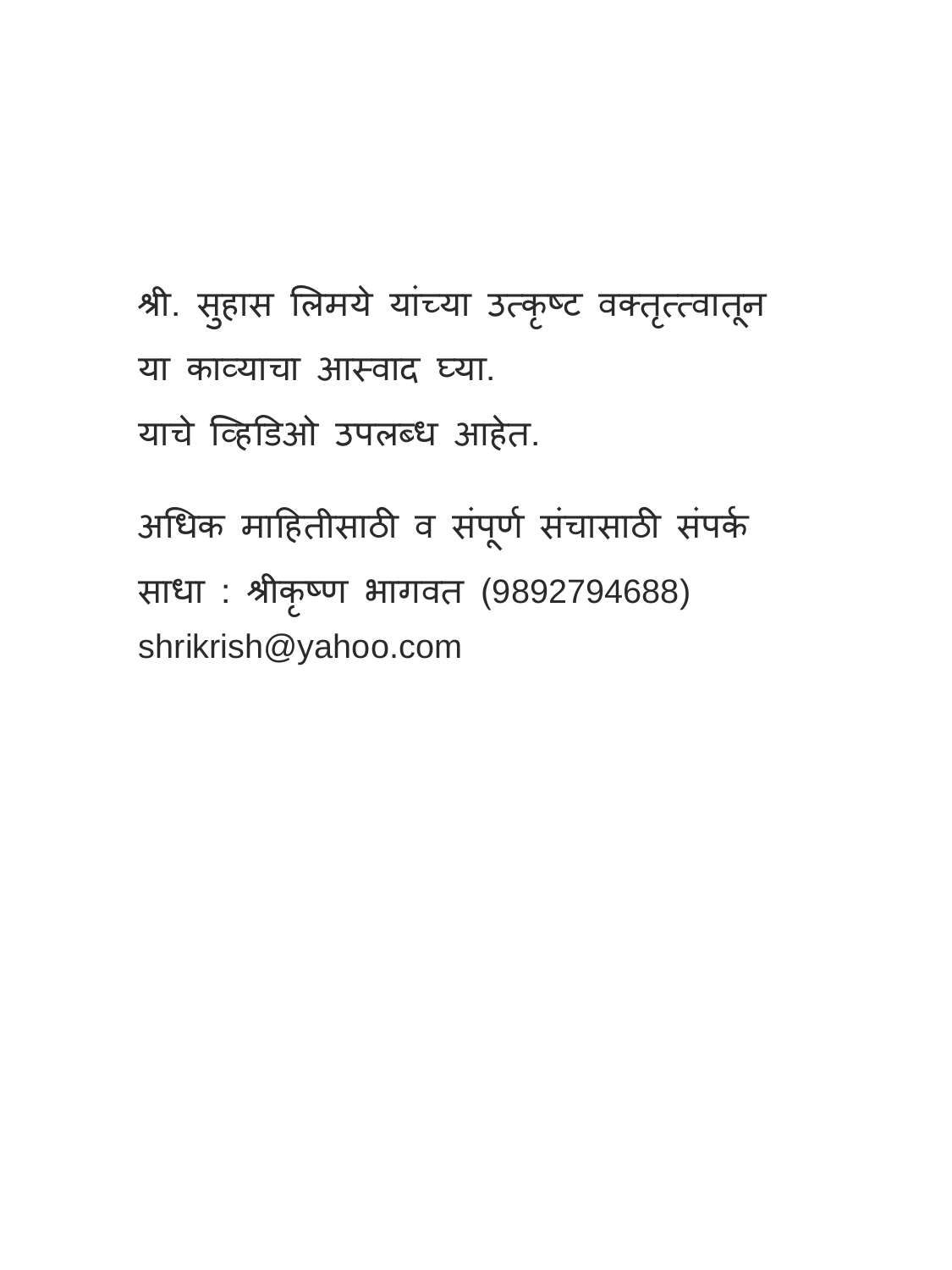#### $i$ धन्यवाद $\,$  :

[http://sanskritdocuments.org/doc\\_vishhnu/bhajago](http://sanskritdocuments.org/doc_vishhnu/bhajagovindam.html?lang=sa) [vindam.html?lang=sa](http://sanskritdocuments.org/doc_vishhnu/bhajagovindam.html?lang=sa)

या काव्याचे व्हिडिओ उपलब्ध आहेत. कृपया संपर्क साधा $\cdot$ 

श्रीकृष्ण भागवत (9892794688) shrikrish@yahoo.com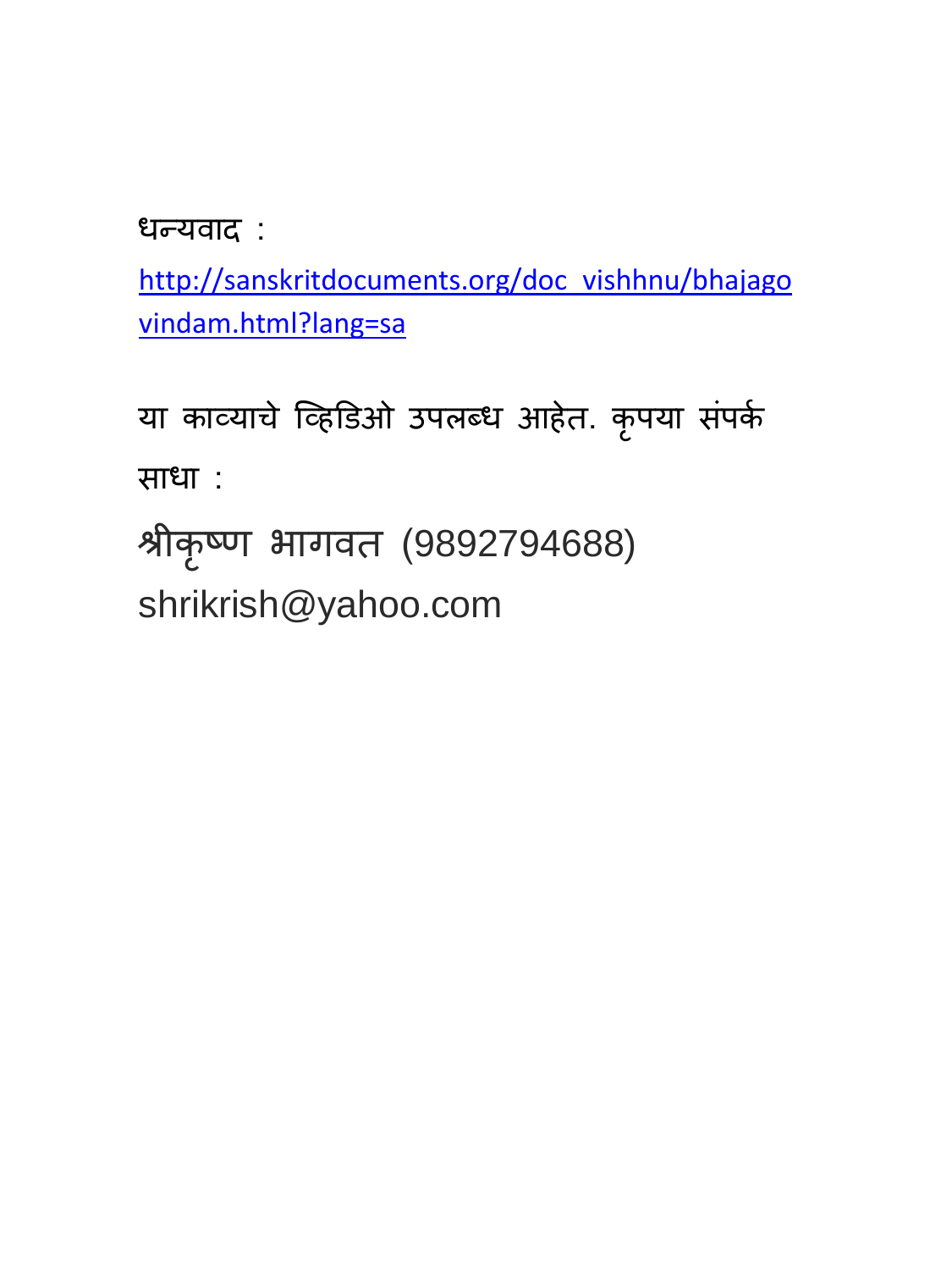.. Bhaja Govindam ..

॥ भज गोविन्दं ॥

Introduction

Bhaja Govindam was written by Jagadguru Adi Shankaracharya.

A biography of Shankara and his other compositions of Vedic

literature can be found in the shankara.itx

document. Bhaja

govindaM is one of the minor compositions of the spiritual giant,

Adi Shankaracharya. It is classified as a prakaraNa grantha, a

primer to the major works. Though sung as a bhajan, it contains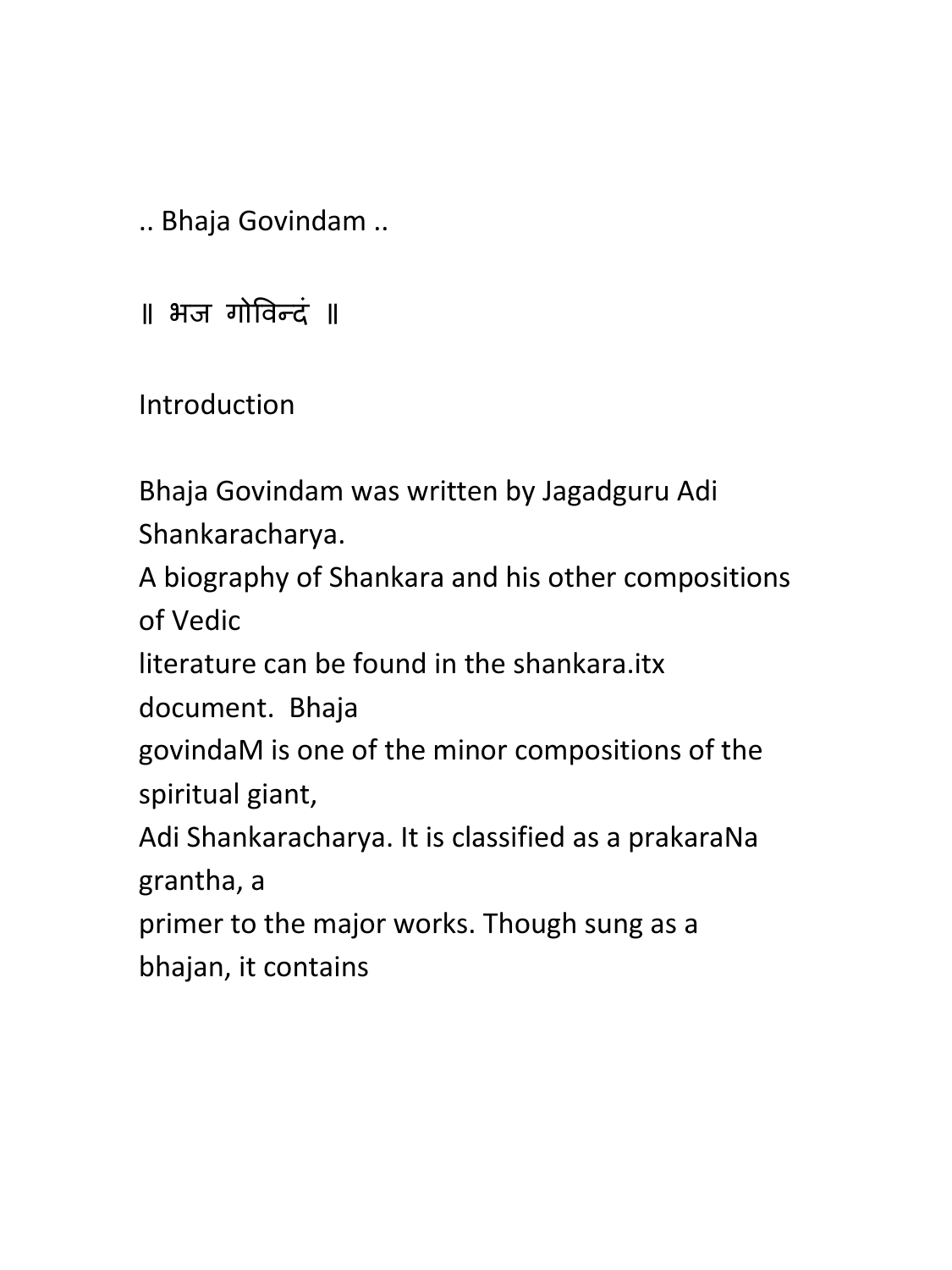the essence of Vedanta and implores the man to think, Why am I

here in this life ? Why am I amassing wealth, family, but have

no peace ? What is the Truth ? What is the purpose of life ?

The person thus awakened gets set on a path to the inner road

back to the God principle.

The background of Bhaja GovindaM is worth examining. During his stay in Kashi, Adi Shankaracharya noticed a very old man studying the rules of Sanskrit by Panini. Shankara was touched with pity at seeing the plight of the old man spending his years at a mere intellectual accomplishment while he would be better off praying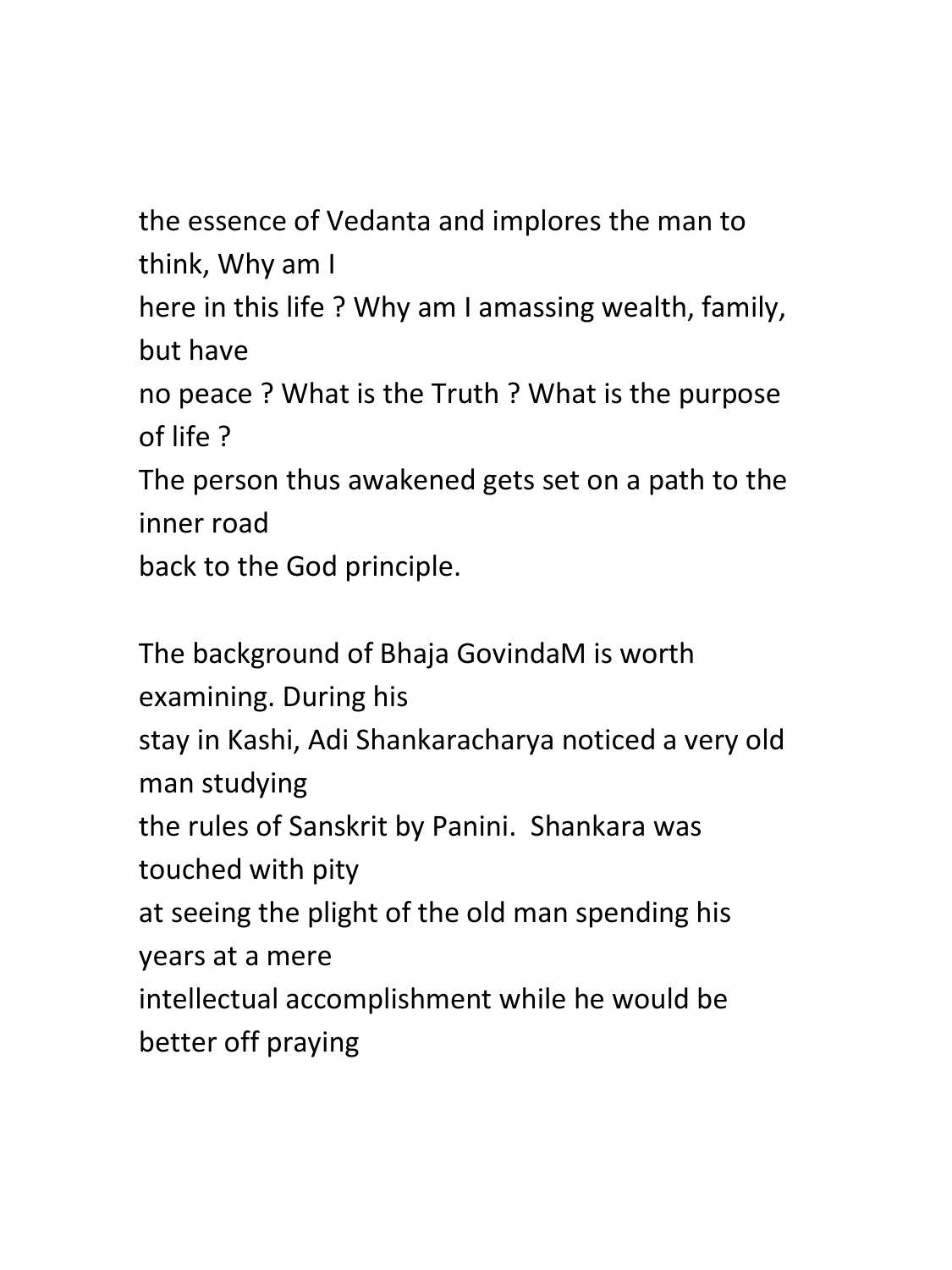and spending time to control his mind.

Shankara understood that the majority of the world was also

engaged in mere intellectual, sense pleasures and not in the

divine contemplation. Seeing this, he burst forth with the verses

of Bhaja govindaM. In 31 verses, he, like no other, explains our

fallacies, our wrong outlook for life, and dispels our ignorance

and delusions. Thus bhaja govindaM was originally known as moha

mudgAra, the remover of delusions.

Shankara explains, nay chides, us for spending our time in useless trivia like amassing wealth, lusting after (wo)men and requests us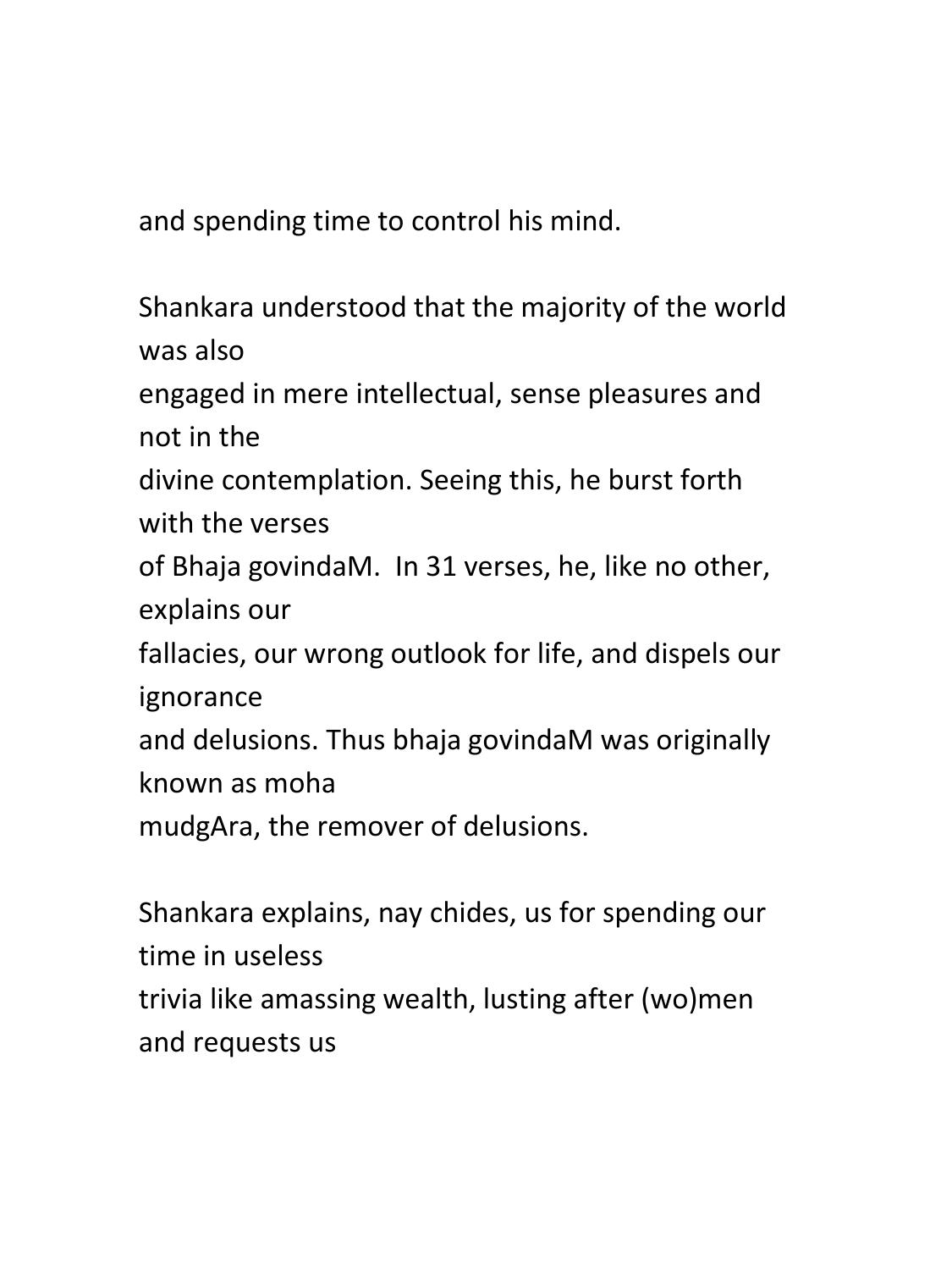to discriminate and cultivate the knowledge to learn the difference

between the real and the unreal. To emphasise

that, he concludes

that all knowledge other than the Self-Knowledge is useless,

Shankara makes the person realize how foolish he/she is in the

conduct and behaviour by these verses, and shows the purpose of

our worldly existence, which is to seek Govinda and attain Him.

Bhaja govindaM is divided into dvAdashamanjarikA stotram and chaturdashamanjarika stotram. At the end of composing the first stanza, it is said that Shankara burst forth with the next 12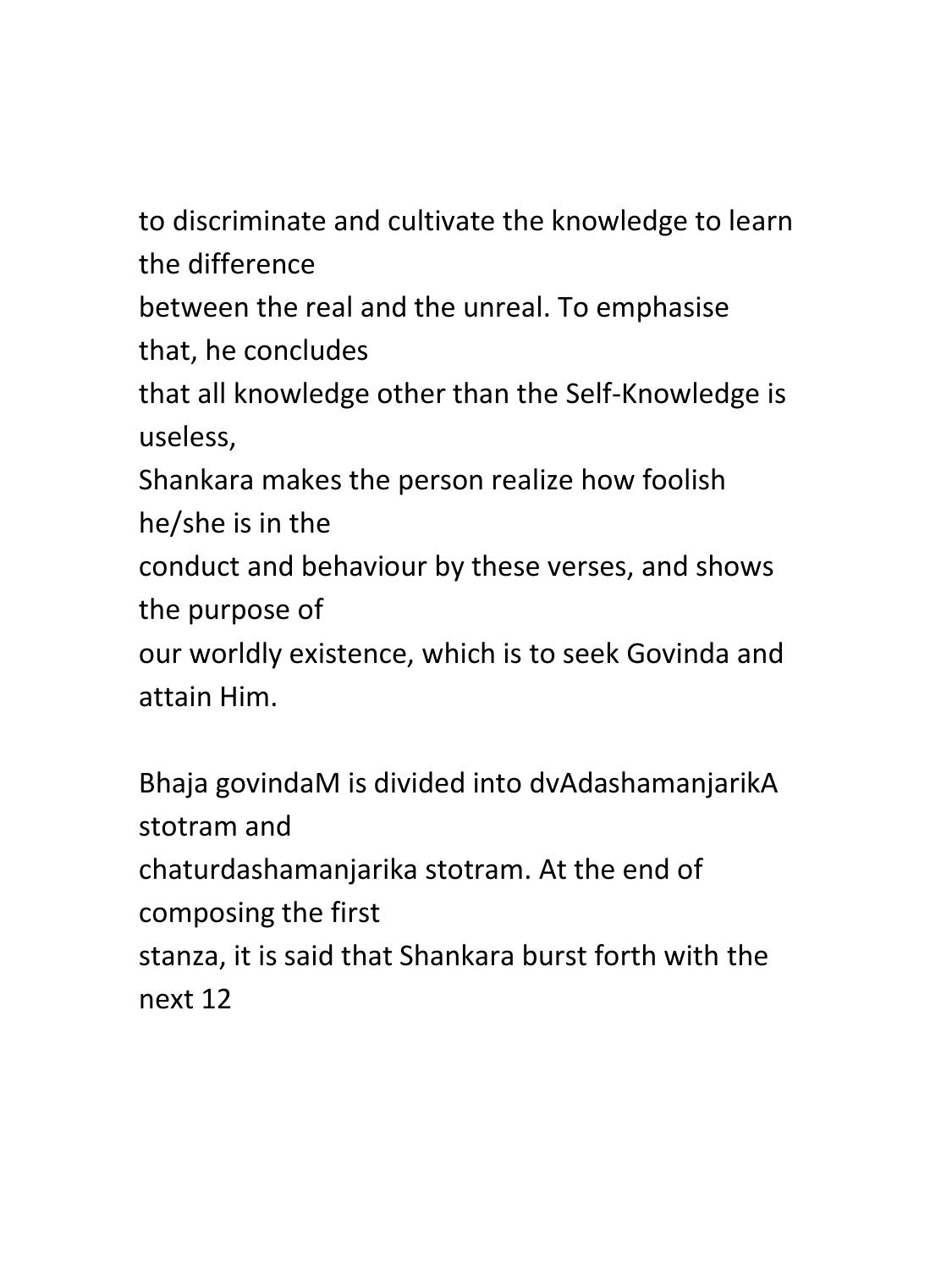stanzas of bhaja govindam. Thus stanzas 2-13 with 1st as refrain are called dvAdashmanjarika stotram. Inspired by the extempore recital by Shankara, each of his 14 disciples composed a verse and the 14 verse compendium is called chaturdashamanjarika stotram. (There are no evidences to prove the exact individual authorship of these 14 verses, we have some traditional hearsay eviences as attribution.) Shankara added the finishing touches by adding five of his own stanzas at the last bringing the total to 31. The combined 31 are also termed as mohamudgaraH by some. The last two

verses in this version is not found in all editions.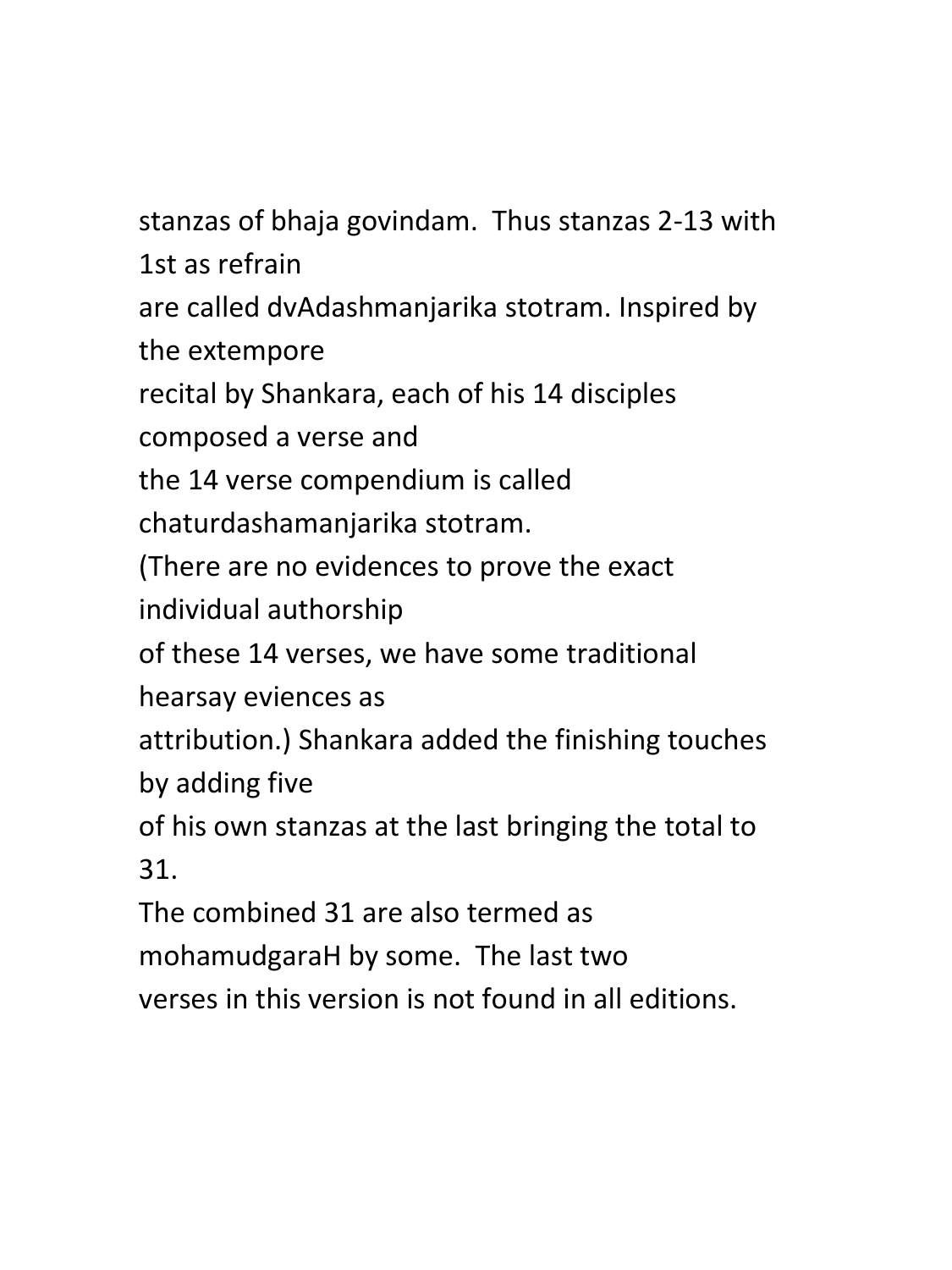Bhaja govindaM has been set to musical tones and sung as prayer

songs by children. It is divided into

dvAdashamanjarikA and

charpaTamanjarikA for this purpose. The former is a set of verses

(verses 2-13) while the rest of the verses form charpaTamanjarikA.

Anyone who listens to the music of Bhaja govindaM is attracted

to it. However, the significance of the text goes much deeper

and contains a well defined philosophy of attaining salvation.

Shankara's words seem to be quite piercing and seem to lack the softness and tenderness often found in his other texts, thus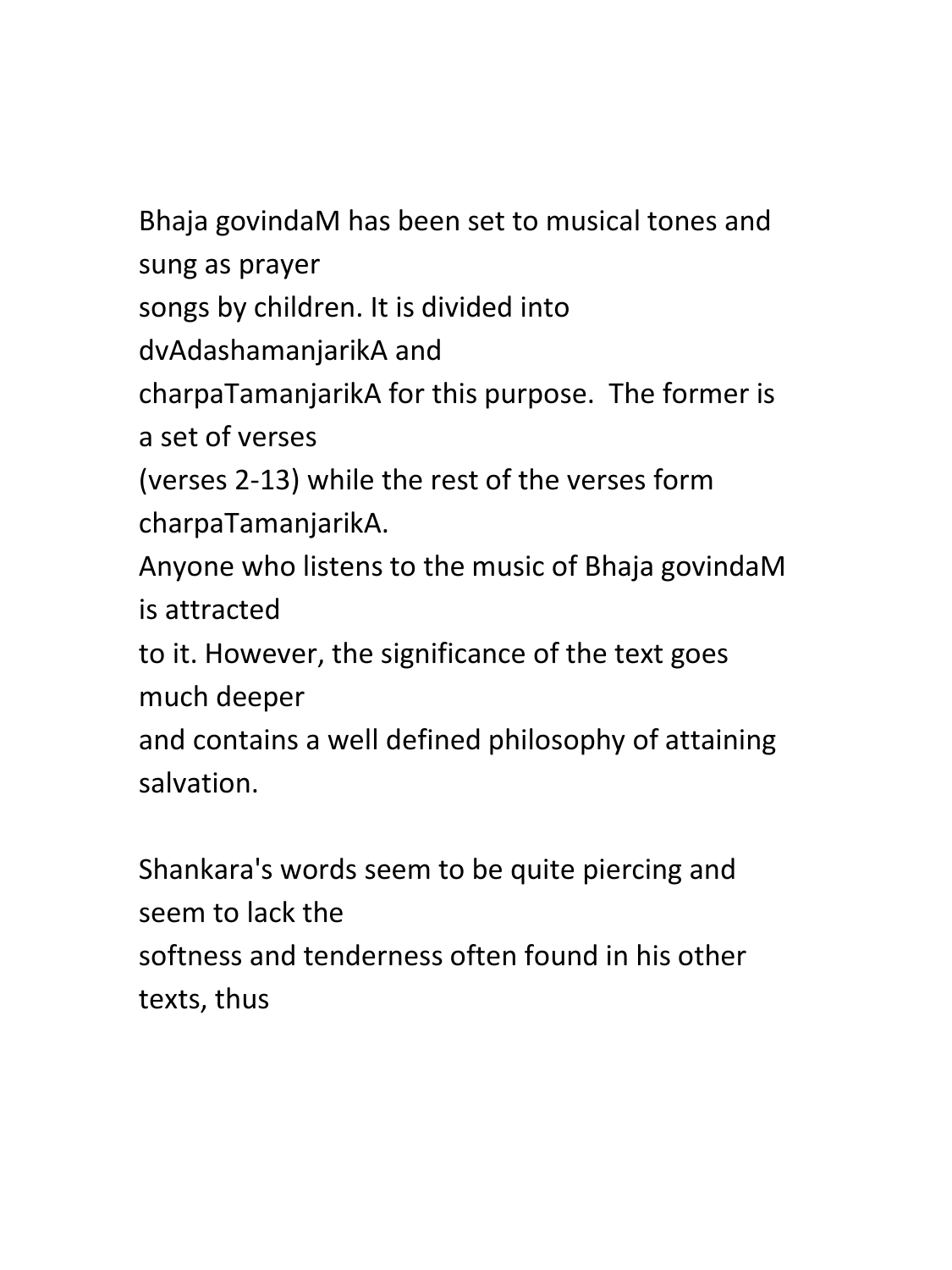addressing directly. The reason is that this was an extempore

recital to an old man. His words can be compared to a knife of a

surgeon. The surgeon's knife cruelly removes the tumour with much

pain, but removing the tumour ultimately restores good health in

the patient. So are Shankara's words, which pierce and point out

our ignorance. It is a knife into the heart of

worldliness, and

by removing this tumour of ignorance, we can

attain everlasting

bliss with the grace of Govinda.

May the AchAryA guide us from ignorance to truth.

OM tat sat.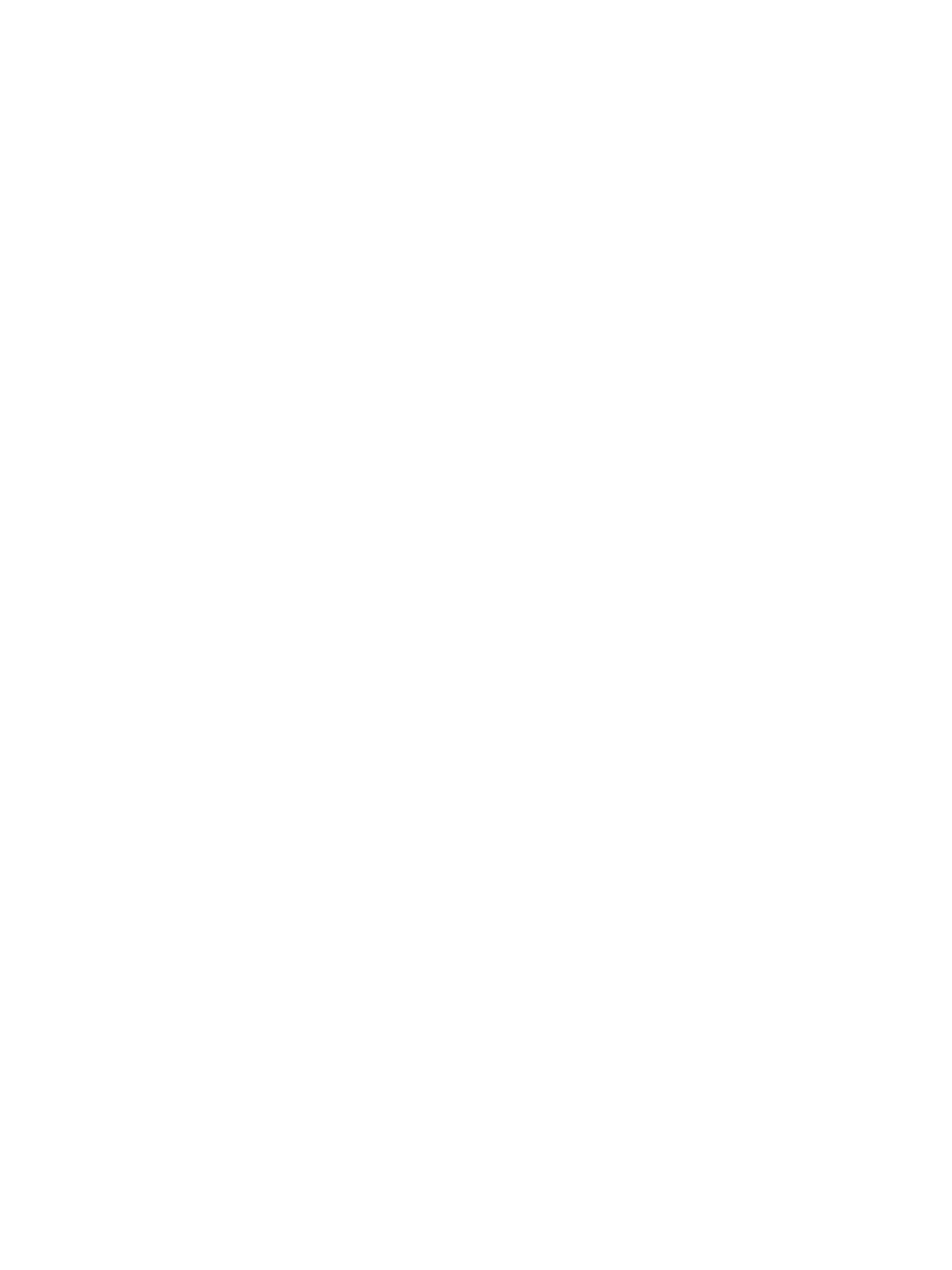भज गोविन्दं

भज गोविन्दं भज गोविन्दं गोविन्दं भज मूढमते । सम्प्राप्ते सन्निहिते काले नहह नहह रक्षतत डुकृङ्करणे ॥ १॥

Worship Govinda, worship Govinda, worship Govinda, Oh fool ! Rules of grammar will not save you at the time of your death.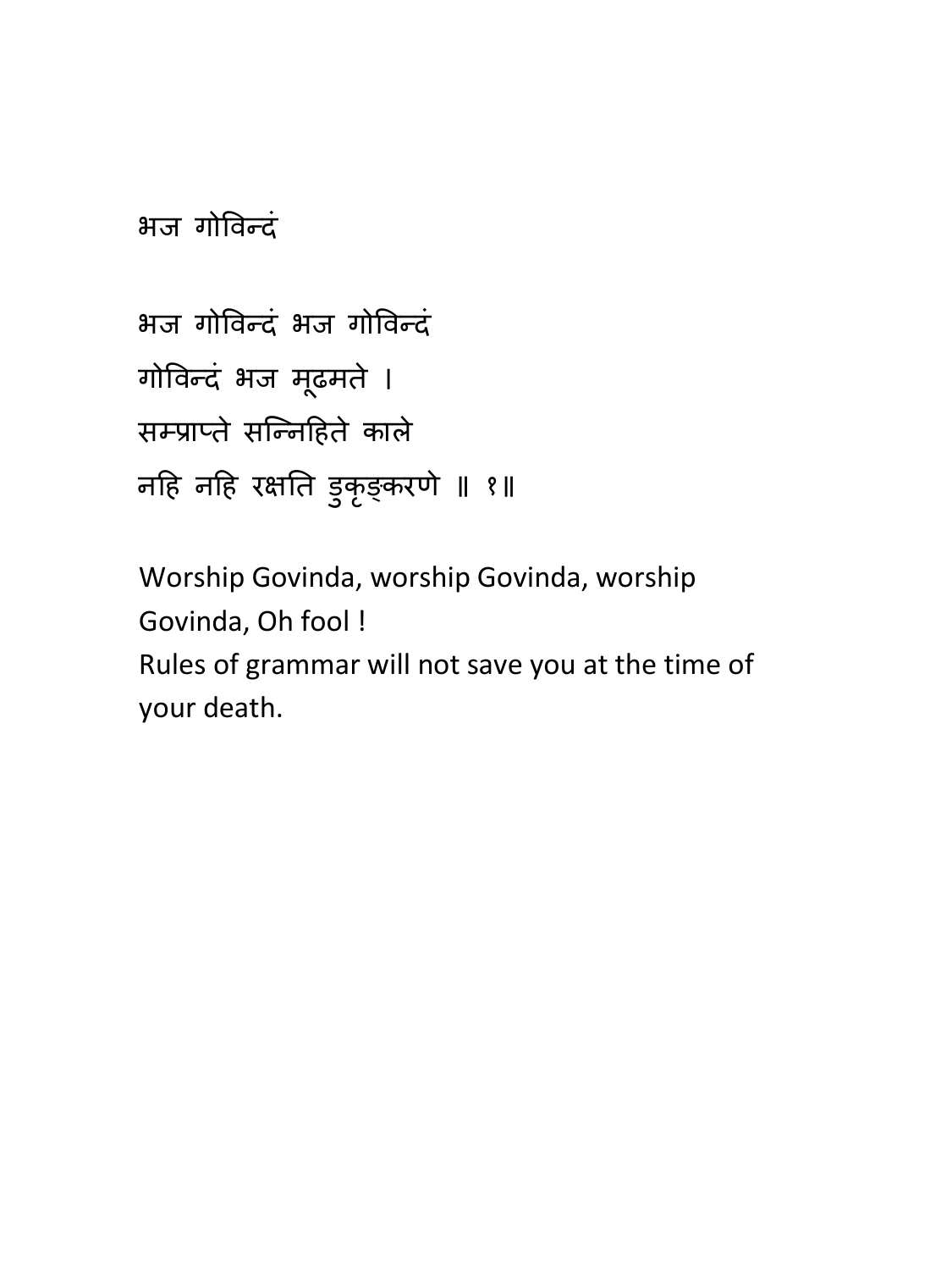मूढ जहीहि धनागमतृष्णां कुरु सद्बुद्धिं मनसि वितृष्णाम् । यल्लभसे तनजकमोर्थत्तं वित्तं तेन विनोदय चित्तम ॥ २॥

Oh fool ! Give up your thirst to amass wealth,

devote your

mind to thoughts to the Real. Be content with what comes

through actions already performed in the past.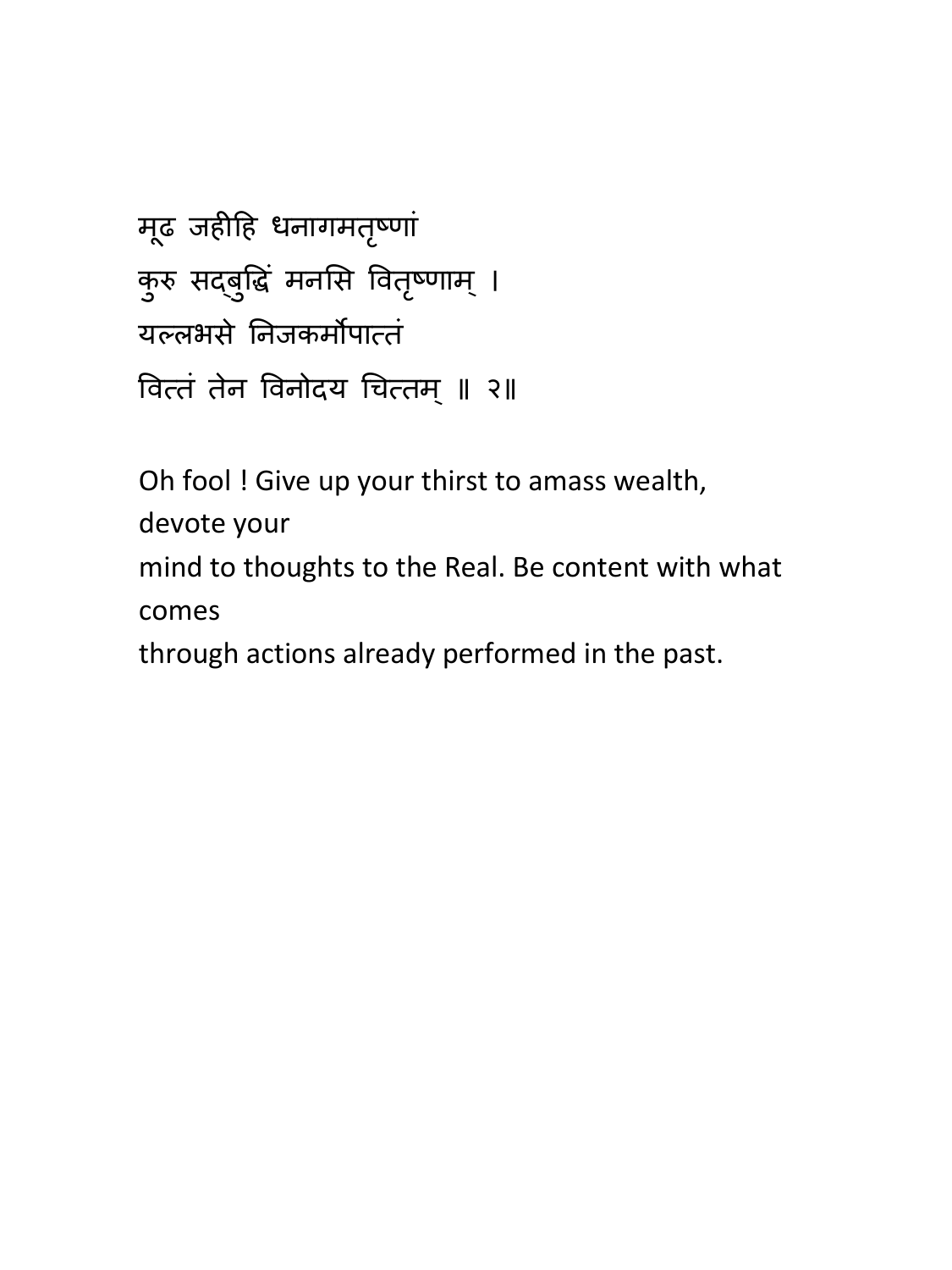```
नारीस्तनभरनाभीदेशं
दृष्ट्वा मा गा मोहावेशम् ।
एतन्मांसवसादिविकारं
मनसि विचिन्तय वारं वारम ॥ ३॥
```
Do not get drowned in delusion by going wild with passions and lust by seeing a woman's navel and chest. These are nothing but a modification of flesh. Fail not to remember this again and again in your mind.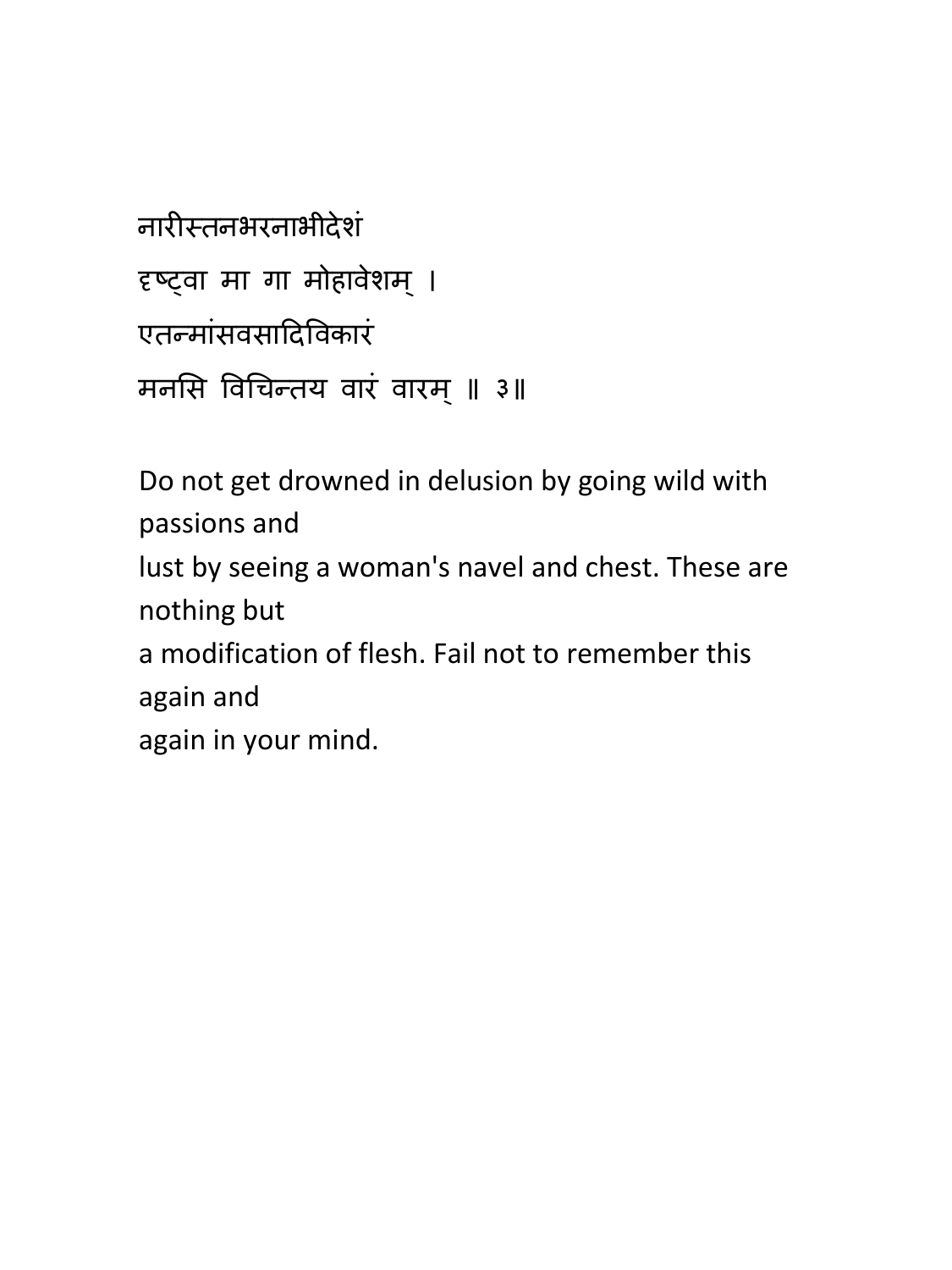नशलनीदलगतजलमतततरलं तद् वज्जीवितमतिशयचपलम् । विद्धि व्याध्यभिमानग्रस्तं लोकं शोकहतं च समस्तम ्॥ ४॥

The life of a person is as uncertain as rain drops trembling on a lotus leaf. Know that the whole world remains a prey to disease, ego and grief.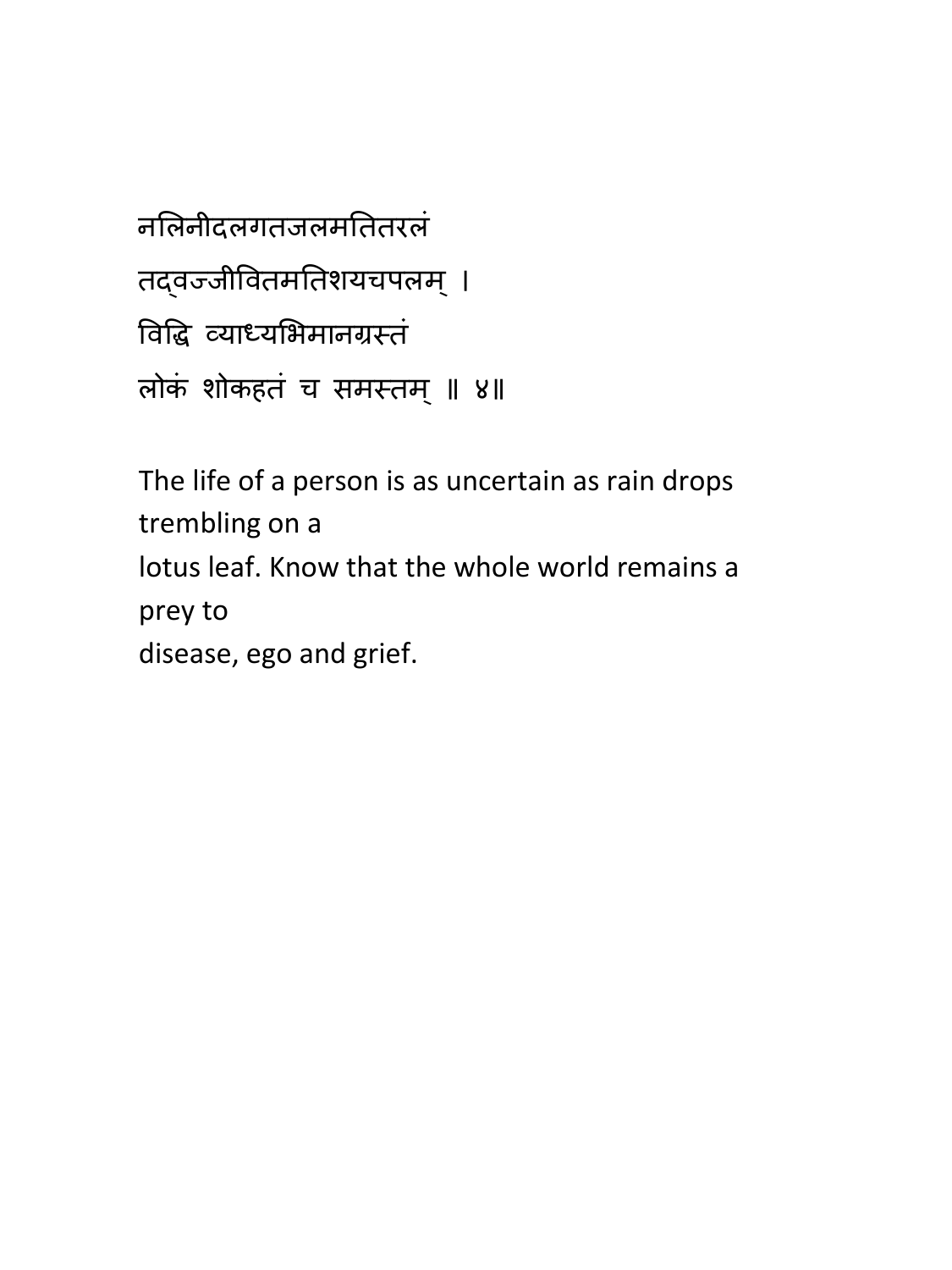```
यावद्वित्तोपार्जनसक्त-
स्तावन्निजपरिवारो रक्तः ।
पश्चाज्जीवति जर्जरदेहे
वार्ता कोऽपि न पृच्छति गेहे ॥ ५॥
```
So long as a man is fit and able to support his family, see what affection all those around him show. But no one at home cares to even have a word with him when his body totters due to old age.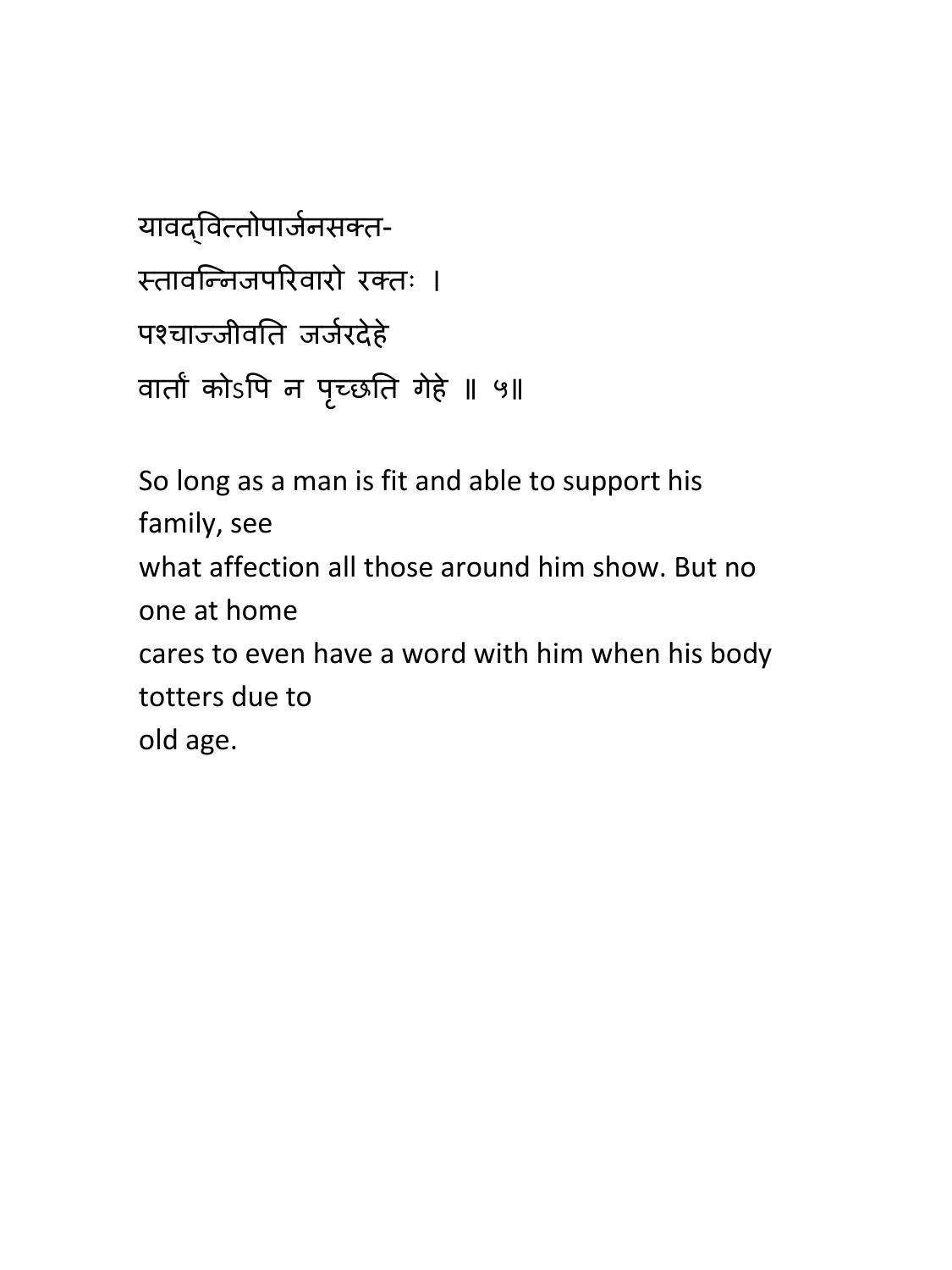यावत्पवनो निवसति देहे तावत्पृच्छति कुशलं गेहे । गतवति वायौ देहापाये भार्या बिभ्यति तस्मिन्काये ॥ ६॥

When one is alive, his family members enquire kindly about his welfare. But when the soul departs from the body, even his wife runs away in fear of the corpse.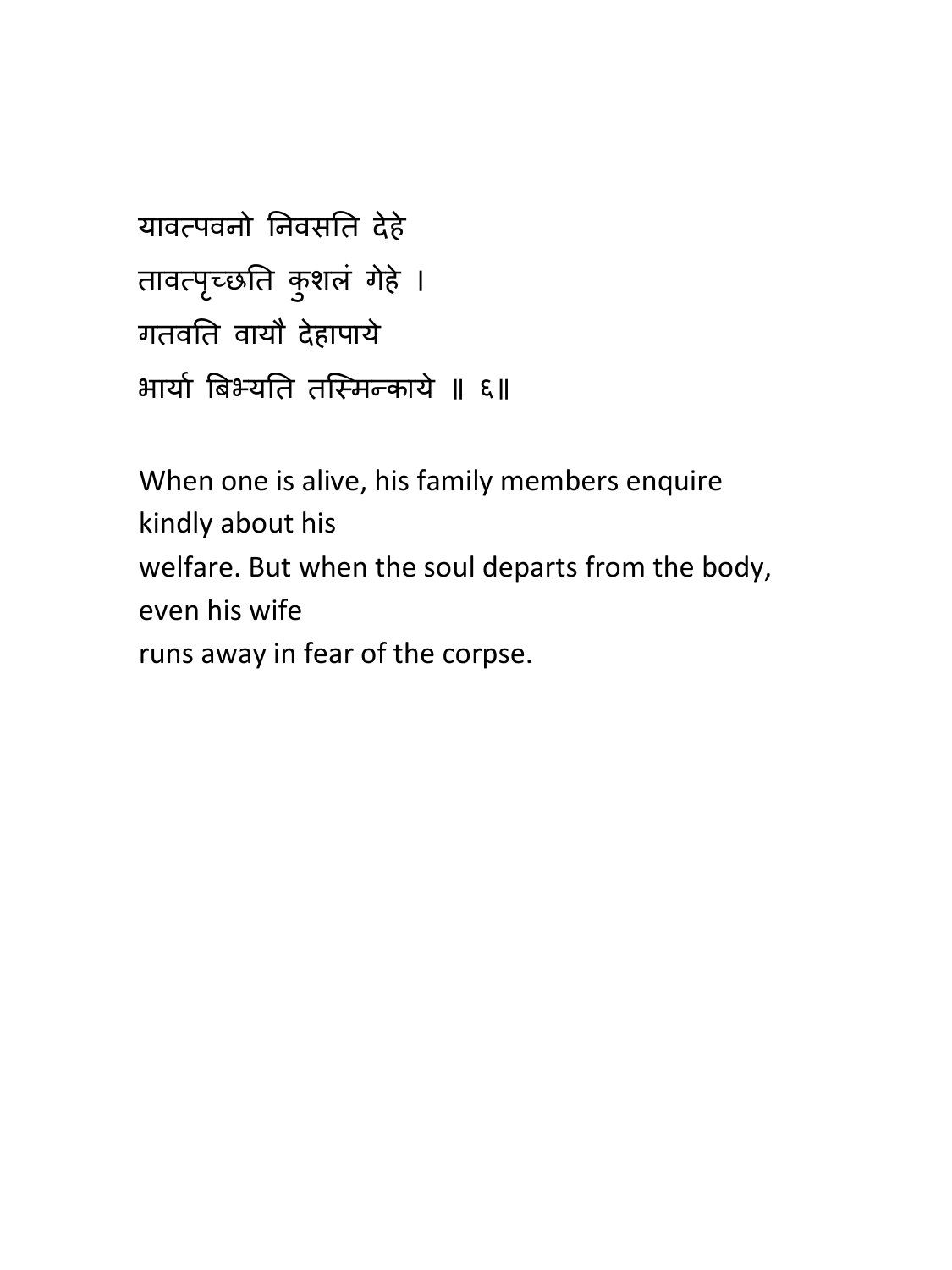बालस्तावत्क्रीडासक्तः

तरुणस्तावत्तरुणीसक्तः ।

वृद्धस्तावच्चिन्तासक्तः

र्रमे ब्रह्मणण कोऽवर् न सक्तः ॥ ७॥ var र्रे

The childhood is lost by attachment to playfulness.

Youth is

lost by attachment to woman. Old age passes away by thinking over

many things. But there is hardly anyone who wants to be lost in

parabrahman.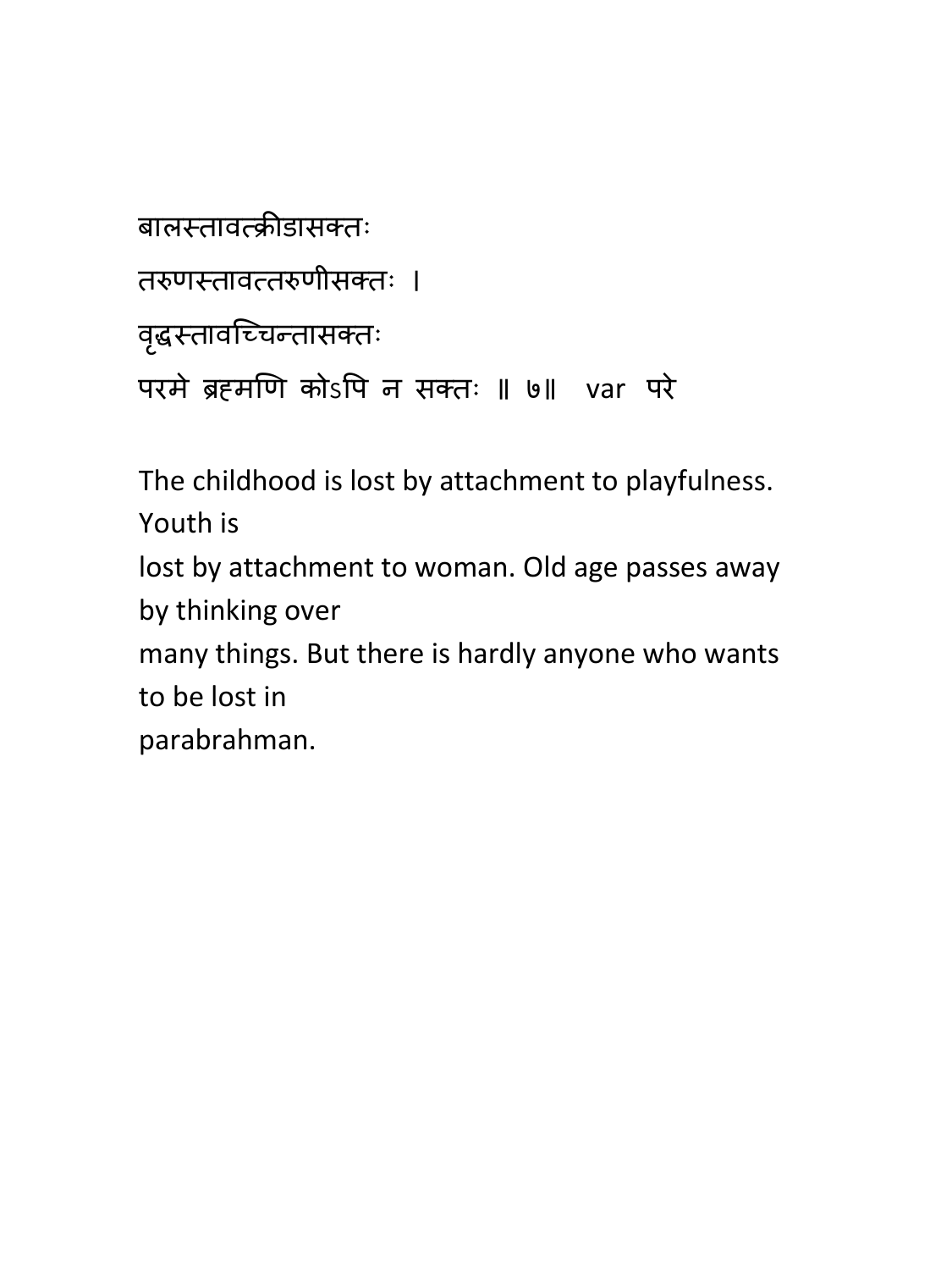```
का ते कान्ता कस्ते पुत्रः
संसारोऽयमतीव विचित्रः ।
कस्य त्वं कः कुत आयात-
स्तत्त्वं चिन्तय तदिह भ्रातः ॥ ८॥
```
Who is your wife ? Who is your son ? Strange is this samsAra,

the world. Of whom are you ? From where have you come ?

Brother, ponder over these truths.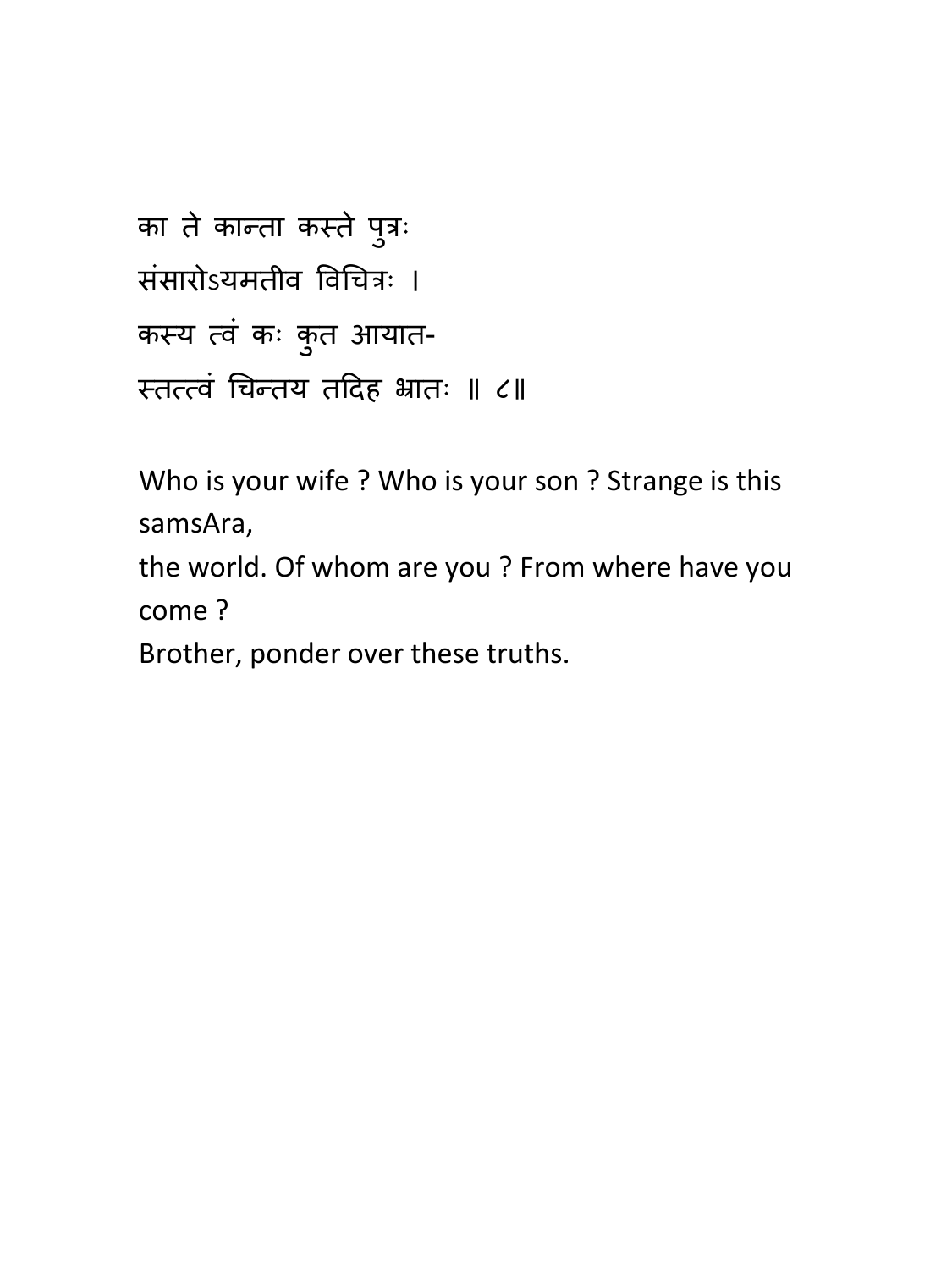```
सत्सङ्गत्वे निस्सङ्गत्वं
निस्सङ्गत्वे निर्मोहत्वम् ।
निर्मोहत्वे निश्चलतत्त्वं
तनश्चलतत्त् े जी न्मुस्क्तः ॥ ९॥
```
From satsanga, company of good people, comes non-attachment, from non-attachment comes freedom from delusion, which leads to self-settledness. From self-settledness comes JIvan muktI.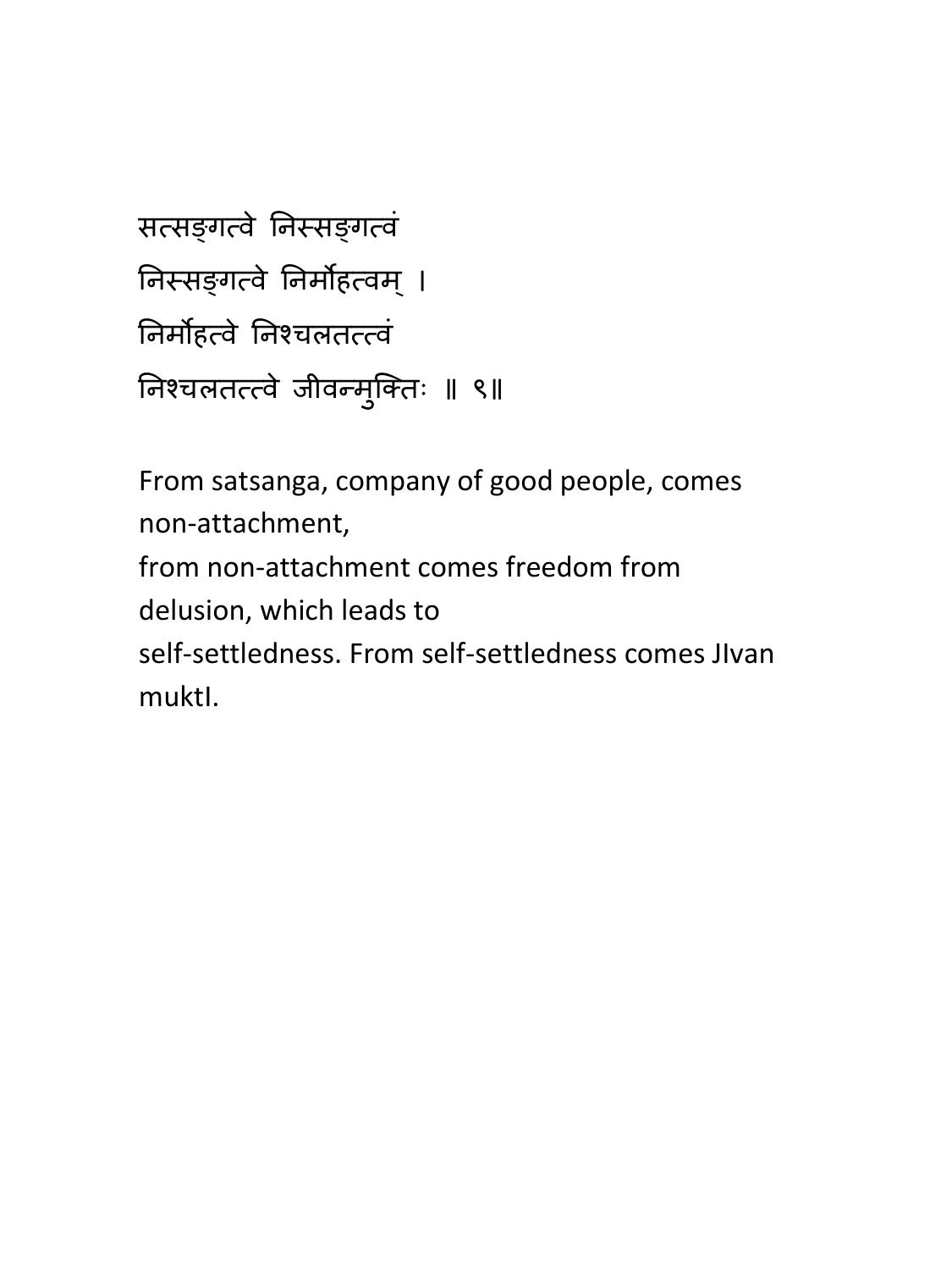```
वयसि गते कः कामविकारः
शुष्के नीरे कः कासारः ।
क्षीणे वित्ते कः परिवारः
ज्ञाते तत्त्वे कः संसारः ॥ १०॥
```
What good is lust when youth has fled ? What use is a lake which has no water ? Where are the relatives when wealth is gone ? Where is samsAra, the world, when the Truth is known ?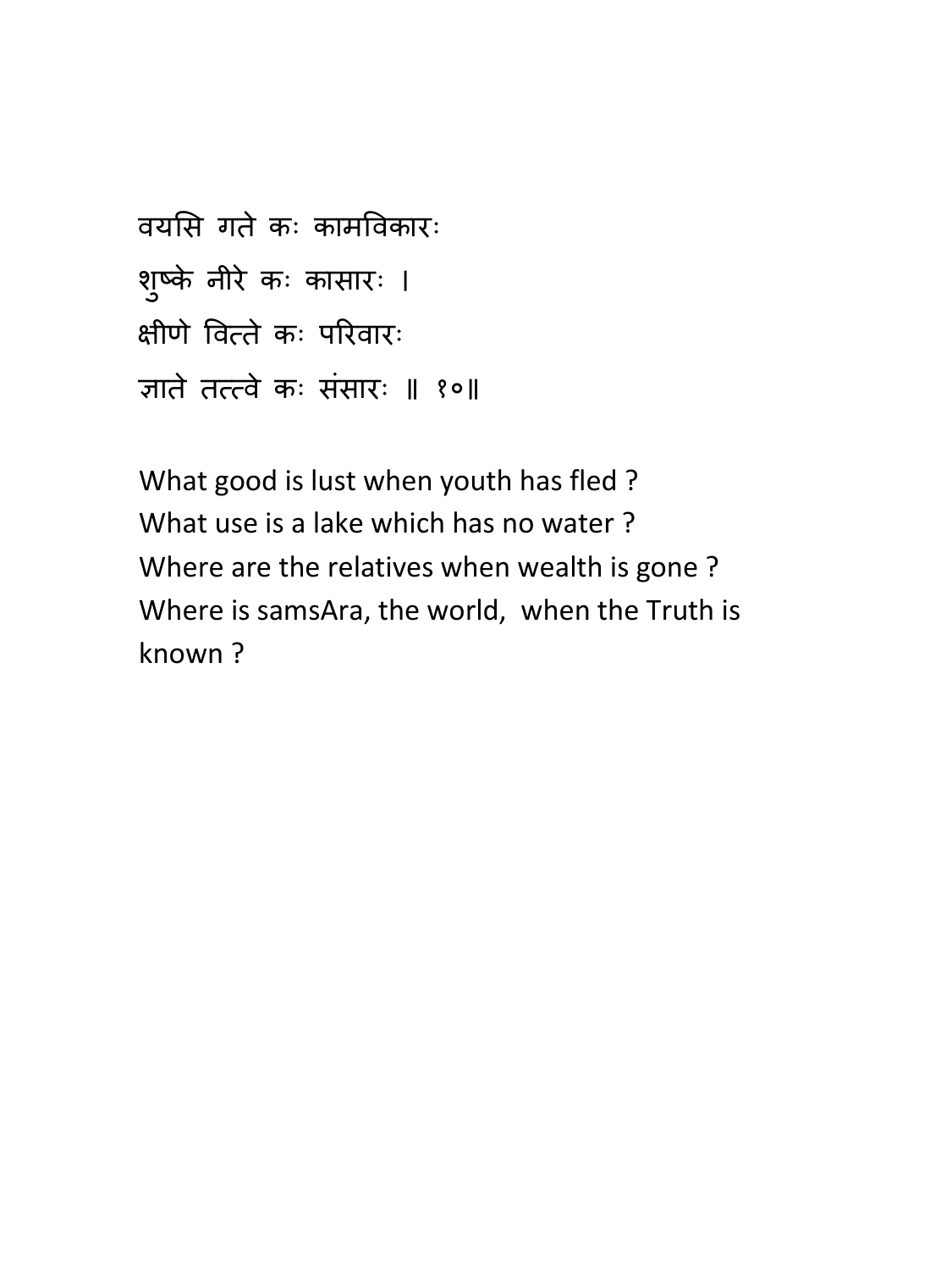```
मा कुरु धनजनयौवनगर्व
हरति निमेषात्कालः सर्वम् ।
मायामयमिदमखिलं हित्वा var बुध्वा
ब्रहमपदं त्वं प्रविश विदित्वा ॥ ११॥
```
Do not boast of wealth, friends, and youth. Each one of these are destroyed within a minute by time. Free yourself from the illusion of the world of Maya and attain the timeless Truth.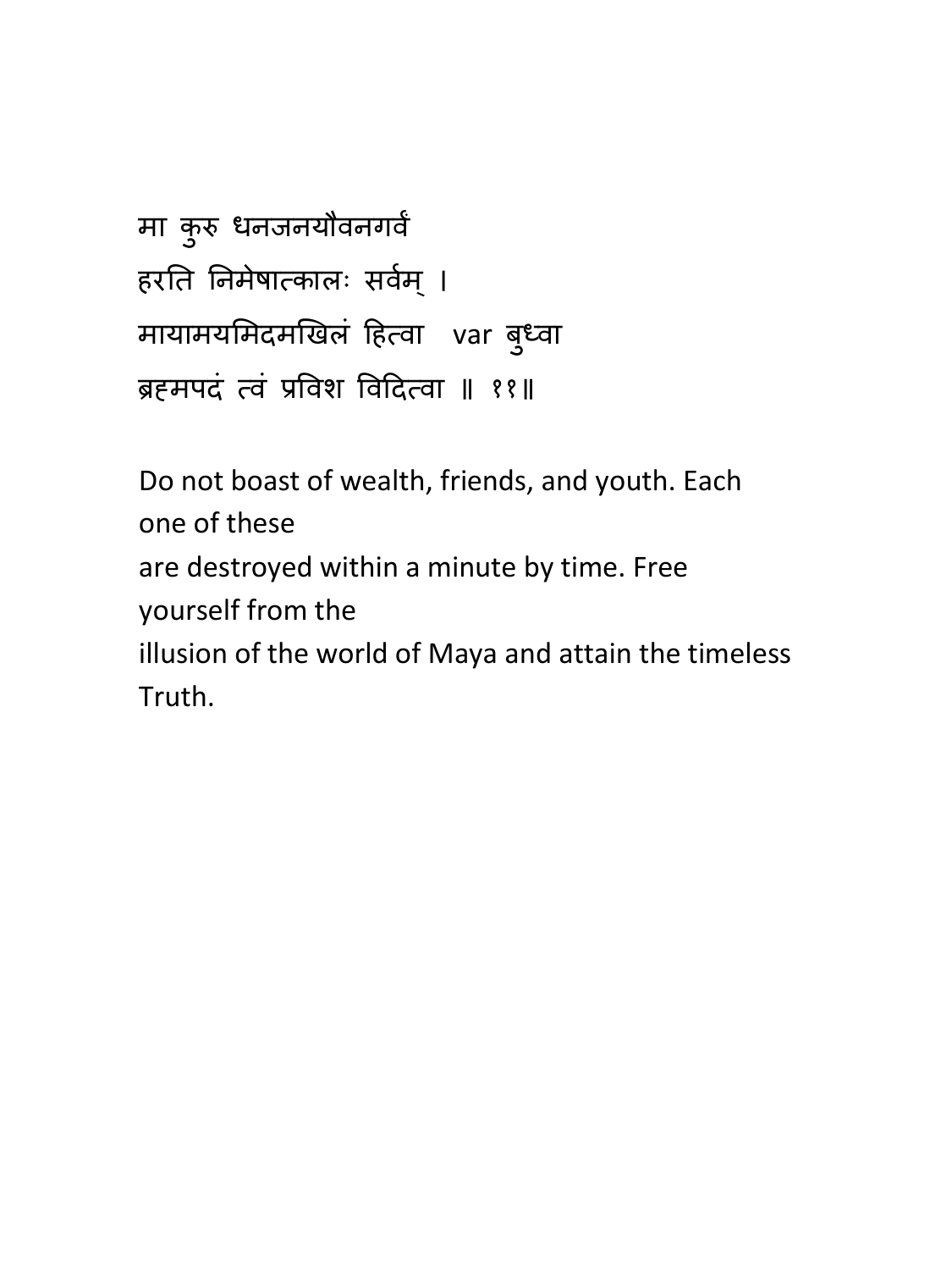```
दिनयामिन्यौ सायं प्रातः
शिशिरवसन्तौ पुनरायातः ।
कालः क्रीडति गच्छत्याय्-
स्तदपि न मुञ्चत्याशावायुः ॥ १२॥
```
Daylight and darkness, dusk and dawn, winter and springtime come and go. Time plays and life ebbs away. But the storm of desire never leaves.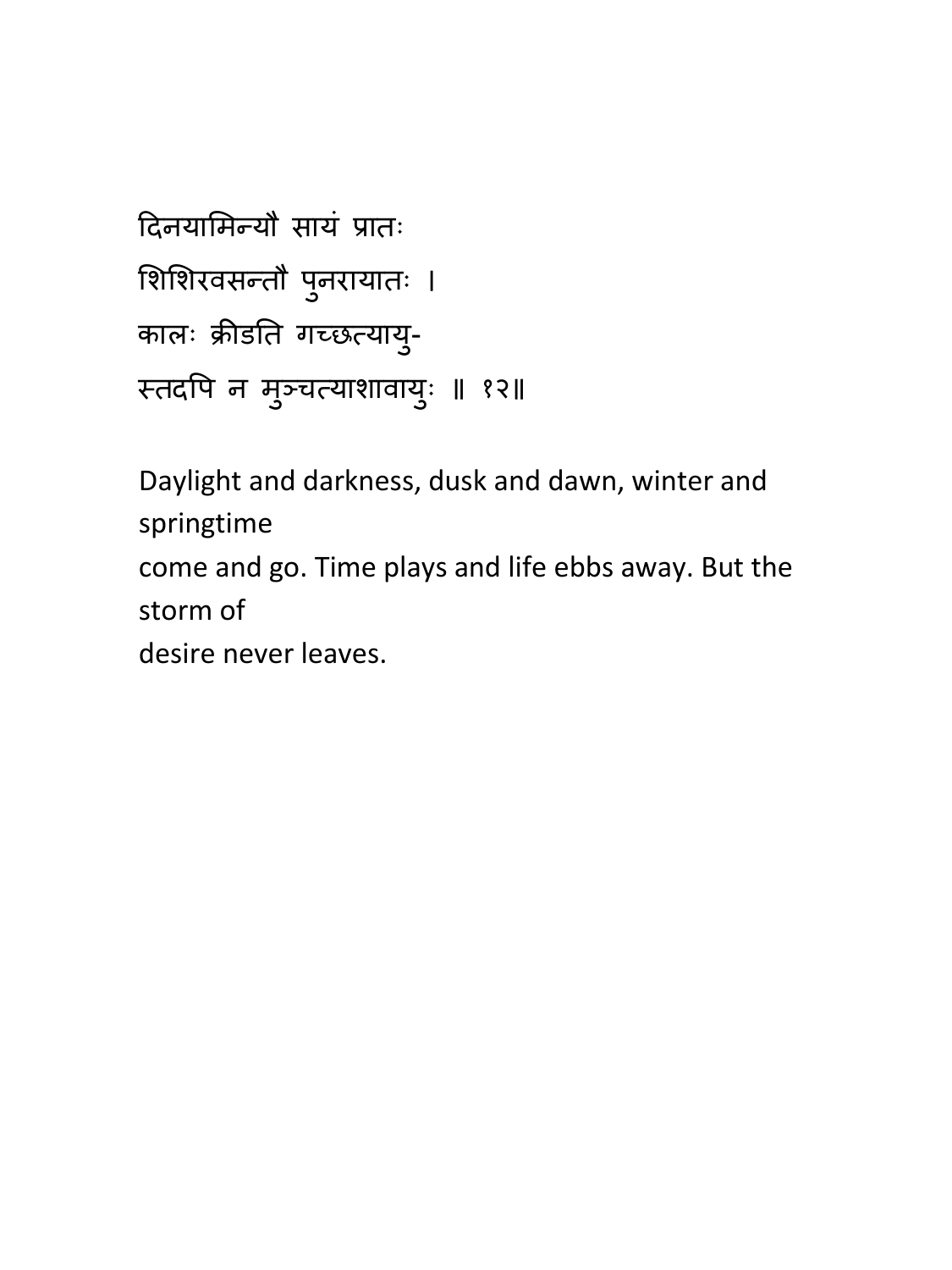का ते कान्ता धनगतचिन्ता वातुल किं तव नास्ति नियन्ता । त्रिजगति सज्जनसङ्गतिरैका भवति भवार्णवतरणे नौका ॥ १३॥

Oh mad man ! Why this engrossment in thoughts of wealth ? Is there no one to guide you ? There is only one thing in three worlds that can save you from the ocean of samsAra, get into the boat of satsanga, company of good people, quickly.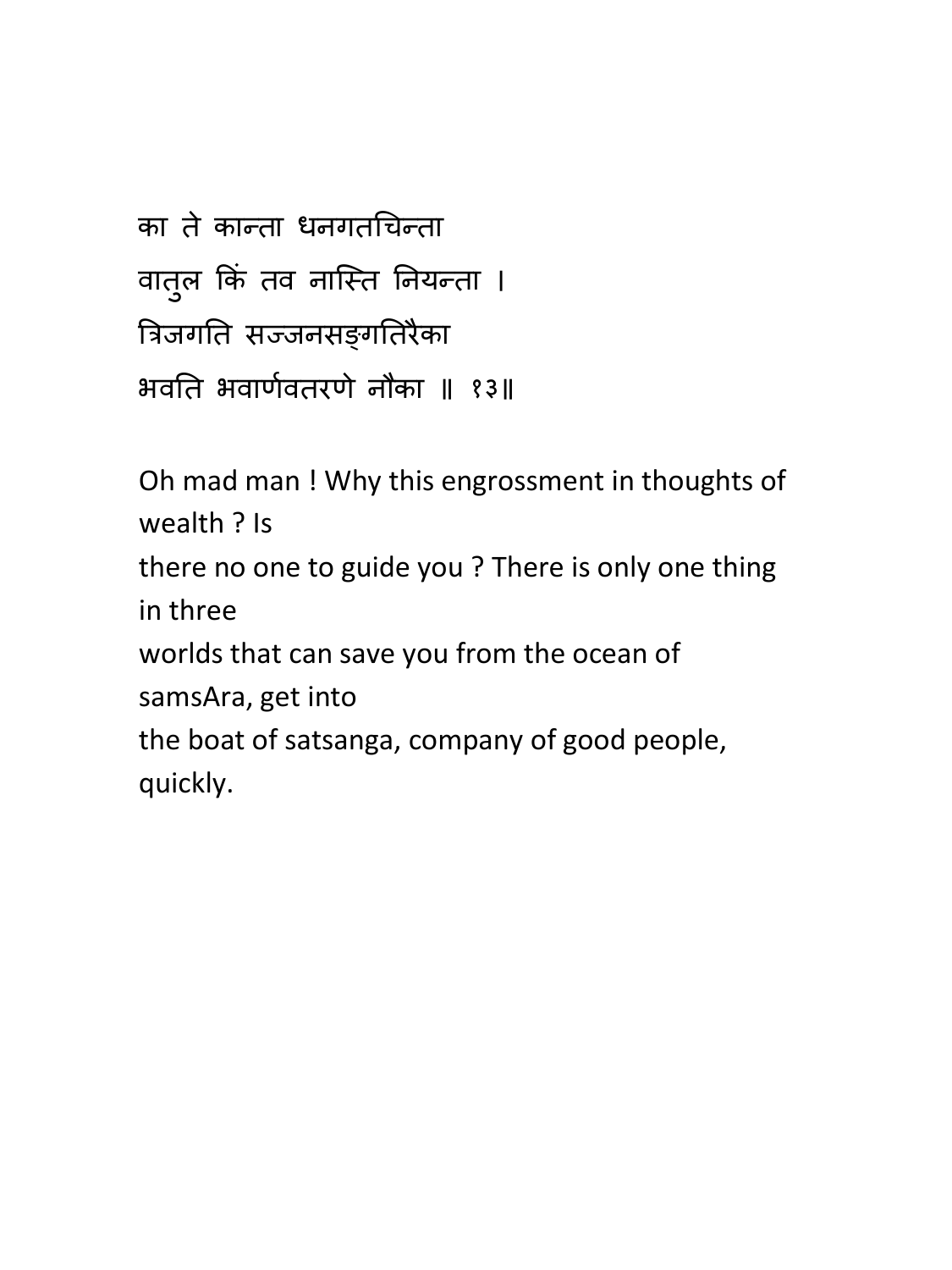```
दवादशमञ्जरिकाभिरशेषः
कथितो वैयाकरणस्यैषः ।
उपदेशो भूद्विद्यानिप्णैः
श्रीमच्छन्करभगवच्छरणैः ॥ १३अ ॥
```
This bouquet of twelve verses (2-13) was imparted to a grammarian by the all-knowing Shankara, adored as the bhagavadpada.

The following 14 form chaturdashama~njarikA.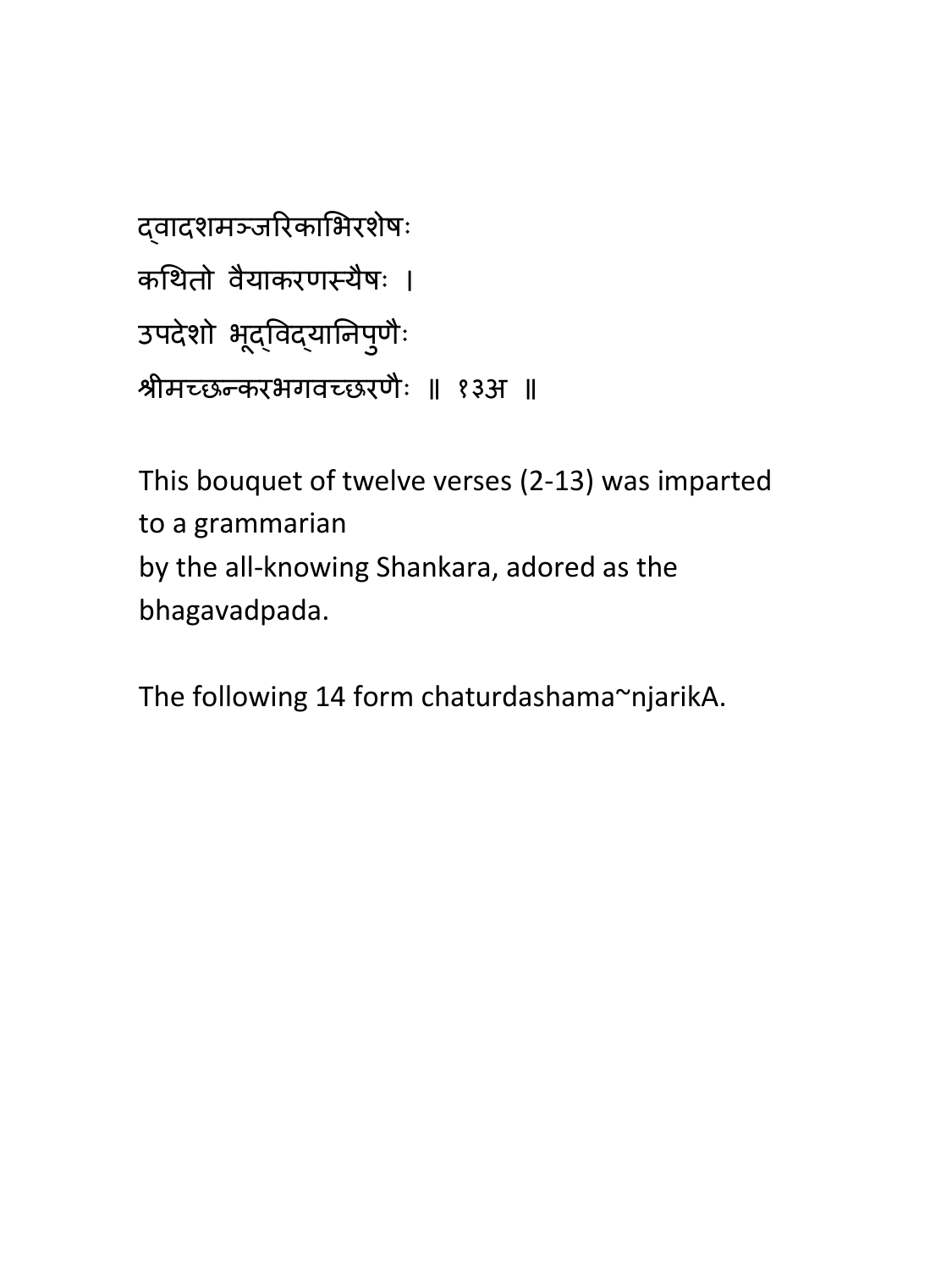Stanza below is attributed to padmapAda.

```
जहटलो मुण्डी लुस्ञ्छतकेशः
काषायाम्बरबहुकृतवेषः ।
पश्यन्नपि च न पश्यति मूढो
ह्युदरतनशमत्तं बहुकृत ेषः ॥ १४॥
```
There are many who go with matted locks, many who have clean

shaven heads, many whose hairs have been plucked out; some are

clothed in orange, yet others in various colours ---

all just for

a livelihood. Seeing truth revealed before them, still the foolish

ones see it not.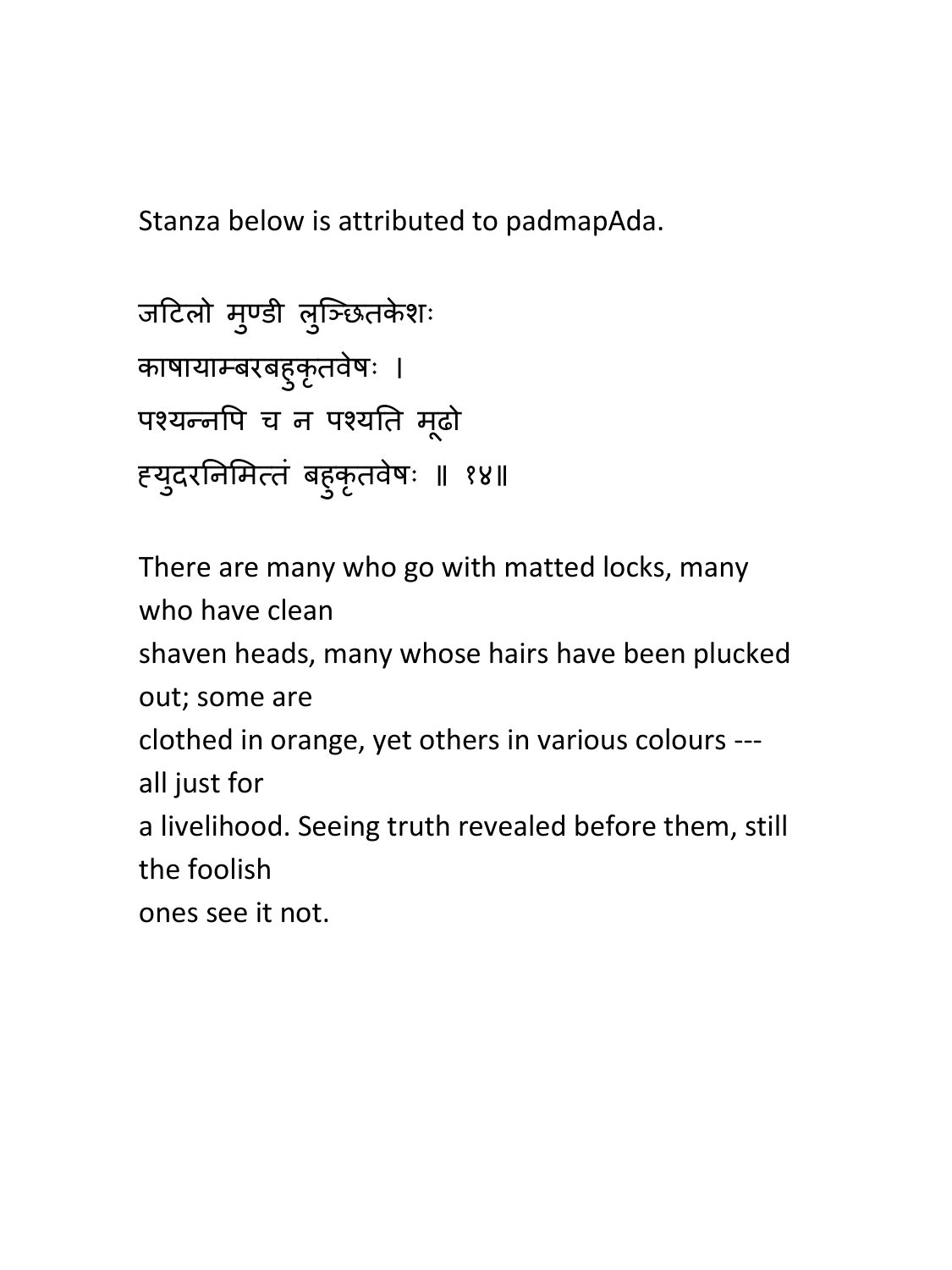Stanza attributed to to TakAchArya.

```
अङ्गं गशलतं र्शलतं मुण्डं
दशनविहीनं जातं तुण्डम् ।
वृद्धो याति गृहीत्वा दण्डं
तदपि न म्ञञ्चत्याशापिण्डम् ॥ १५॥
```
Strength has left the old man's body; his head has become bald,

his gums toothless and leaning on crutches. Even then the

attachment is strong and he clings firmly to fruitless desires.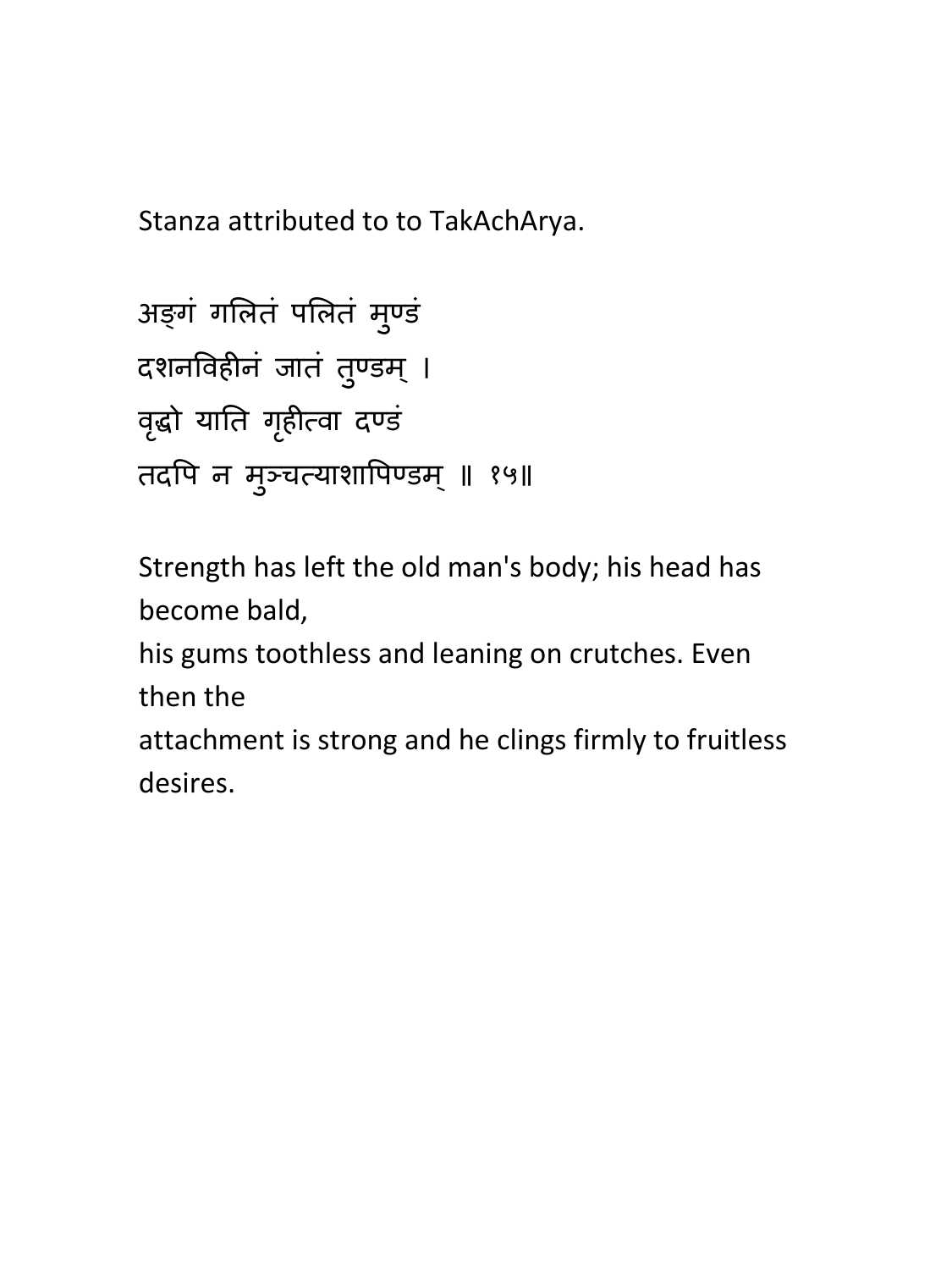Stanza attributed to hastAmalaka.

```
अग्रे वहिनः पृष्ठे भान्ः
रात्रौ चुबुकसमर्पितजानुः ।
करतलभिक्षस्तरुतलवास-
स्तदपि न मुञ्चत्याशापाशः ॥ १६॥
```
Behold there lies the man who sits warming up his body with the

fire in front and the sun at the back; at night he curls up the

body to keep out of the cold; he eats his beggar's food from

the bowl of his hand and sleeps beneath the tree.

Still in his

heart, he is a wretched puppet at the hands of passions.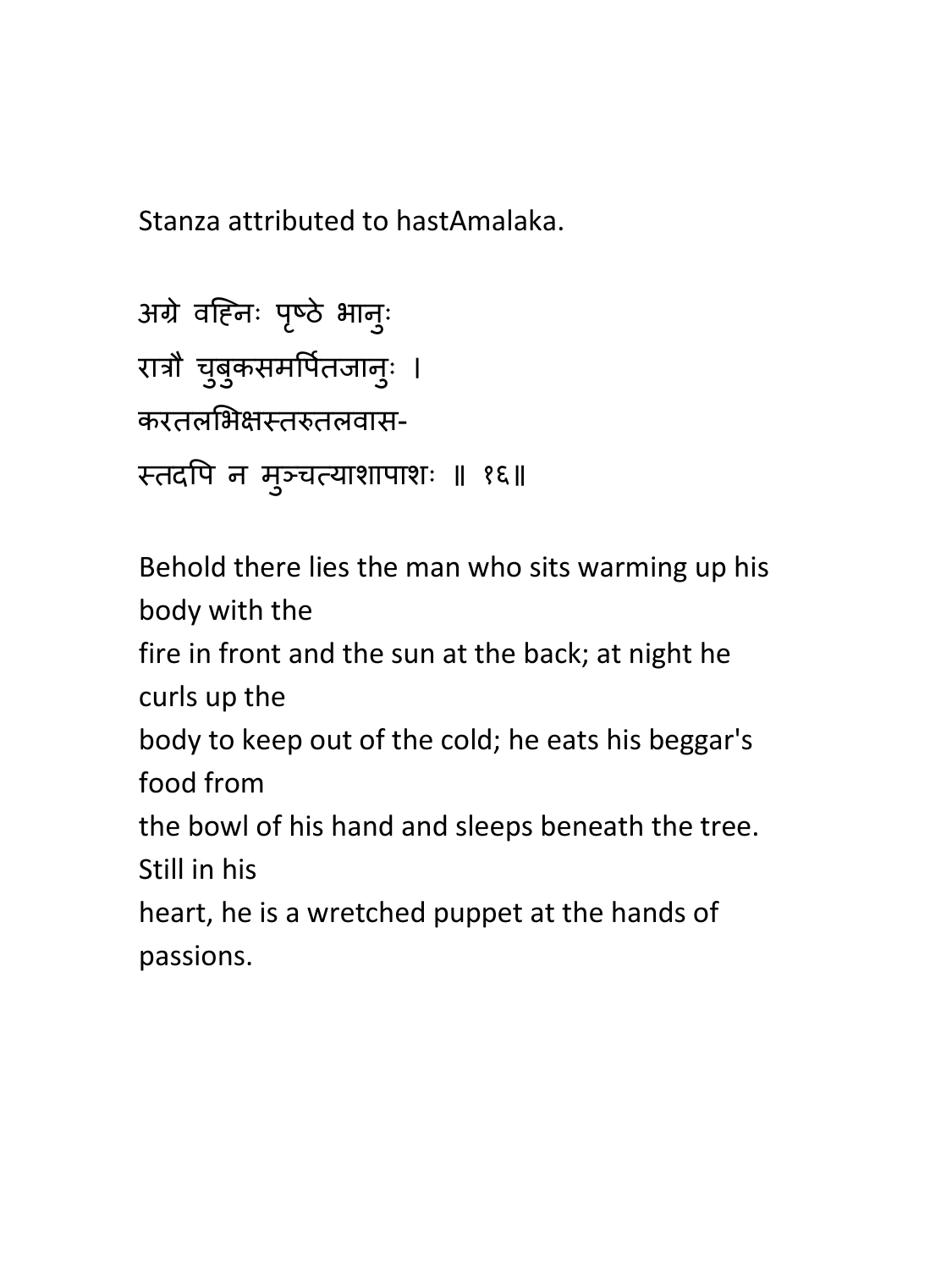Stanza attributed to Subodha.

कुरुते गङ्गासागरगमनं व्रतपरिपालनमथवा दानम् । ज्ञानविहीनः सर्वमतेन मुस्क्तं न भजतत जन्मशतेन ॥ १७॥ var भजतत न मुस्क्तं

One may go to Gangasagar, observe fasts, and give away riches in charity ! Yet, devoid of jnana, nothing can give mukti even at the end of a hundred births.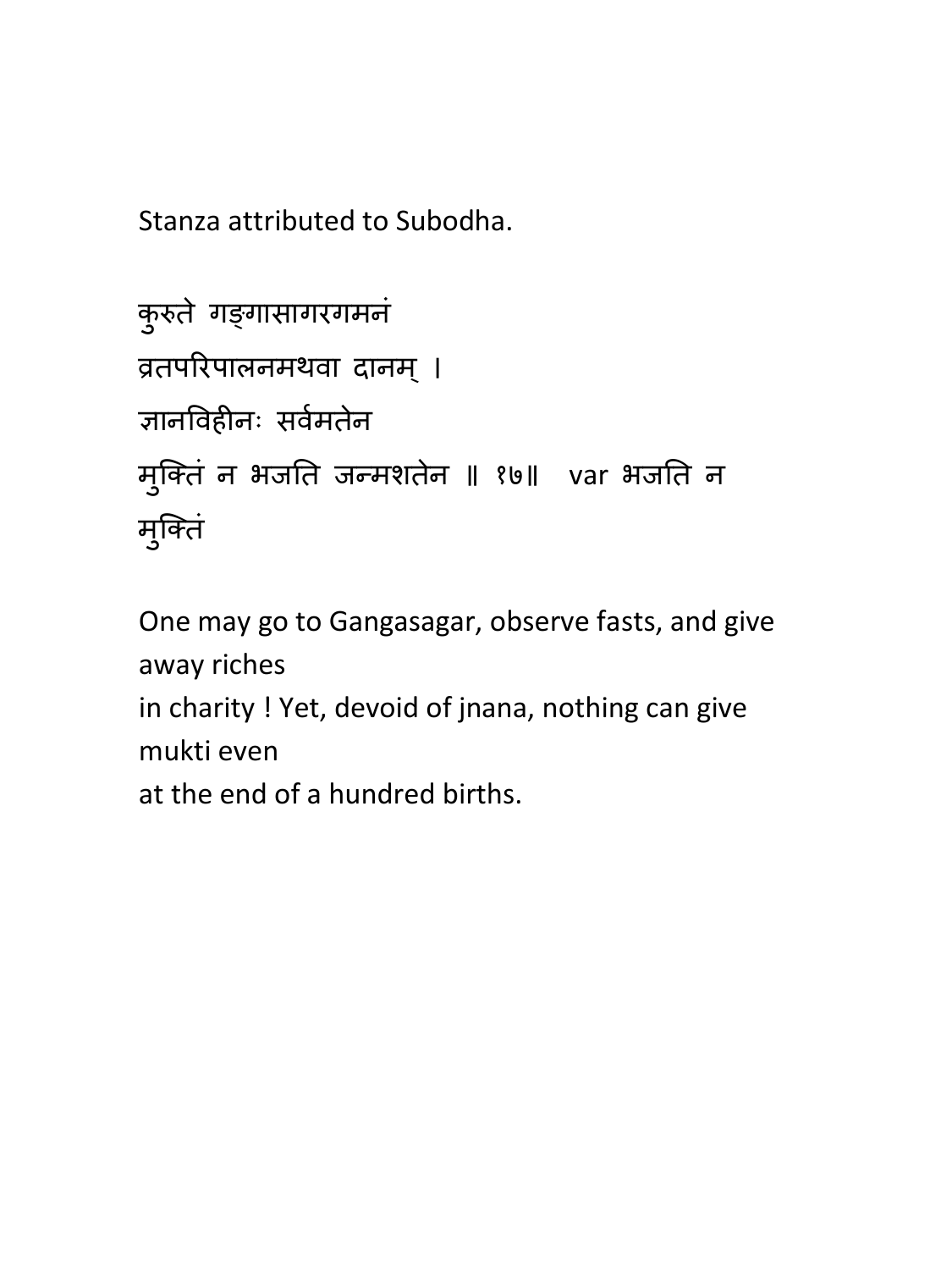Stanza attributed to vArttikakAra (sureshvara).

```
सुरमंदिरतरुमूलनिवासः
शय्या भूतलमजिनं वासः ।
सर्वपरिग्रहभोगत्यागः
कस्यसुखं न करोति विरागः ॥ १८॥
```
Take your residence in a temple or below a tree, wear the deerskin for the dress, and sleep with mother earth as your bed. Give up all attachments and renounce all comforts. Blessed with such vairgya, could any fail to be content?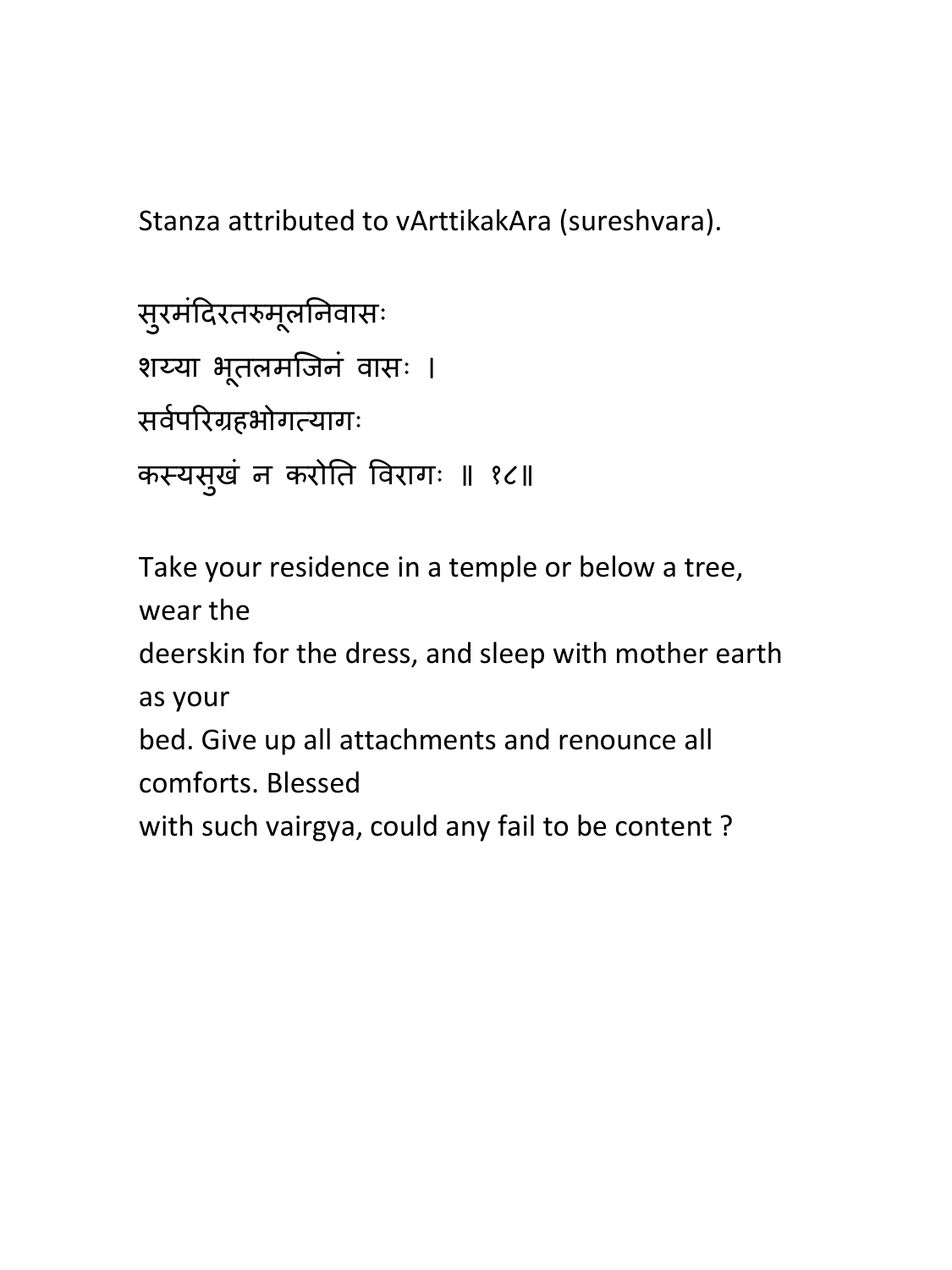Stanza attributed to nityAnanda.

योगरतो वा भोगरतो वा सङगरतो वा सङगविहीनः । यस्य ब्रह्मणि रमते चित्तं नन्दति नन्दति नन्दत्येव ॥ १९॥

One may take delight in yoga or bhoga, may have attachment or detachment. But only he whose mind steadily delights in Brahman enjoys bliss, no one else.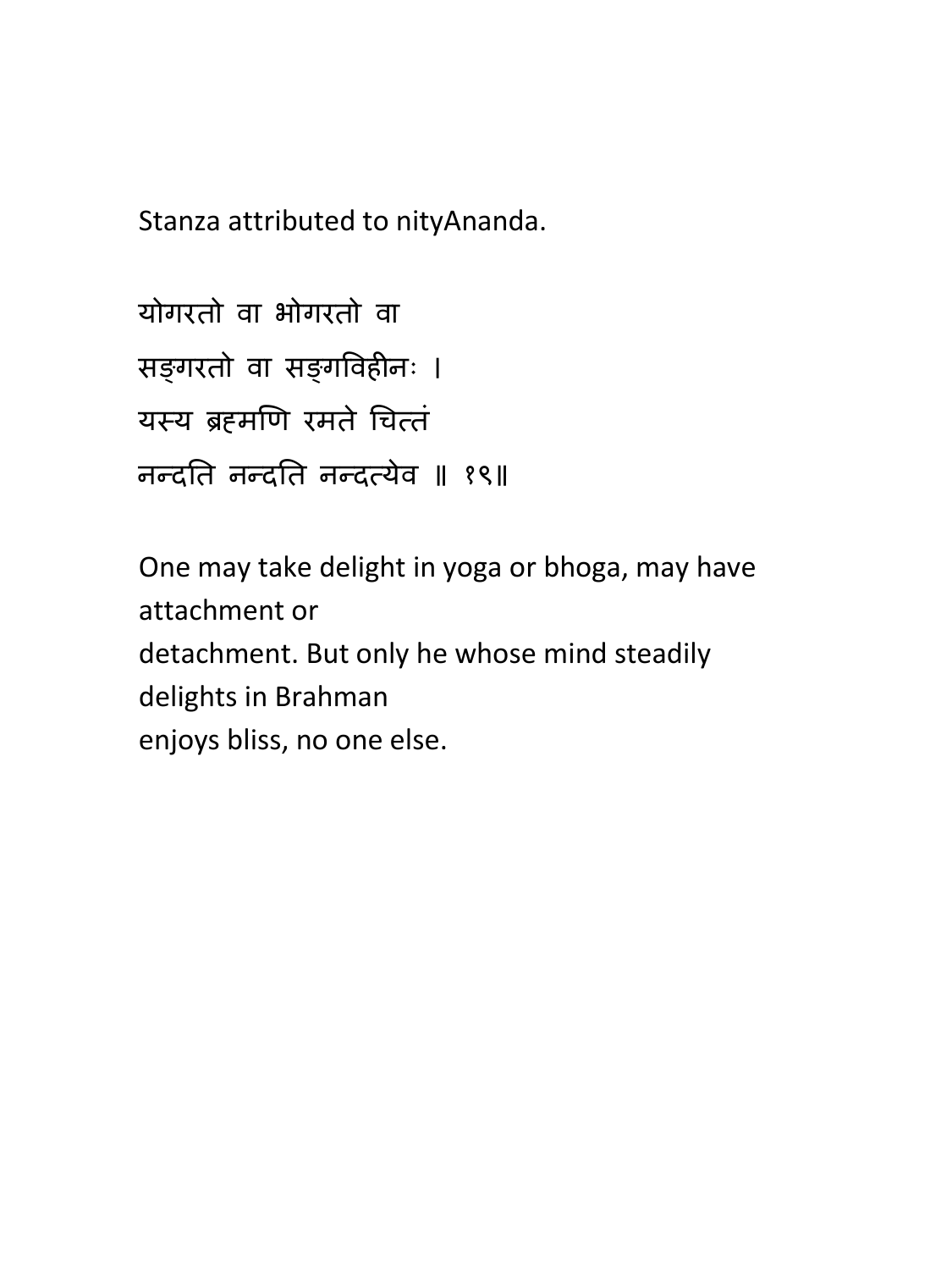Stanza attributed to Anandagiri.

```
भगवदगीता किञ्चिदधीता
गङ्गाजललवकणिका पीता ।
सकृदपि येन मुरारिसमर्चा
क्रियते तस्य यमेन न चर्चा ॥ २०॥
```
Let a man read but a little from bhagavadgItA, drink just a drop of water from the Ganges, worship but once murAri. He then will have no altercation with Yama.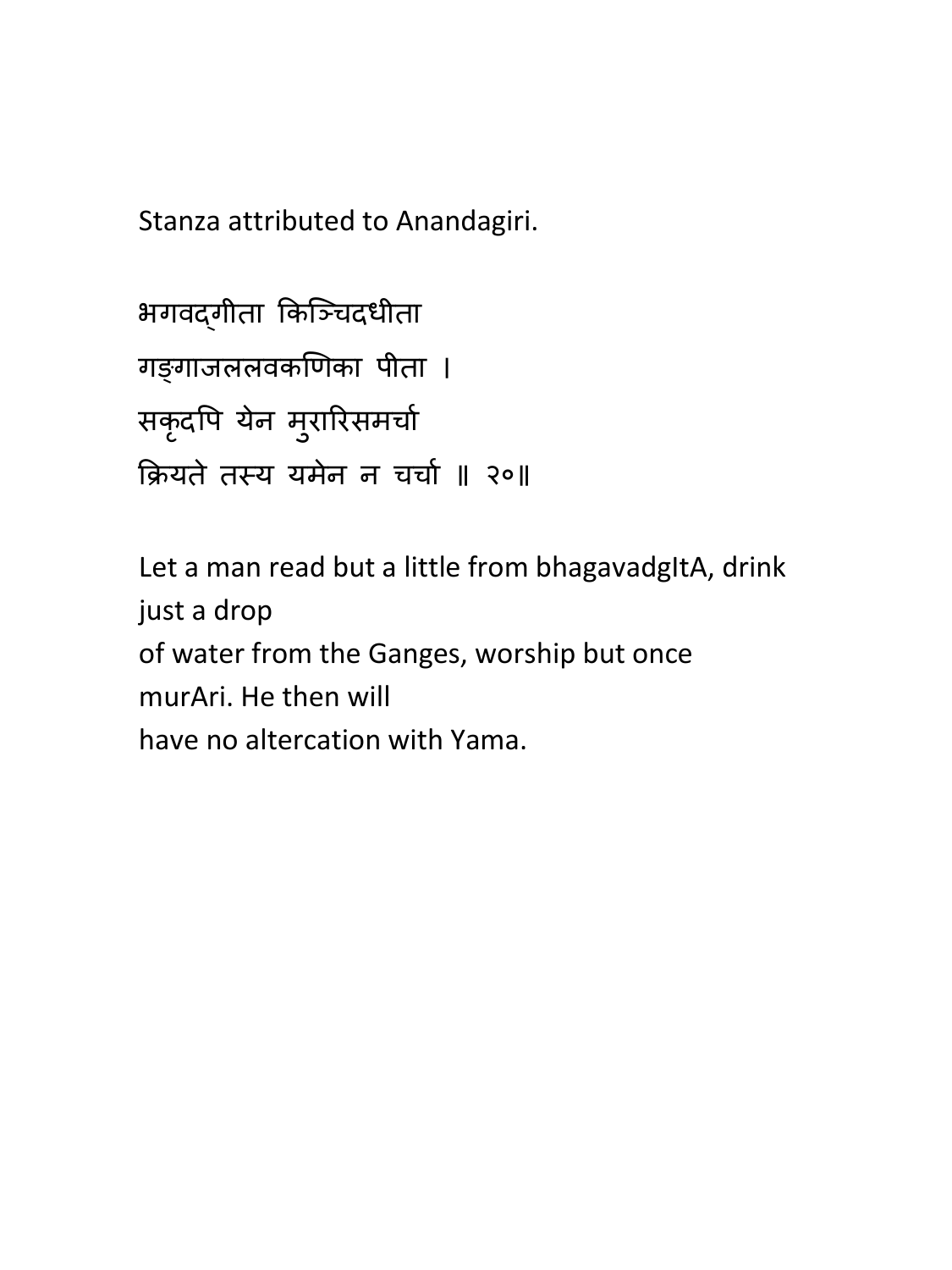Stanza attributed to dRiDhabhakti.

```
पुनरपि जननं पुनरपि मरणं
पुनरपि जननीजठरे शयनम् ।
इह संसारे बहुदुस्तारे
कृर्यथऽर्थरे र्थहह मुरथरे ॥ २१॥
```
Born again, death again, again to stay in the mother's womb ! It is indeed hard to cross this boundless ocean of samsAra. Oh Murari ! Redeem me through Thy mercy.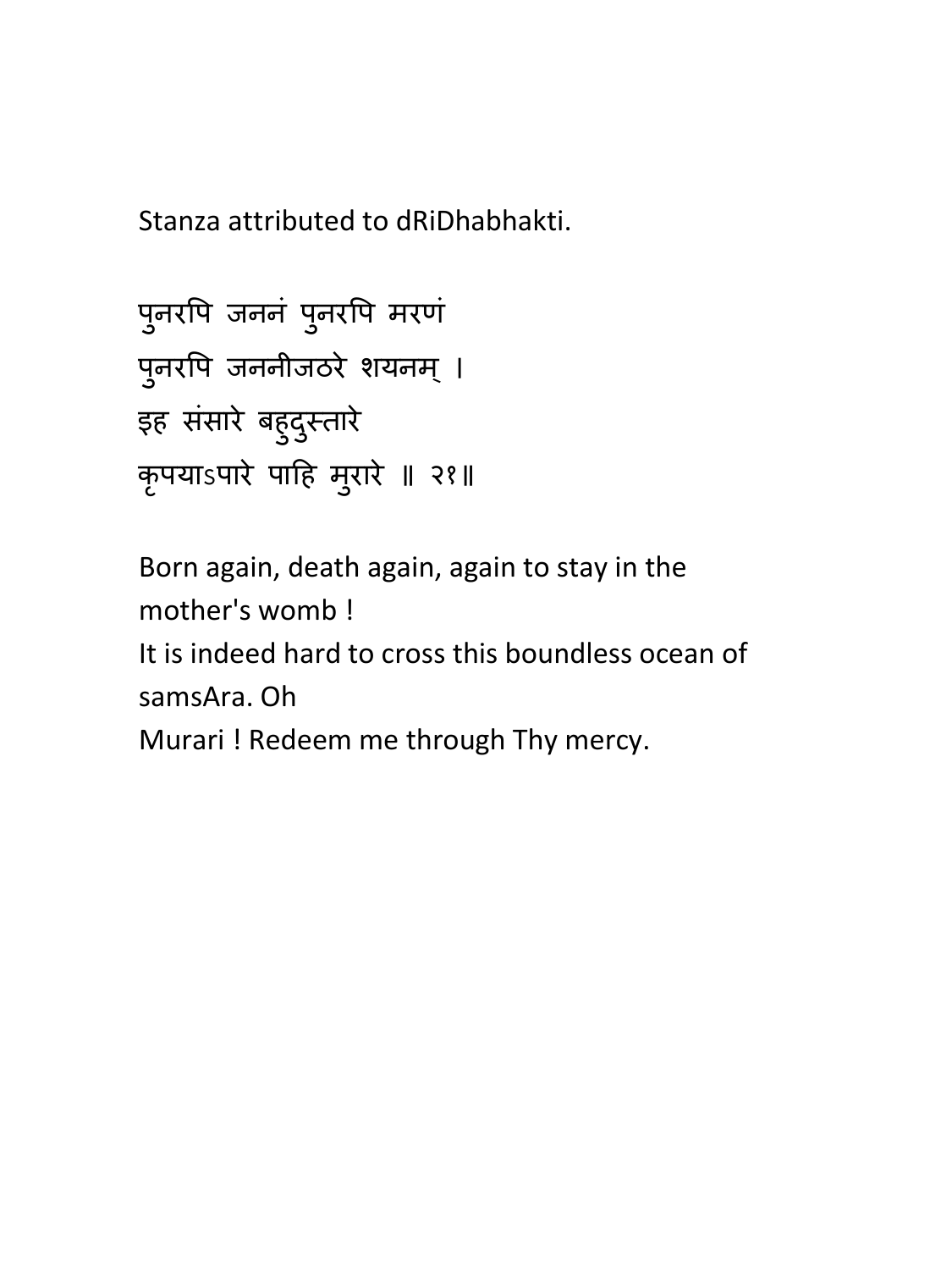Stanza attributed to nityanAtha.

```
रथ्याचर्पटविरचितकन्थः
पुण्यापुण्यविवर्जितपन्थः ।
योगी योगतनयोस्जतधचत्तो
रमते बालोन्मत्तवदेव ॥ २२॥
```
There is no shortage of clothing for a monk so long as there are

rags cast off the road. Freed from vices and virtues, onward he

wanders. One who lives in communion with god enjoys bliss, pure

and uncontaminated, like a child and as an intoxicated.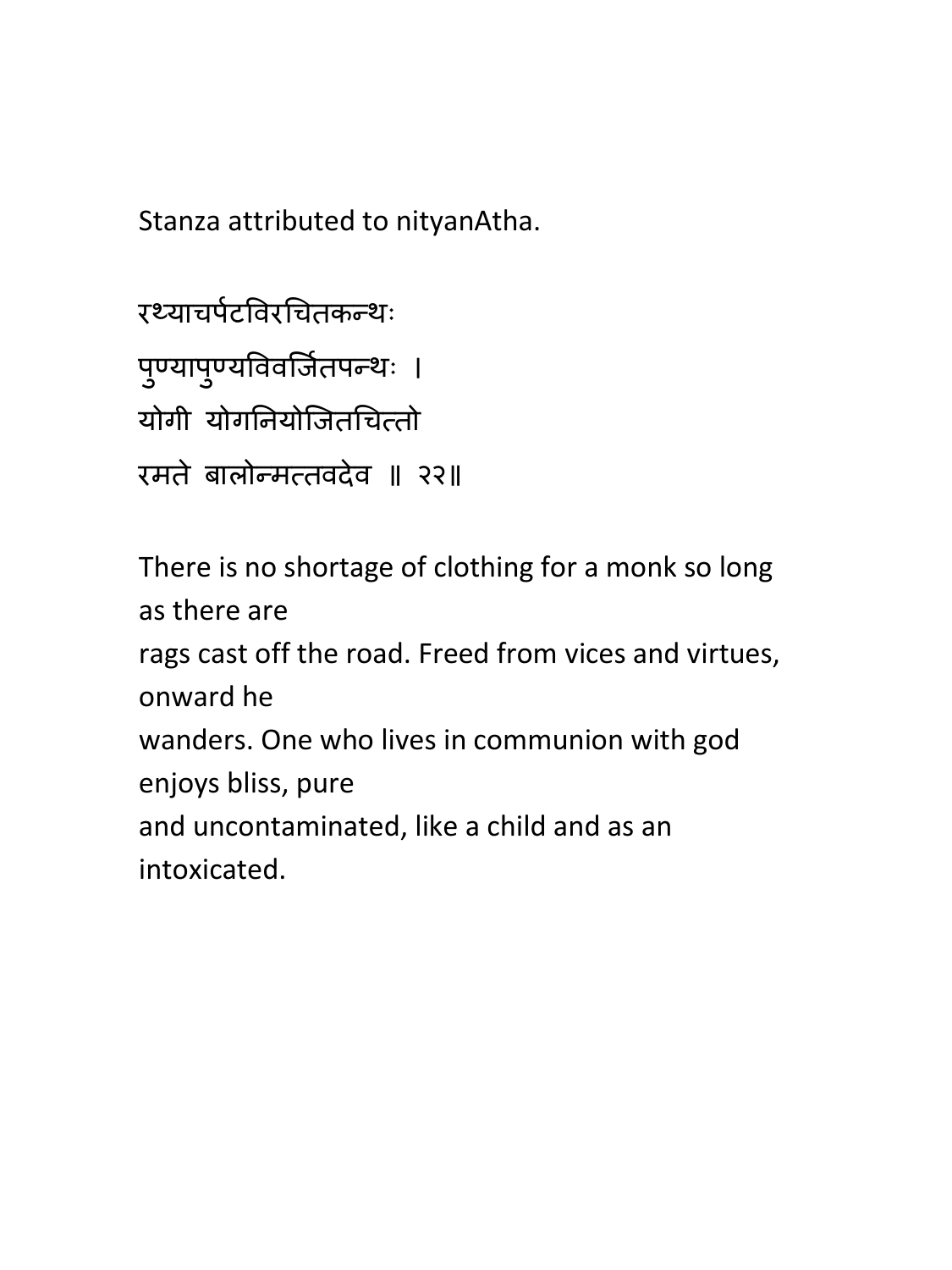Stanza attributed to yogAnanda.

कस्त्वं कोऽहं कुत आयातः का मे जननी को मे तातः । इति परिभावय सर्वमसारम् विश्वं त्यक्त्वा स्वप्नविचारम् ॥ २३॥

Who are you ? Who am I ? From where do I come ? Who is my mother, who is my father ? Ponder thus, look at everything as essence-less and give up the world as an idle dream.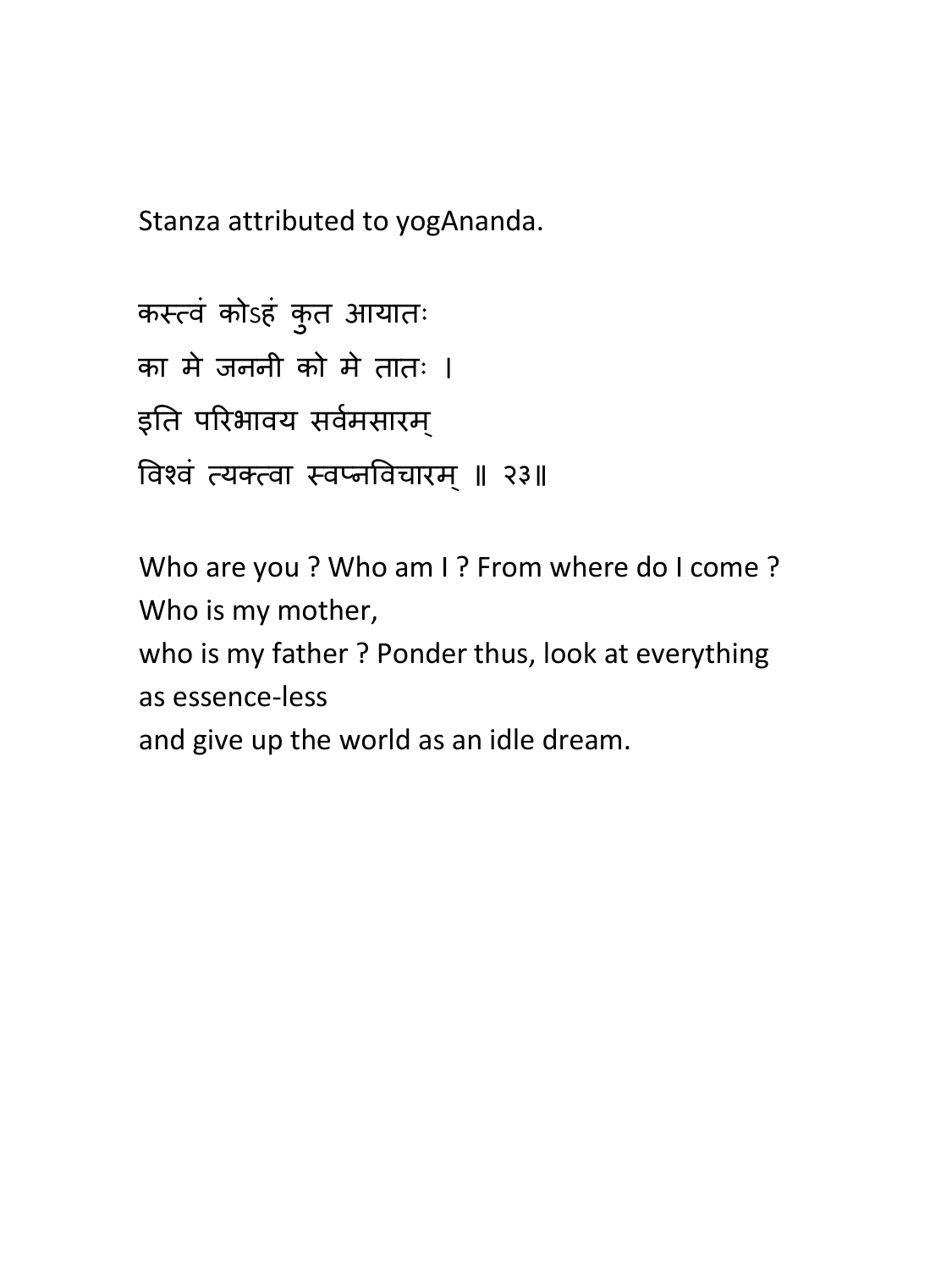Stanza attributed to surendra.

```
त्वयि मयि चान्यत्रैको विष्णु-
र्व्यर्थं कुप्यसि मय्यसहिष्णुः ।
भव समचित्तः सर्वत्र त्वं
वाञ्छस्यचिराद्यदि विष्णुत्वम् ॥ २४॥
```
In me, in you and in everything, none but the same Vishnu dwells. Your anger and impatience is meaningless. If you wish to attain the status of Vishnu, have samabhAva, equanimity, always.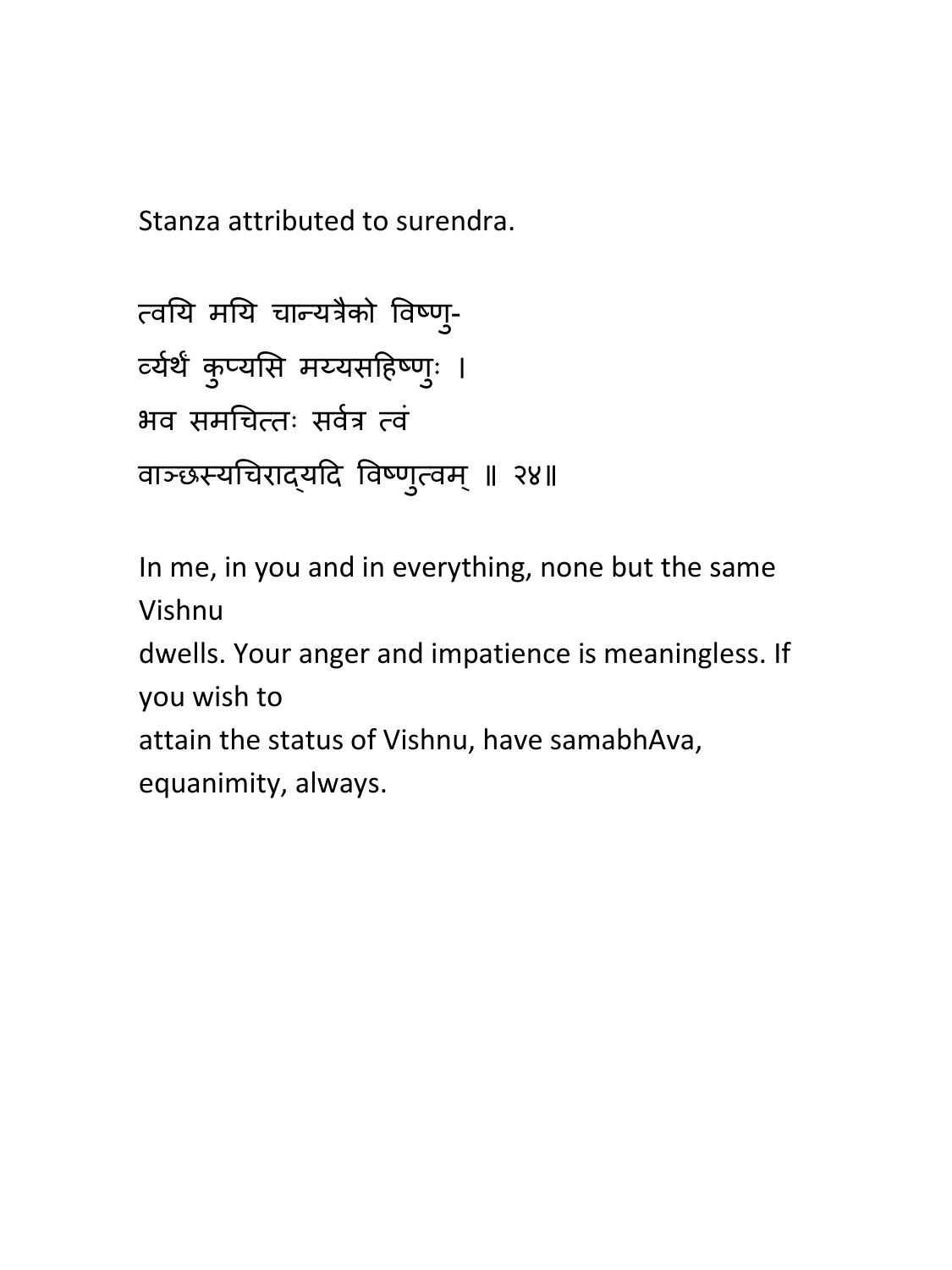Stanza attributed to medhAtithira.

```
शत्रौ शमत्रे र्ुत्रे बन्धौ
मा कुरु यत्नं विग्रहसन्धौ ।
सर्वस्मिन्नपि पश्यात्मानं
सर्वत्रोत्सृज भेदाज्ञानम् ॥ २५॥
```
Waste not your efforts to win the love of or to fight against friend and foe, children and relatives. See yourself in everyone and give up all feelings of duality completely.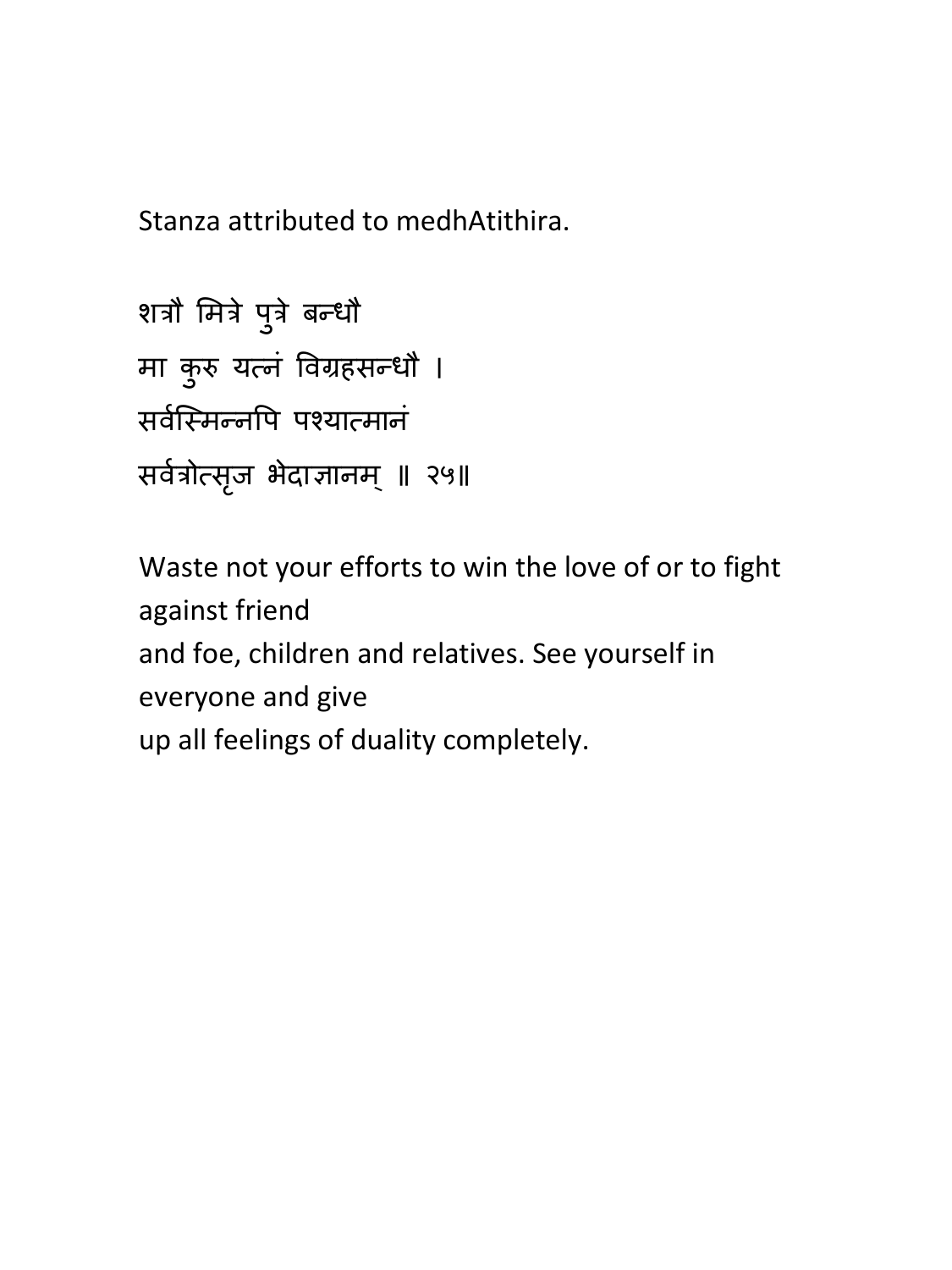Stanza attributed to bhArativamsha.

कामं क्रोधं लोभं मोहं त्यक्त्वाssत्मानं भावय कोsहम् । var पश्यति सोsहम् आत्मज्ञान विहीना मूढा-स्ते पच्यन्ते नरकनिगूढाः ॥ २६॥

Give up lust, anger, infatuation, and greed. Ponder over your real nature. Fools are they who are blind to the Self. Cast into hell, they suffer there endlessly.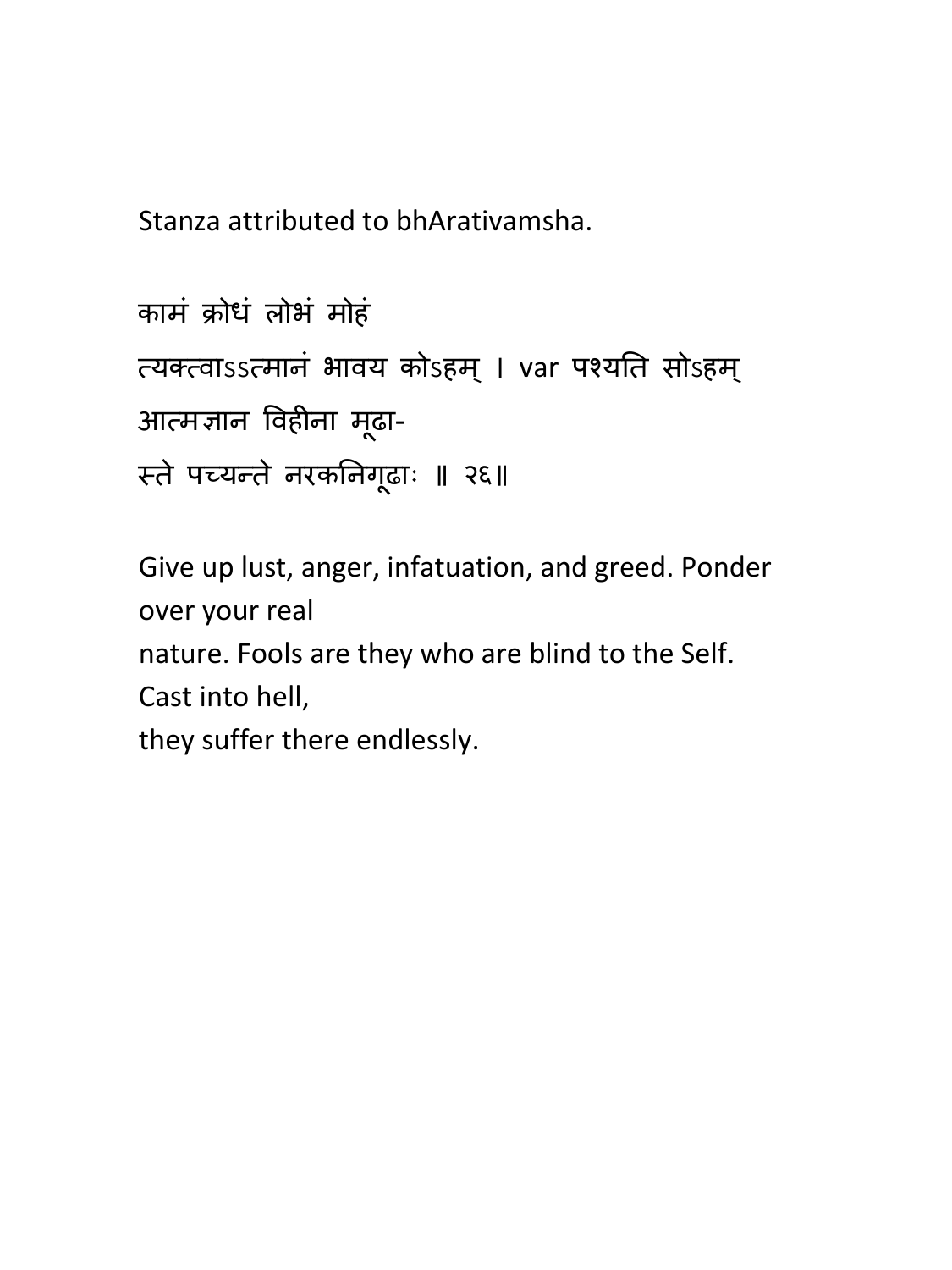Stanza attributed to sumati.

गेयं गीतानामसहस्रं ध्येयं श्रीपतिरूपमजस्रम् । नेयं सज्जनसङ्गे धचत्तं

देयं दीनजनथय च व त्तम ्॥ २७॥

Regularly recite from the Gita, meditate on Vishnu in your

heart, and chant His thousand glories. Take delight to be with

the noble and the holy. Distribute your wealth in charity to

the poor and the needy.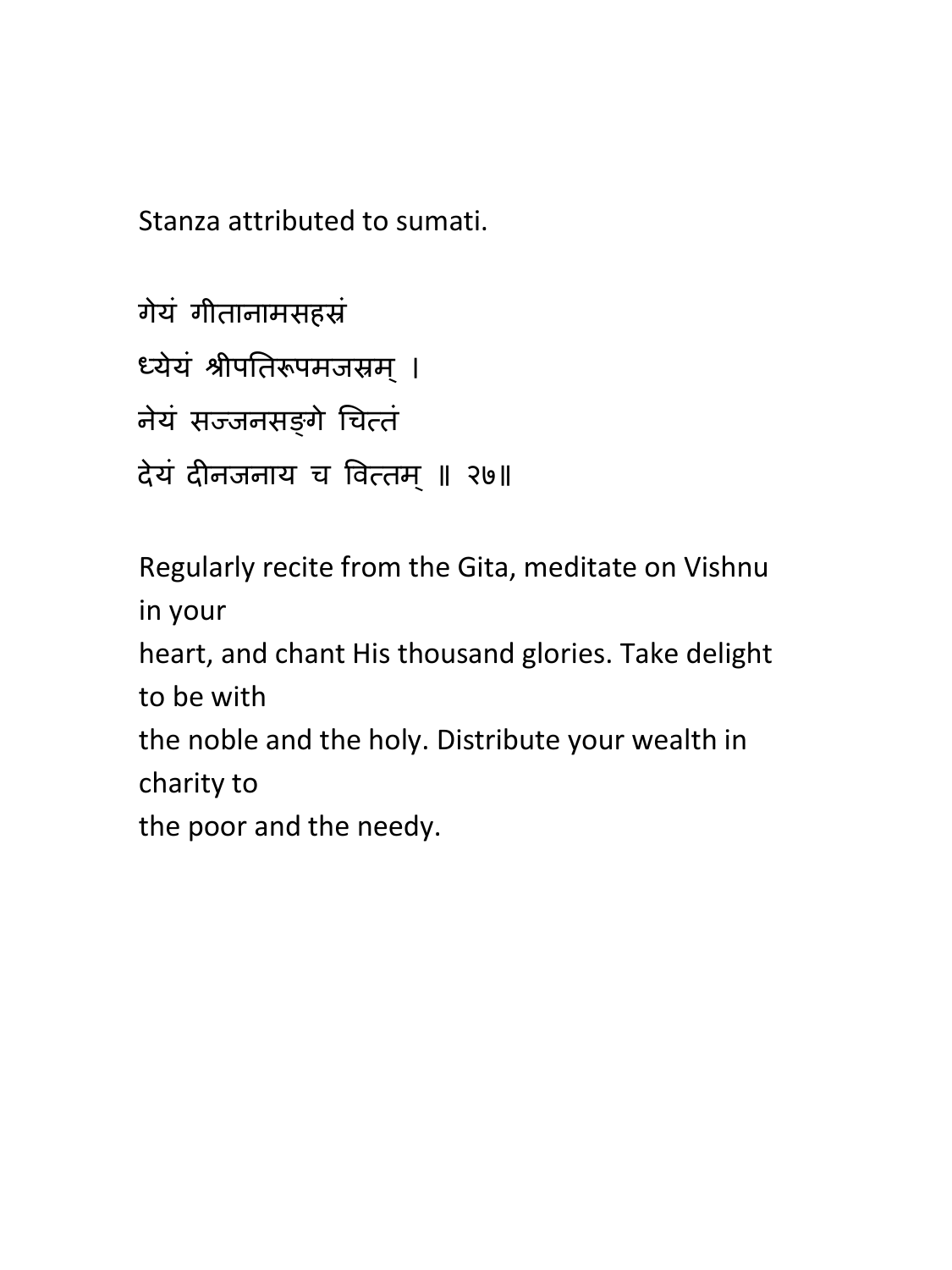Stanza attributed to sumati.

```
सुखतः क्रियते रामाभोगः
र्श्चथधन्त शरीरे रोगः ।
यदयपि लोके मरणं शरणं
तदपि न मुञ्चति पापाचरणम् ॥ २८॥
```
He who yields to lust for pleasure leaves his body a prey to

disease. Though death brings an end to everything, man does not

give-up the sinful path.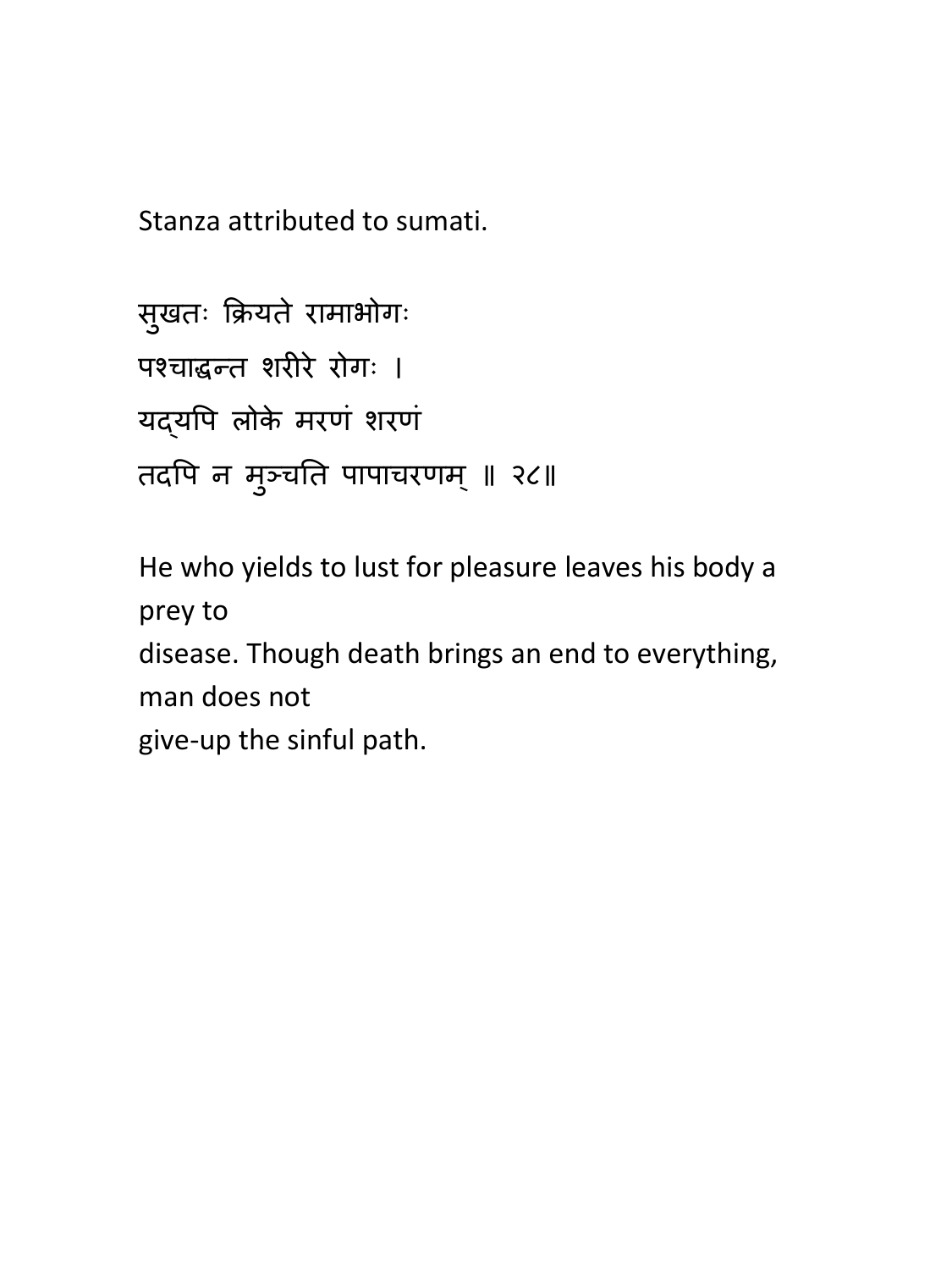अर्थमनर्थं भावय नित्यं नास्तिततः सुखलेशः सत्यम् । प्**त्रादपि धनभाजां भीतिः** सर्वत्रैषा विहिता रीतिः ॥ २९॥

Wealth is not welfare, truly there is no joy in it.

Reflect

thus at all times. A rich man fears even his own son.

This is

the way of wealth everywhere.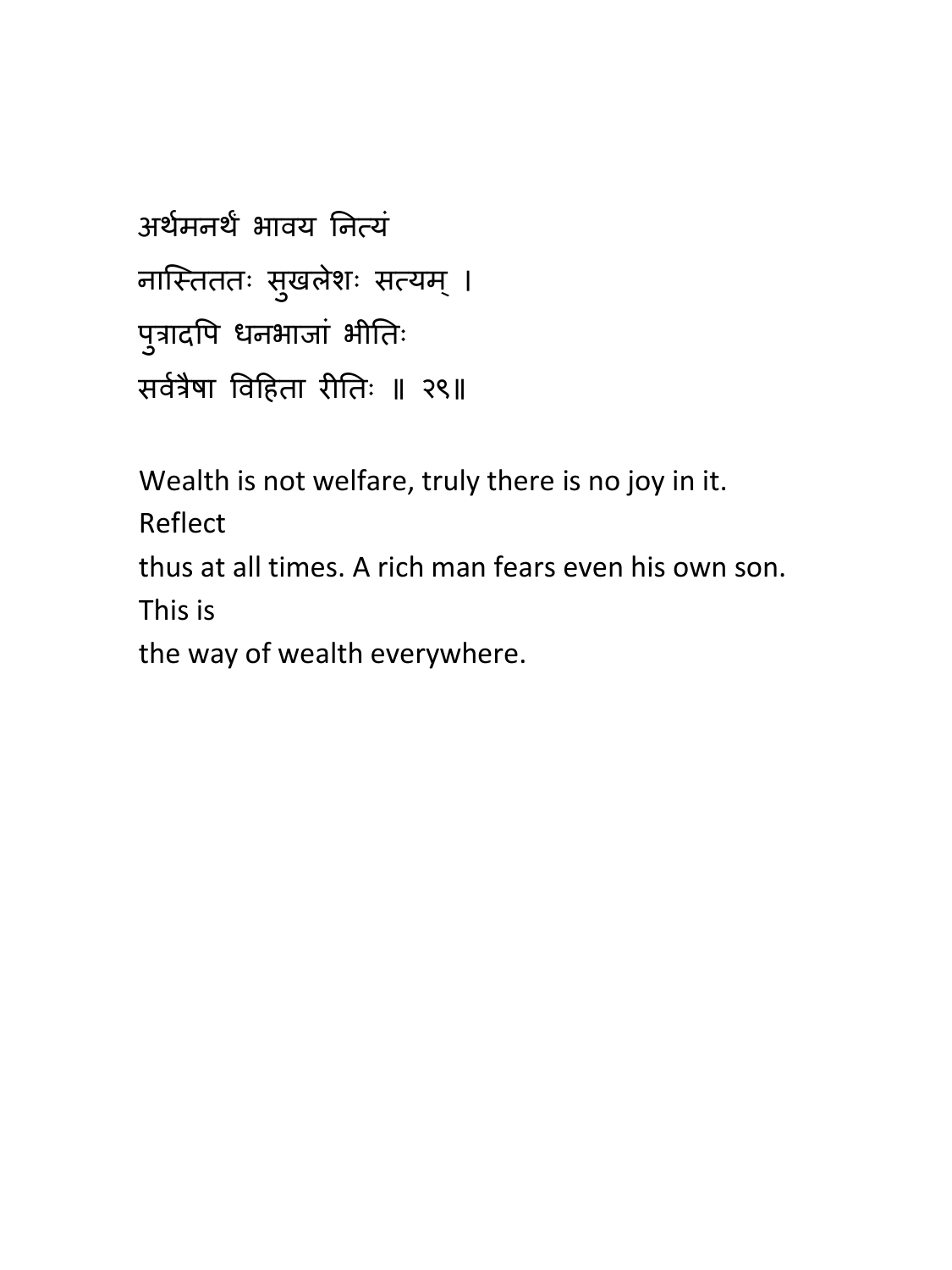```
प्राणायामं प्रत्याहारं
नित्यानित्य विवेकविचारम् ।
जाप्यसमेत समाधिविधानं
कुर्ववधानं महदवधानम् ॥ ३०॥
```
Regulate the prANa-s, life forces, remain unaffected by external

influences and discriminate between the real and the fleeting.

Chant the holy name of God and silence the turbulent mind.

Perform these with care, with extreme care.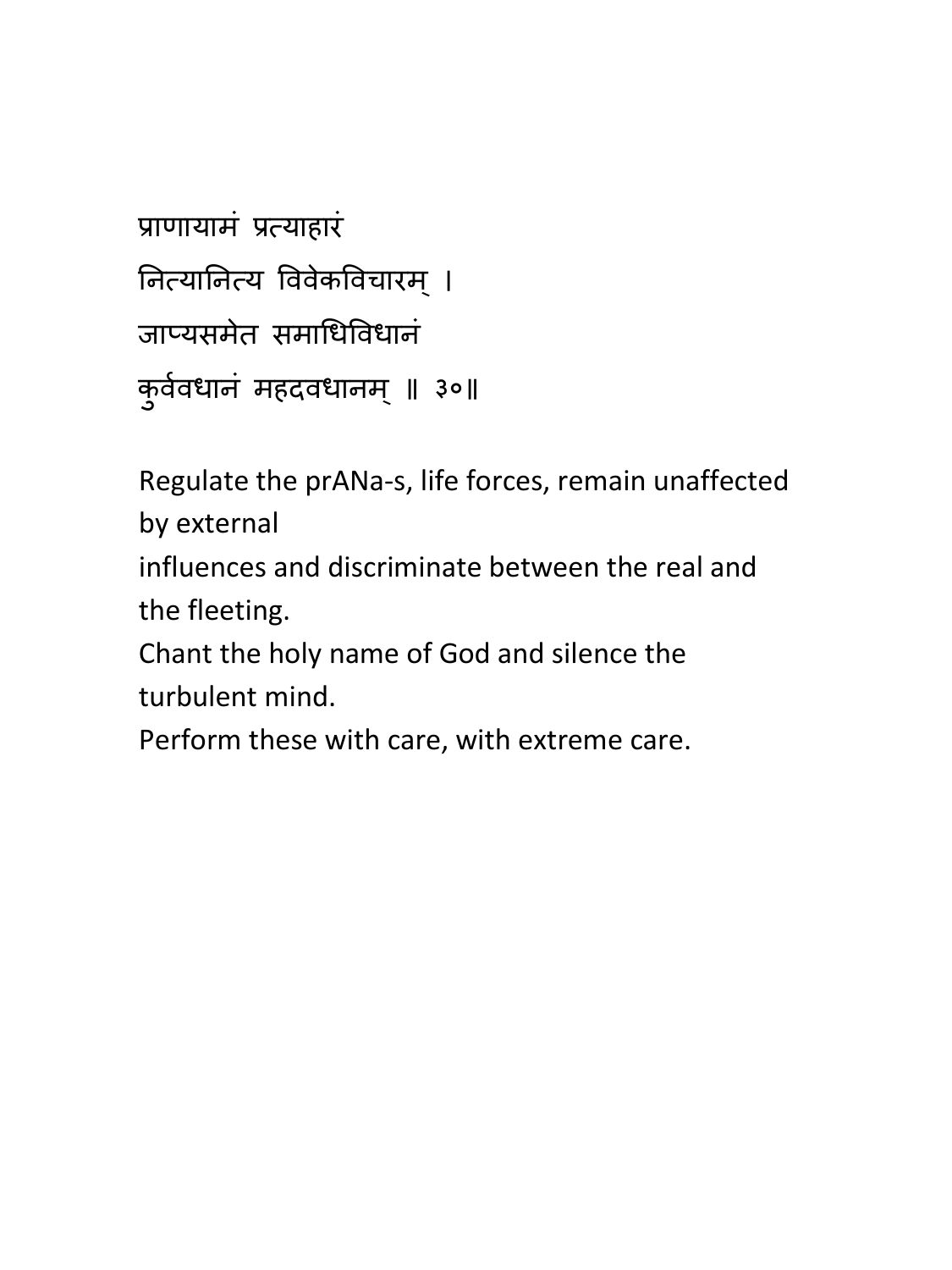गुरुचरणाम्बुजनिर्भरभक्तः संसारादचिराद्भव मुक्तः । सेन्दियमानस नियमादेवं द्रक्ष्यसि निजहृदयस्थं देवम् ॥ ३१॥

Oh devotee of the lotus feet of the Guru ! May thou be soon free from Samsara. Through disciplined senses and controlled mind, thou shalt come to experience the indwelling Lord of your heart !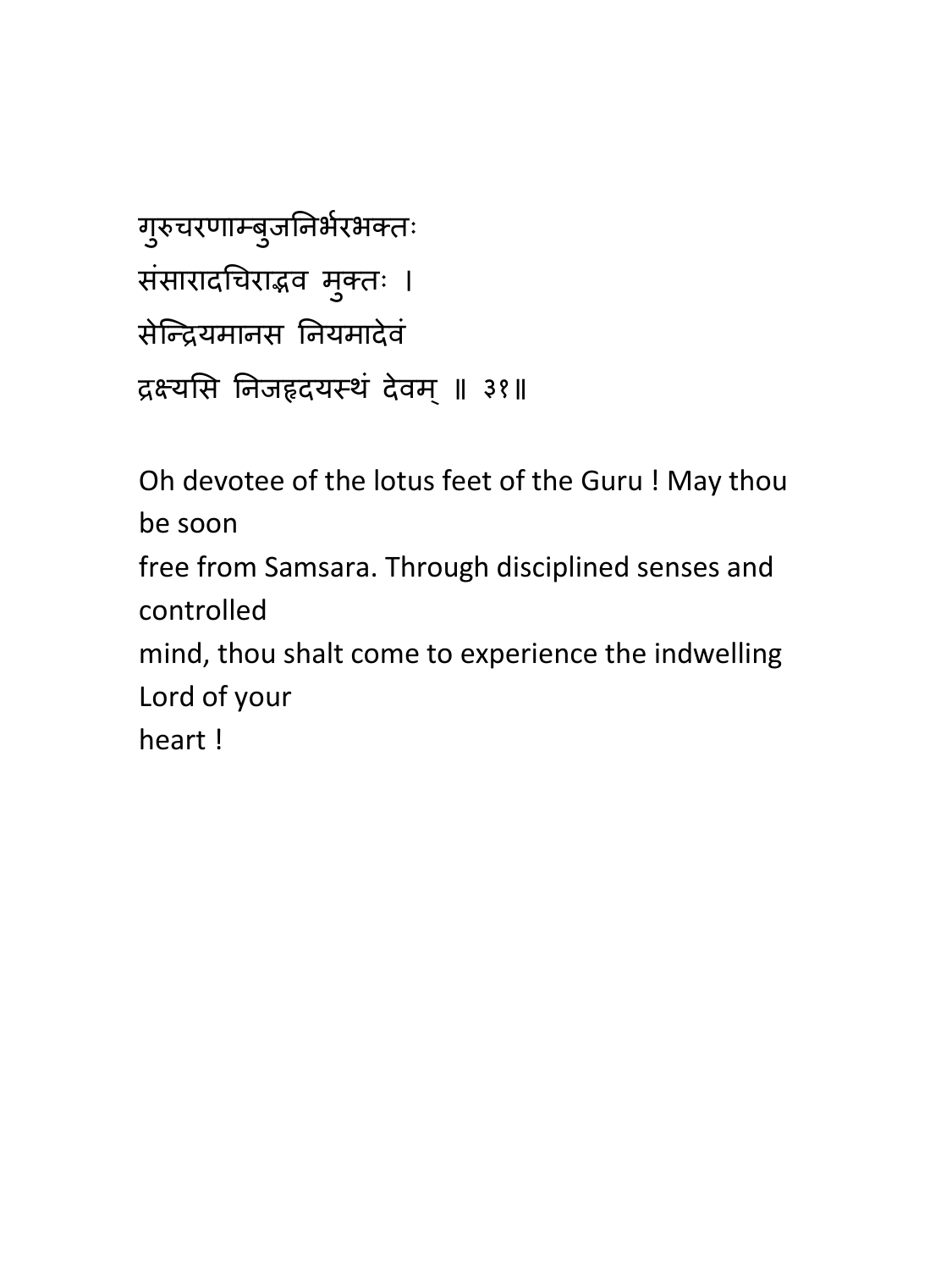The following two are not found in standard text of Bhajagovindam.

मूढः कश्चन वैयाकरणो इकृङ्करणाध्ययन धुरीणः । श्रीमच्छङ्कर भगवच्छिष्यै बोधधत आशसच्छोधधतकरणः ॥ ३२॥

Thus a silly grammarian lost in rules cleansed of his narrow

vision and shown the Light by Shankara's apostles.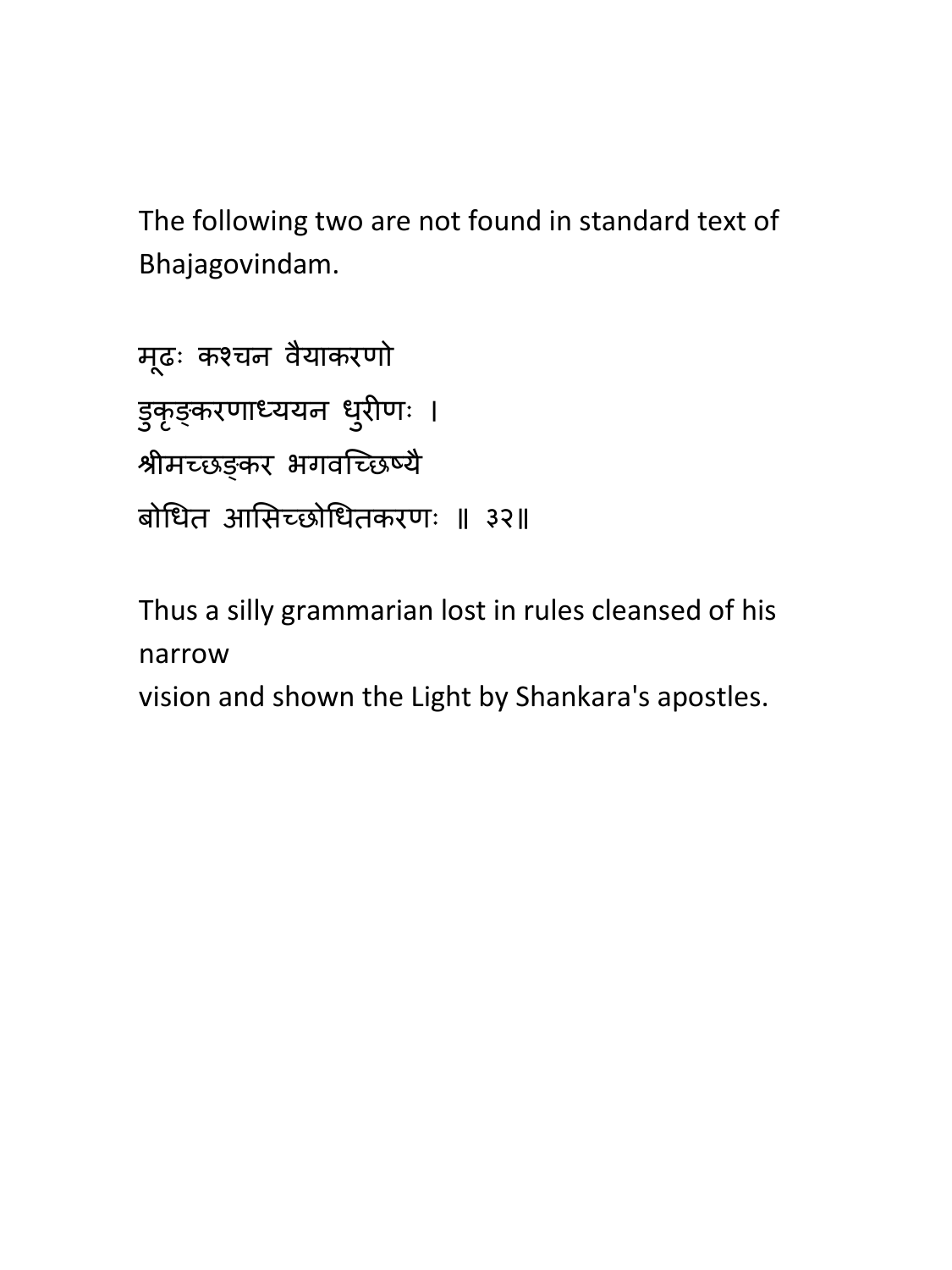```
भज गोविन्दं भज गोविन्दं
गोविन्दं भज मूढमते ।
नामस्मरणादन्यमुपायं
नहि पश्यामो भवतरणे ॥ ३३॥
```
Worship Govinda, worship Govinda, worship Govinda, Oh fool ! Other than chanting the Lord's names, there is no other way to cross the life's ocean.

(The last line appears to be shorter as the normal metrical

composition. No attempt is made to improve it.)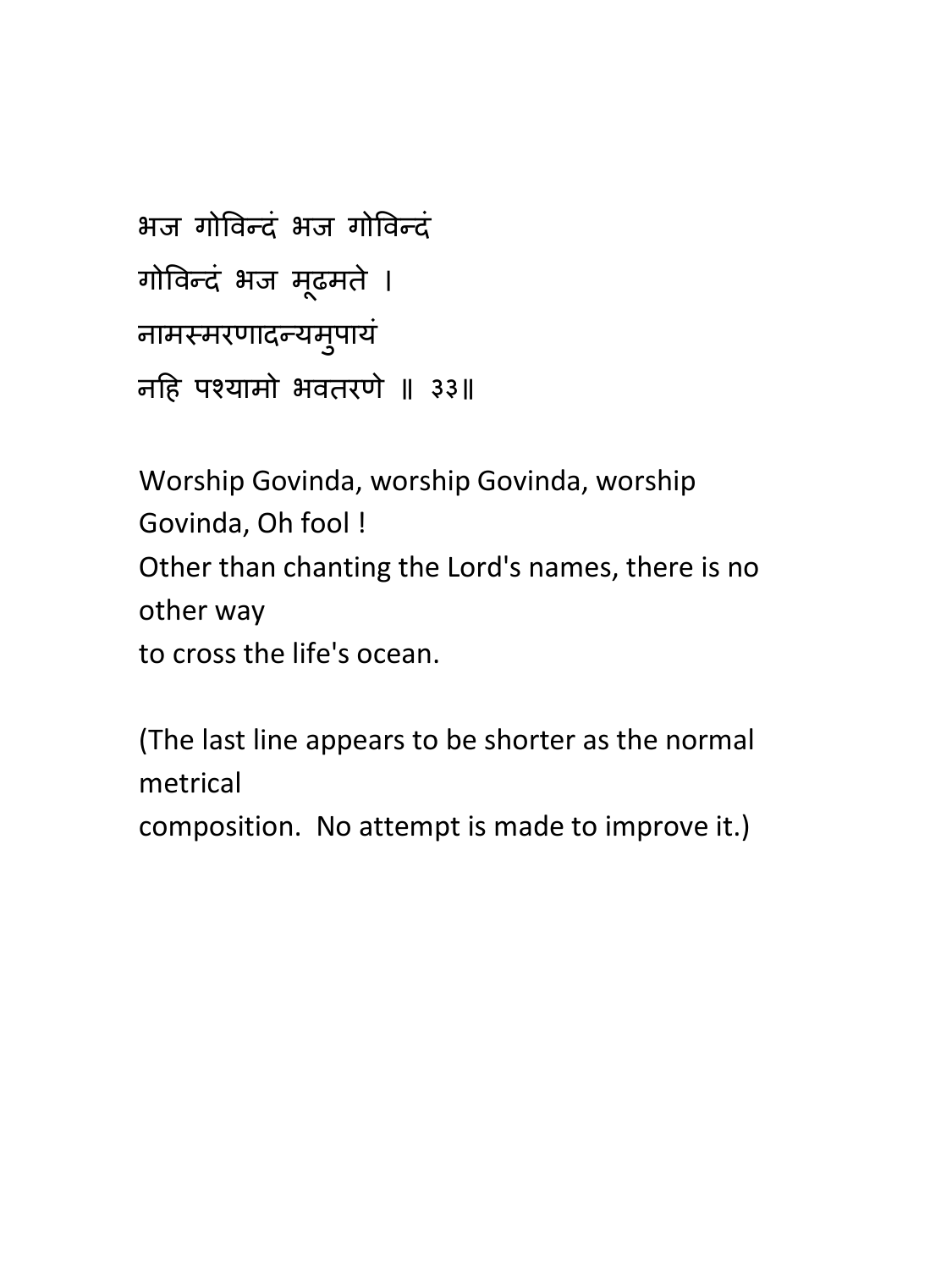Appendix: Word meanings

The following words and meanings are added as an appendix to

allow the reader to learn Sanskrit words. They may not follow exact word construction in the above verses.

Reader is requested to consult a dictionary and commentaries for additional details.

भज = worship;

गोव न्दं = Govinda;

मूढमते = O, foolish mind!;

सम्प्राप्ते = ( when you have) reached/obtained;

सस्न्नहहते = (in the) presence/nearness of;

काले = Time (here:Lord of Death, Yama);

नहह = No; never;

रक्षतत = protects;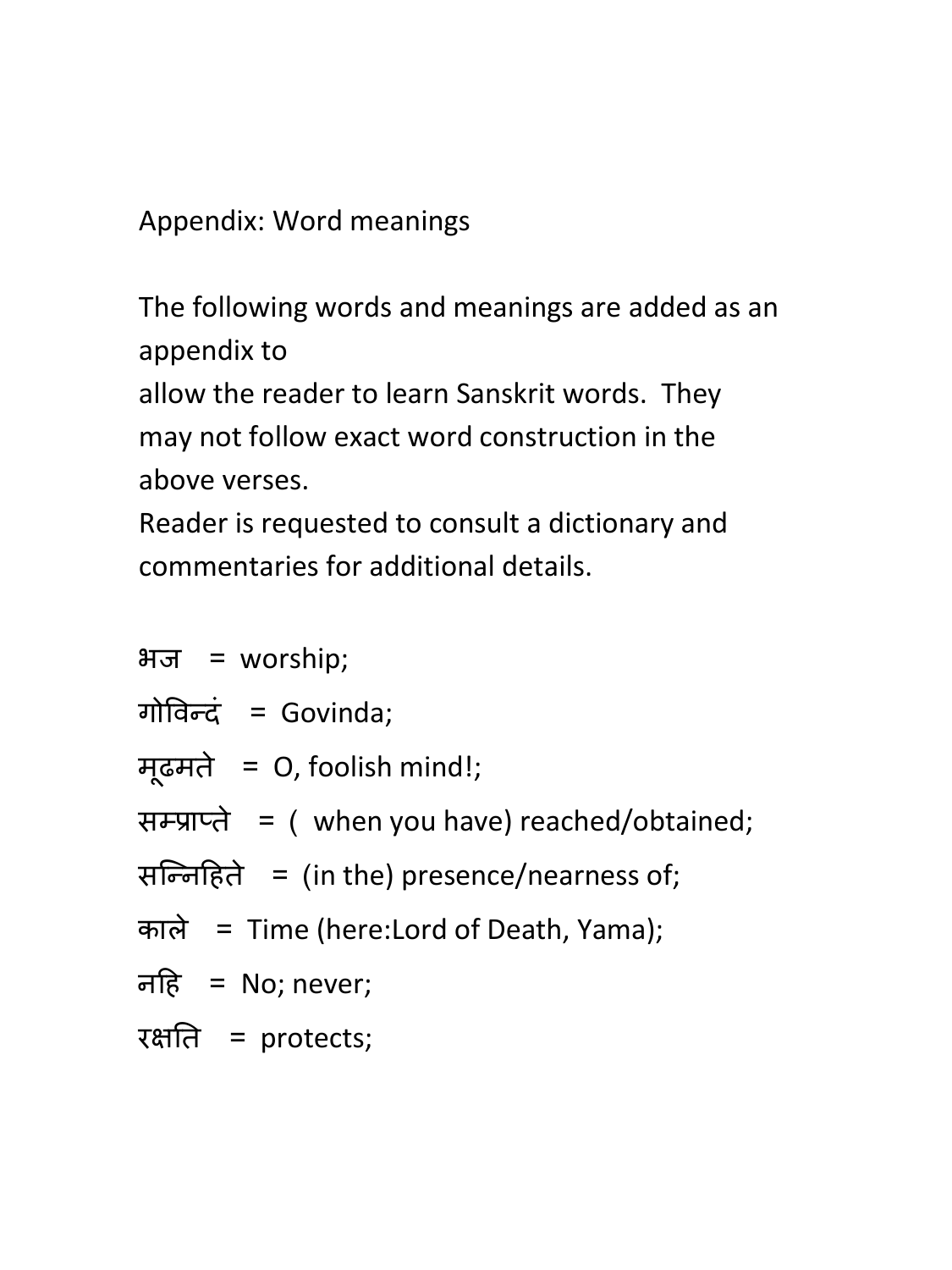डुकृङ्करणे = the grammatical formula DukRi.nkaraNe;

 $\parallel$  ?  $\parallel$ 

मूढ = Oh fool!;

जहीहह = jahi+iha, leave/give up+here(in this

world);

धन = wealth;

अगम = coming/arrival;

तृष्णां = thirst/desire;

कुरु = Do;act;

सद्बुवधं = sat+buddhiM, good+awareness(loosely speaking:mind);

मनसि = in the mind;

वितृष्णां = desirelessness;

यल्लभसे = yat+labhase, whatever+(you)obtain;

तनजकमप = nija+karma, one's+duty(normal work);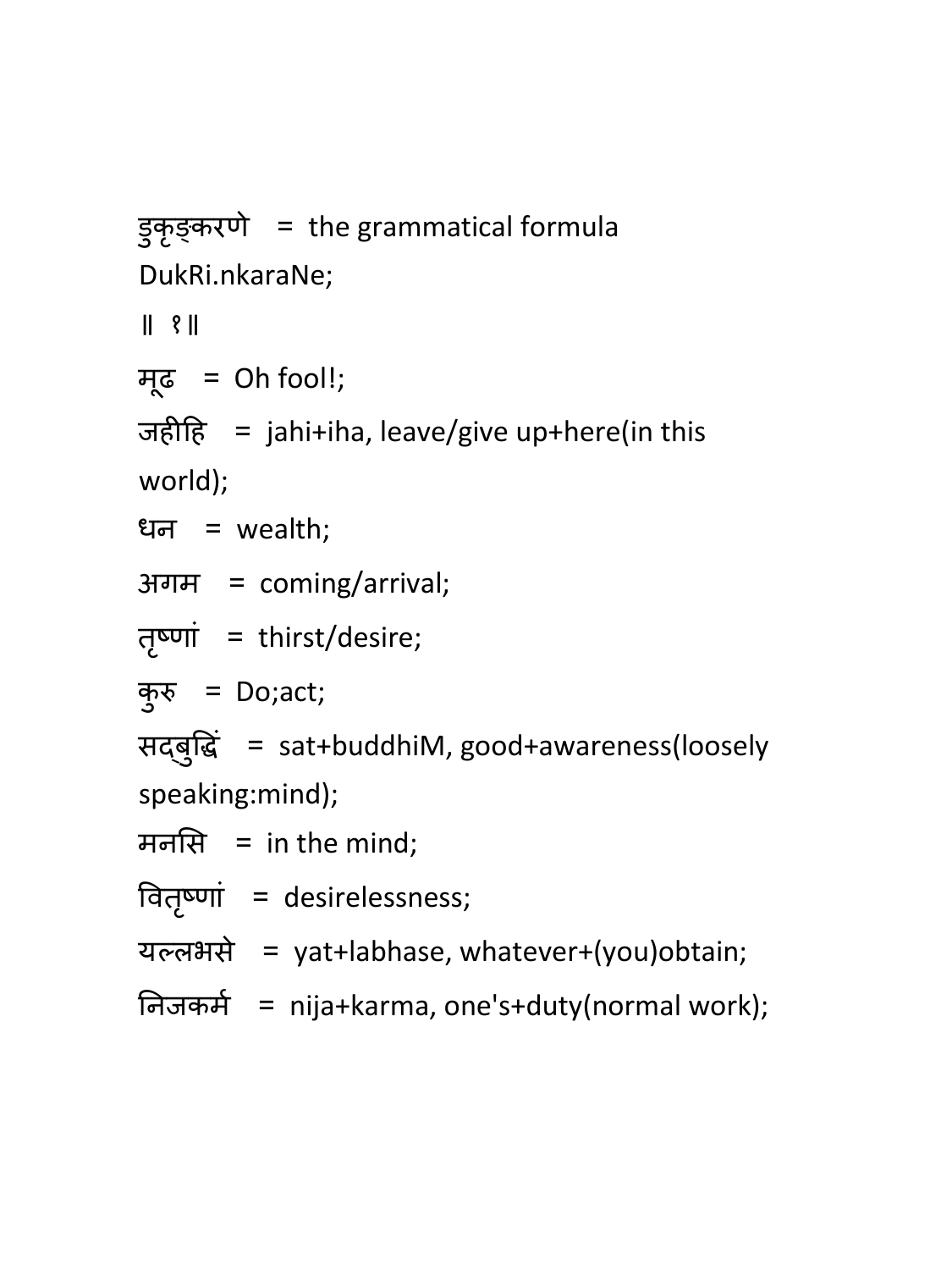उपात्त =  $obtained$ ;

 $\overline{a}$  $\overline{c}$  $\overline{d}$  = wealth;

तेन = by that; with that;

विनोदय = divert/recreate(be happy);

चित्तं = mind;

॥ २॥

नारी = woman;

स्तनभर = breasts that are(full-with milk);

नथभीदेशं = nAbhI+deshaM, navel+region/country;

 $\overline{\epsilon}$   $\overline{\epsilon}$  areas  $\epsilon$  = having seen;

मागा =  $mA+gA$ , Don't+go;

मोहावेशं = infatuated state(moha+AveshaM-

seizure);

एतन् = this;

 $\overline{n}$   $\overline{n}$  = flesh+etc;

विकारं = appearance (generally, grotesque/ugly);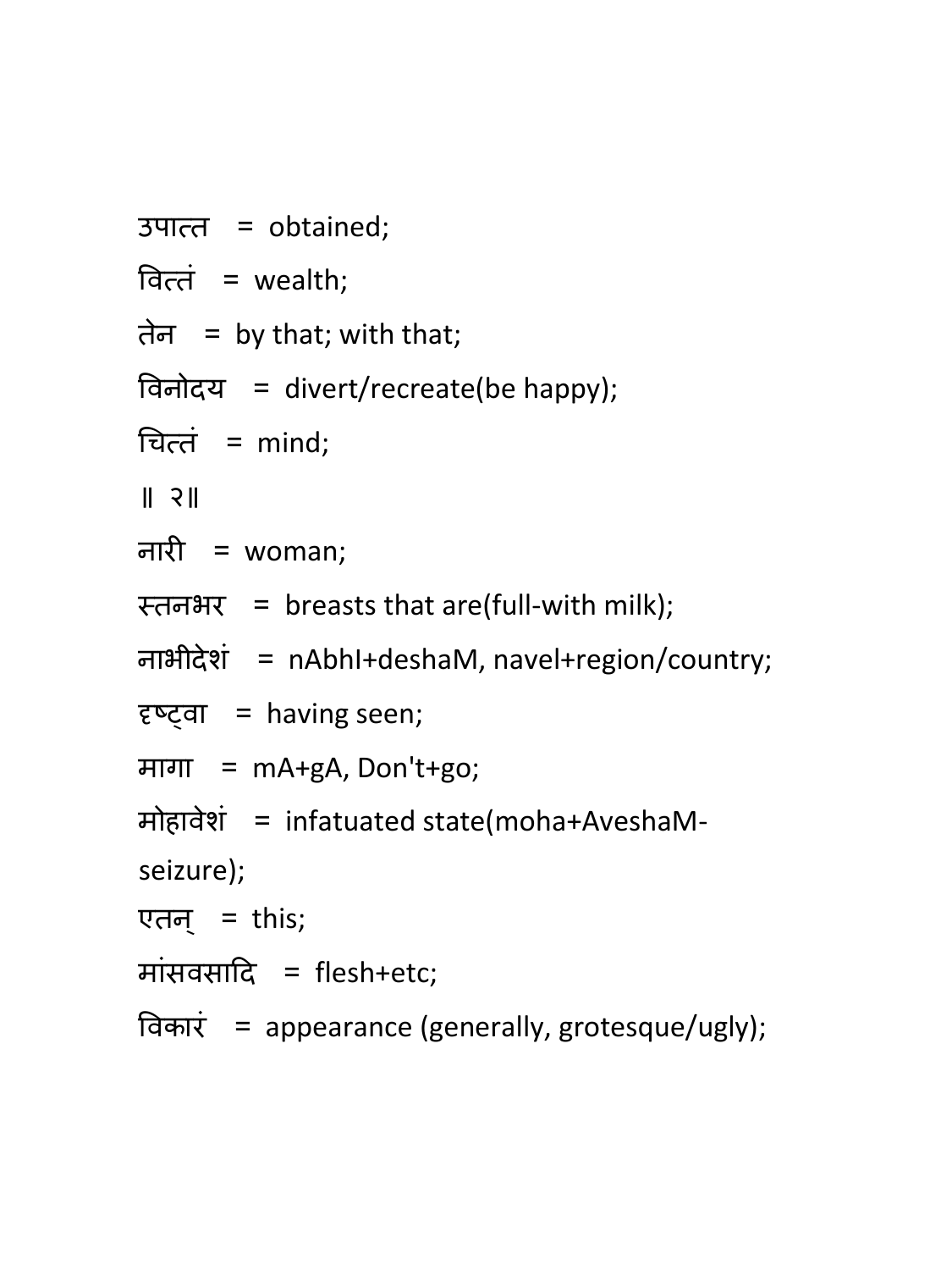मनसि = in the mind; व धचन्तय = think well;  $\overline{q}$  $\overline{q}$  = again;  $\overline{q}$  = and again; ॥ ३॥ नशलनीदलगत = nalinI+dala+gata, lotus+petal+reached/gone; जल = water(drop); अतततरलं = ati+tarala, very+unstable;  $\overline{a}$  and  $\overline{a}$  = like that; जीवित =  $life;$ अततशय = wonderful; चर्लं = fickle-minded; विद्धि = know for sure;  $\overline{c}$ याधि = disease;  $3$ शिमान = self-importance;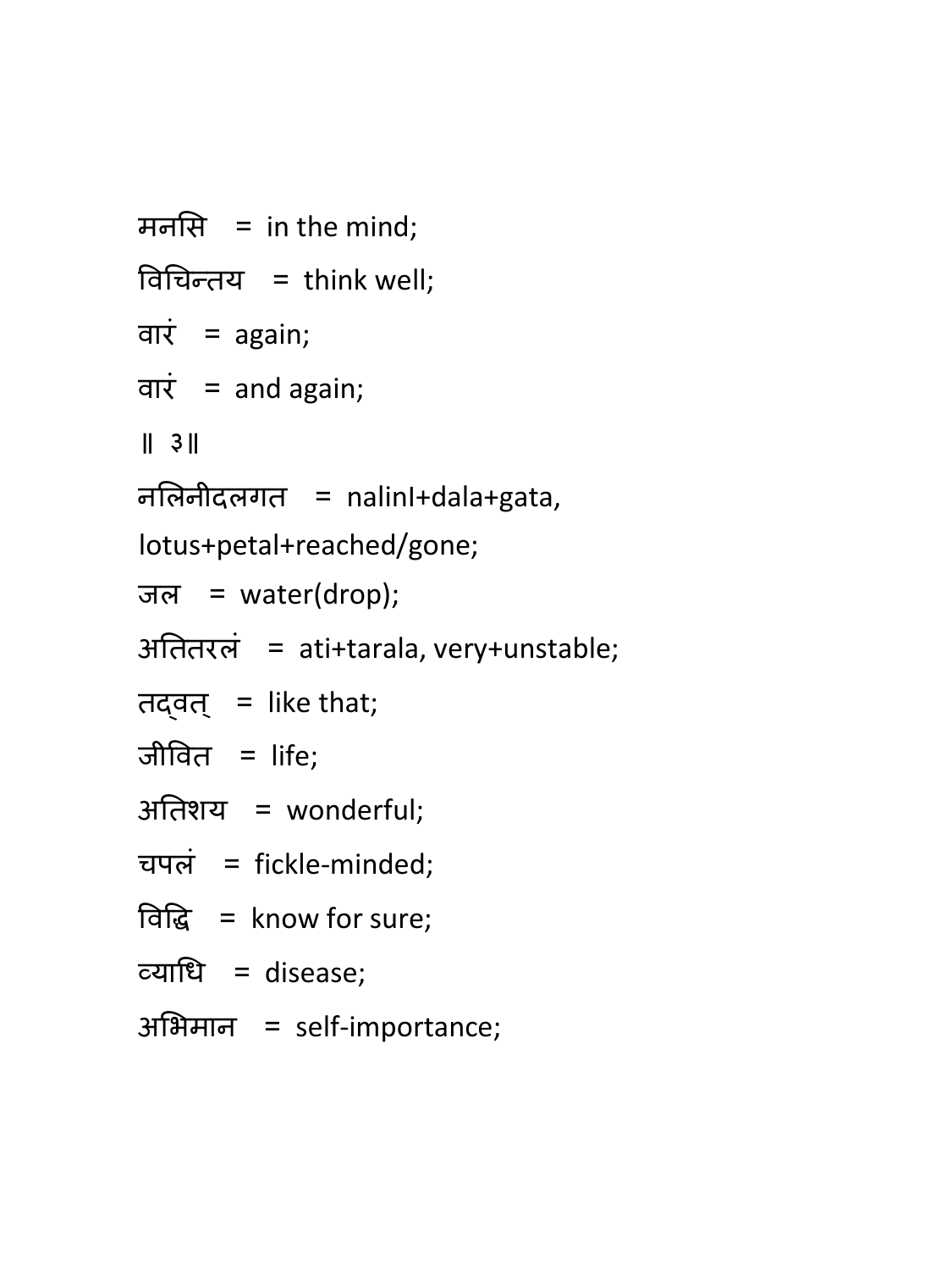ग्रस्तं = having been caught/seized;

- लोकं = world;people;
- शोकहतं = attacked(hata) by grief(shoka);
- $\overline{q}$  = and:
- समस्तं = entire;
- ॥ ४॥
- यावत = so long as;

 $\sqrt{a}$  = wealth:

- उपार्जन = earning/acquiring;
- सक्तः = capable of;
- तावन्निज =  $t$ Avat+nija, till then+one's;
- परिवारः = family;
- रक्तः = attached;
- पश्चात =  $later;$
- जीवति = while living(without earning);
- जर्जर = old/digested (by disease etc);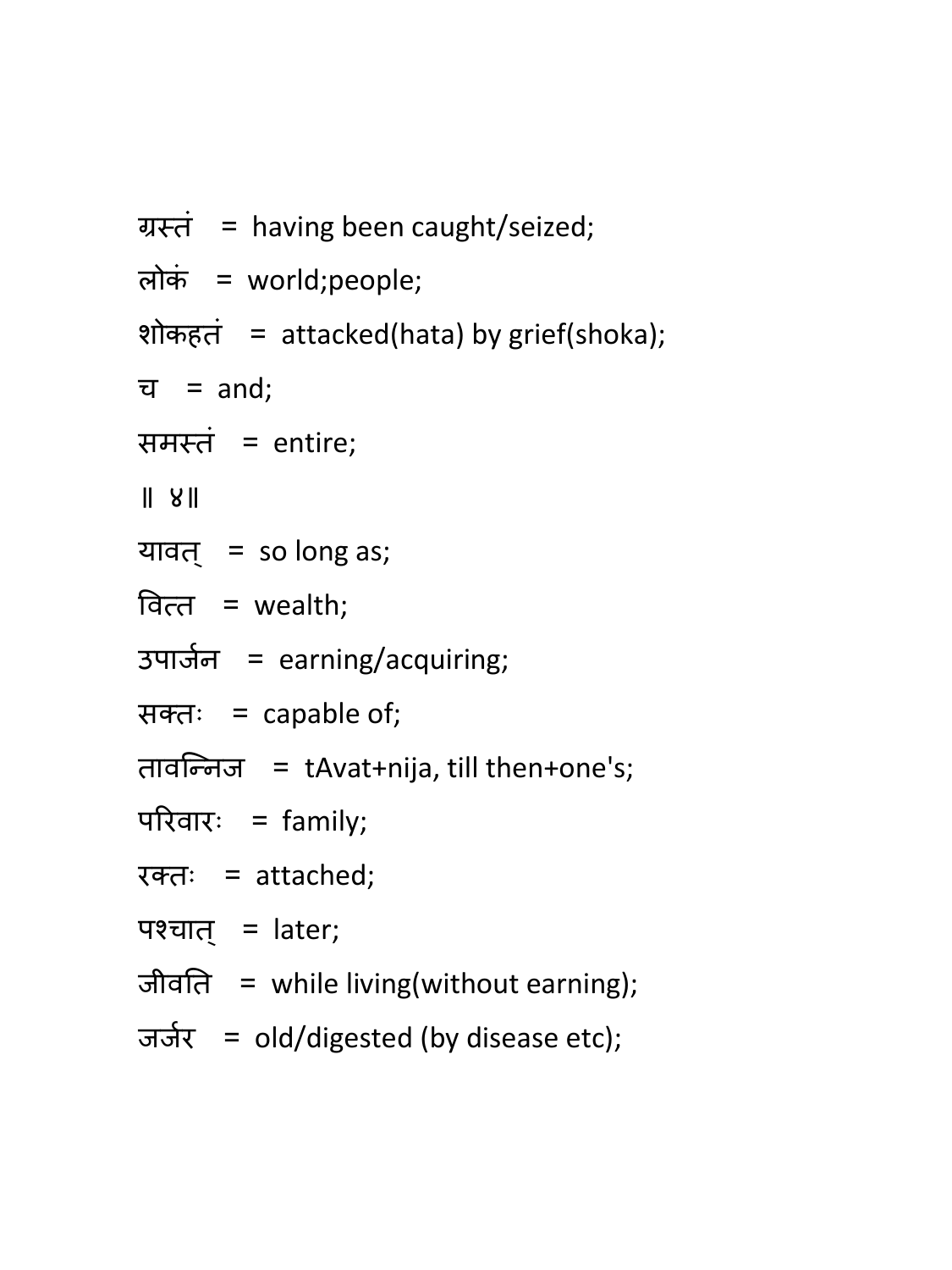देहे = in the body;

- वार्ता = word (here enquiry/inquiry);
- कोऽवर् = kaH+api, whosoever; even one;

$$
\overline{a} = \text{not};
$$

पुच्छति = inquires/asks/minds;

गेहे = in the house;

 $|| 9||$ 

यावत = so long as;

पवनः =  $air/b$ reath;

- निवसति = lives/dwells;
- देहे = in the body;

 $\overline{d}$  and  $\overline{d}$  = till then;

- पुच्छति = asks/inquires;
- कुशलं = welfare;
- गेहे = in the house;
- गतवति = while gone;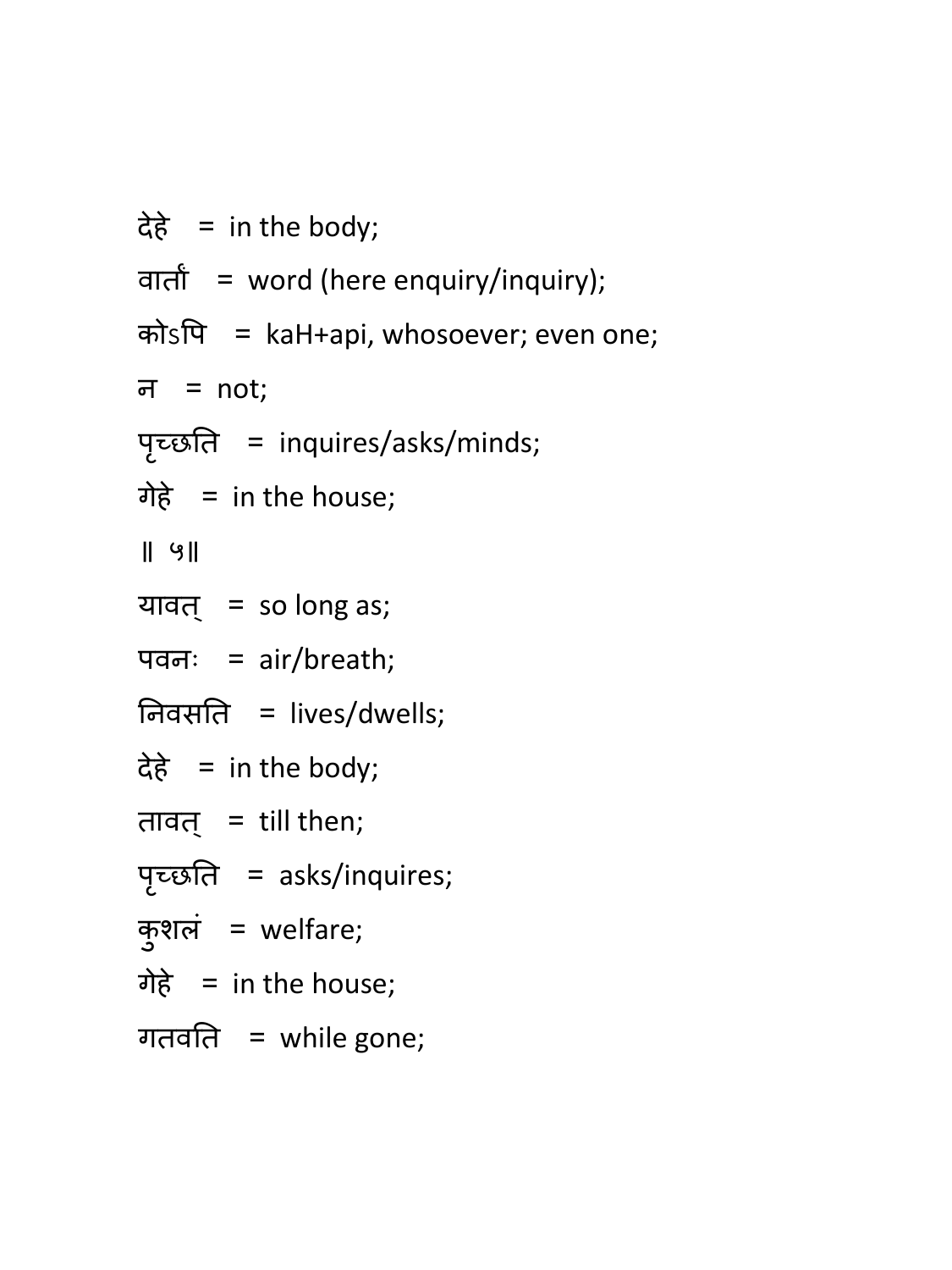थयौ = air(life-breath);

देहापाये = when life departs the body;

 $n = w$ ife:

बिभ्यति = is afraid: fears:

तस्स्मन्कथये = tasmin+kaye, in that body;

॥ ६॥

 $\overline{q}$ बालः = young boy;

तावत = till then (till he is young);

क्रीडा = play;

- सक्तः = attached/engrossed/absorbed;
- तरुणः = young man;

 $\overline{d}$  and  $\overline{d}$  = till then;

- तरुणी = young woman;
- सक्तः = attached/engrossed;
- $\overline{q}$  = old man;
- $\overline{d}$  and  $\overline{d}$  = till then;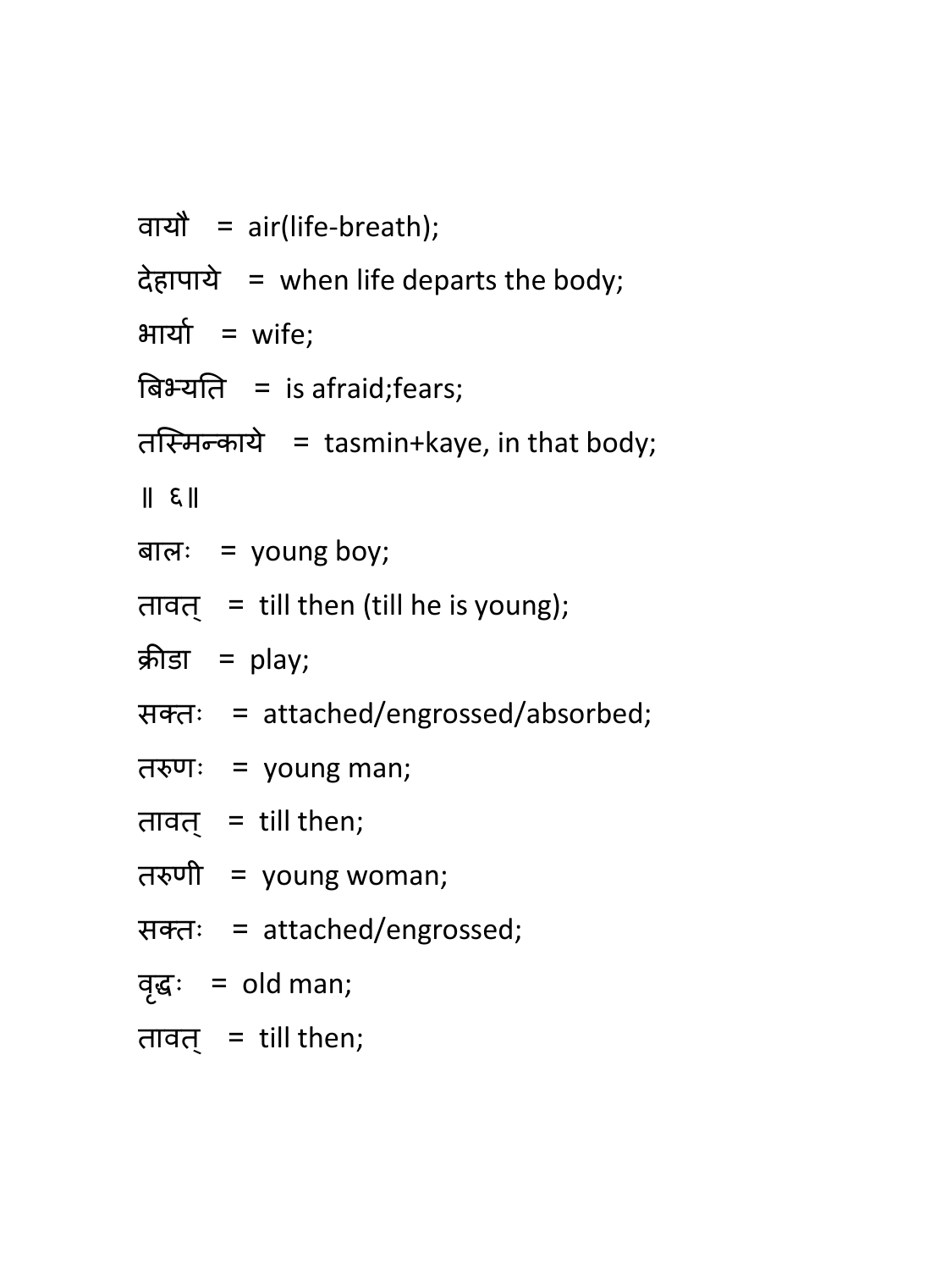चिन्ता = worry;

- सक्तः = attached/engrossed/absorbed;
- र्रमे = in the lofty;high;supreme; also pare
- ब्रह्मणण = Brahman ;God;
- को $s\mathbb{q}$  = whosoever;
- न = not;
- सक्तः = attached/absorbed/engrossed;
- $\parallel$   $\parallel$   $\parallel$
- काते =  $kA+te$ , who+your;
- कान्ता = wife;
- कस्ते = kaH+te, who+your;
- $\overline{q}$ ः = son;
- संसारः = world/family;
- अयं = this;
- $\overline{3}$   $\overline{4}$   $\overline{4}$  = great/big/verv much:
- व धचत्रः = wonderful/mysterious;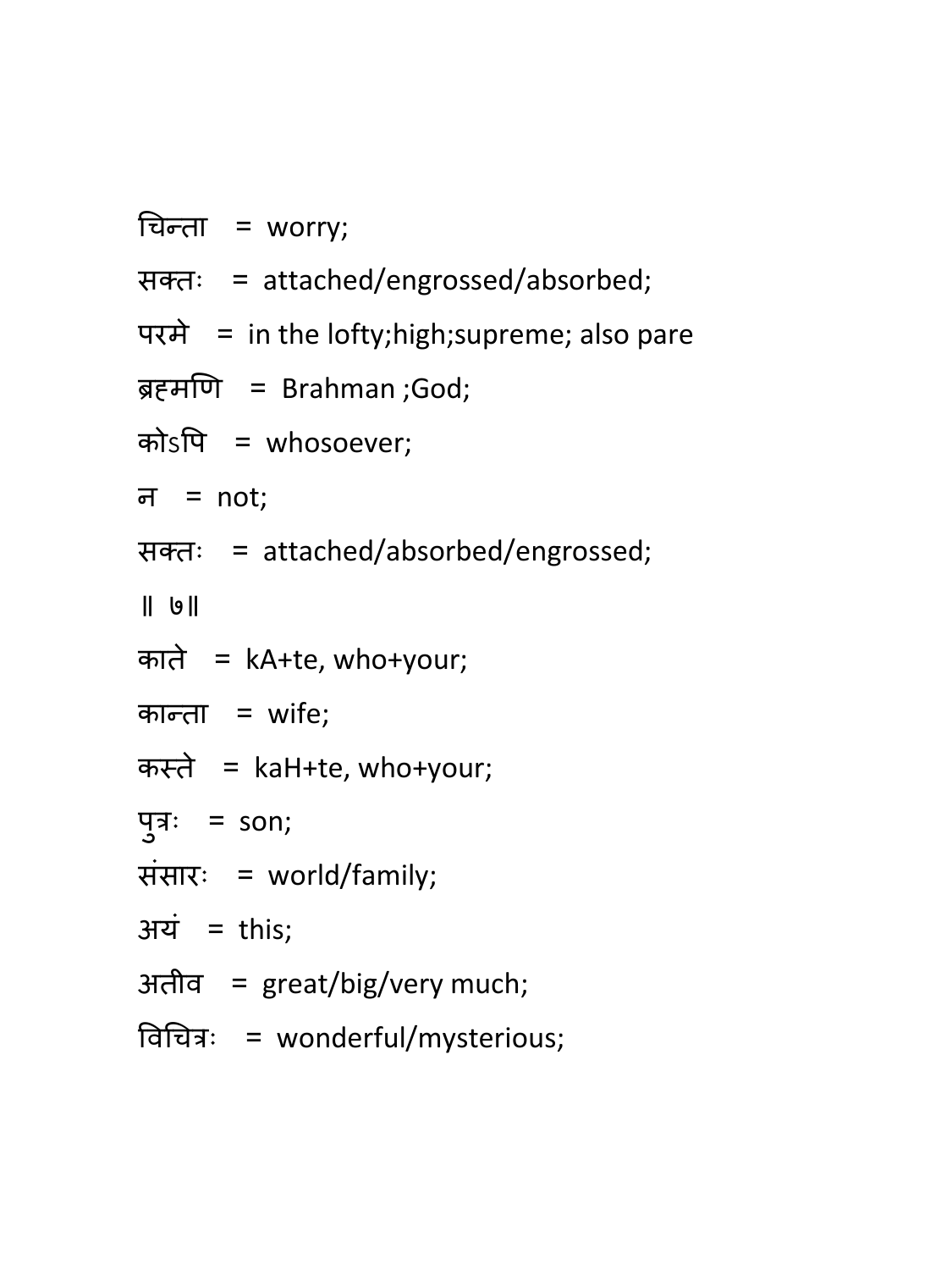कस्य = whose;

$$
\overline{c}\overline{a} = you;
$$

कः = who;

- कुतः = from where;
- आयातः = have come;
- $\overline{q}$  $\overline{q}$  = truth/nature;
- धचन्तय = think well/consider;
- तहदह = tat+iha, that+here;
- $3\pi$ तः = brother:
- $\parallel$   $\angle$

सत्सङगत्वे = in good company;

तनस्सङ्गत् ं = aloneness/non-

attachment/detachment;

तनमोहत् ं = non-infatuated state/clear-

headedness;

तनश्चलतत्त् ं = tranquillity/imperturbability;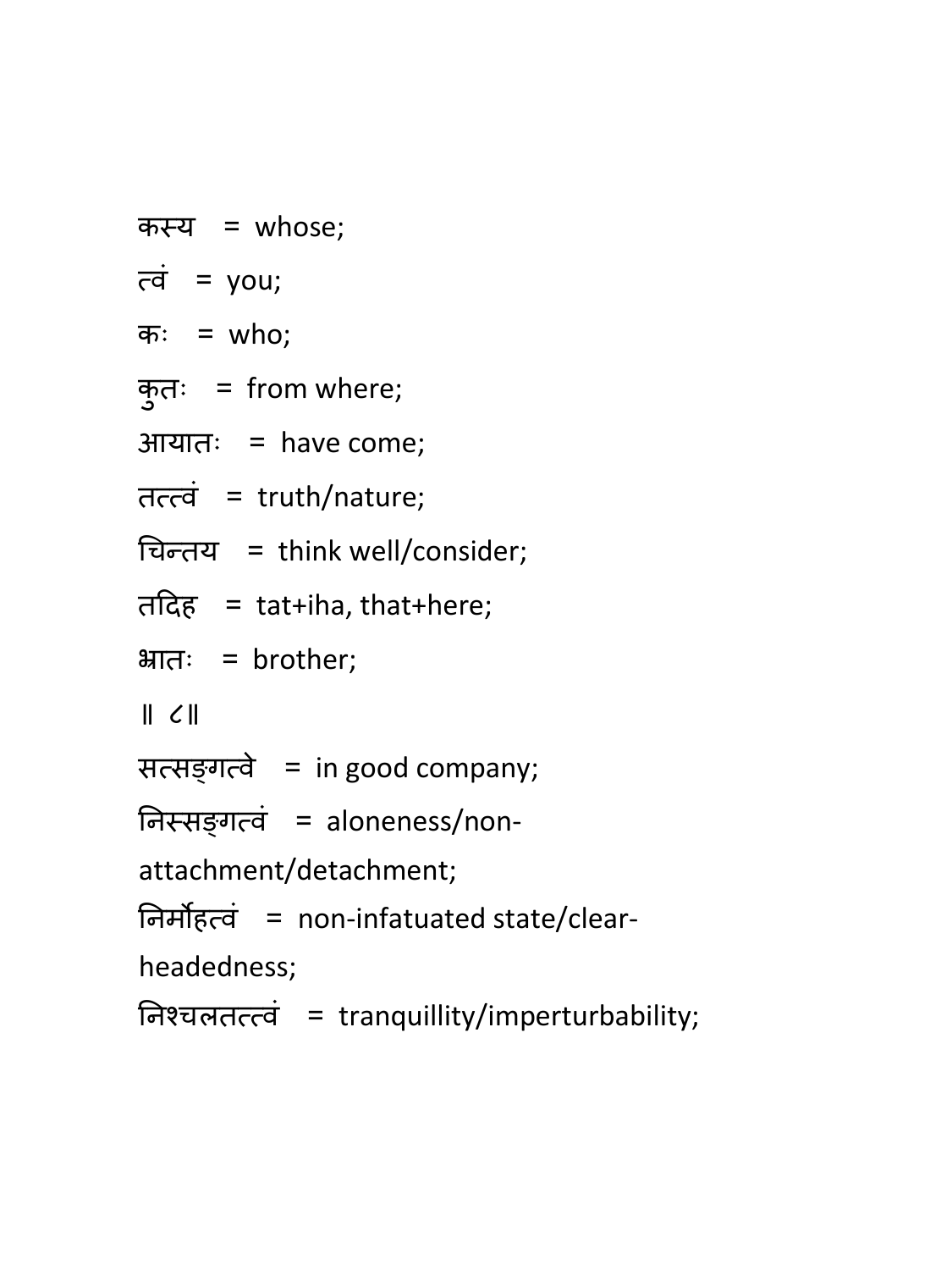जीवन्मुक्तिः = salvation+freedom from bondage of birth;

 यशसगते = vayasi+gate, when age has advanced/gone;

॥ ९॥

कः = who/what use( in the sense of kva?(where));

कामविकारः = sensual/sexual attraction;

शुष्के = in the drying up of;

नीरे = water;

क = what( use) is the;

कासारः = lake;

क्षीणे = spent-up/weakened state of;

 $\theta$  = wealth:

कः = what( use) for;

परिवारः = family(is there?);

ज्ञाते = in the realised state;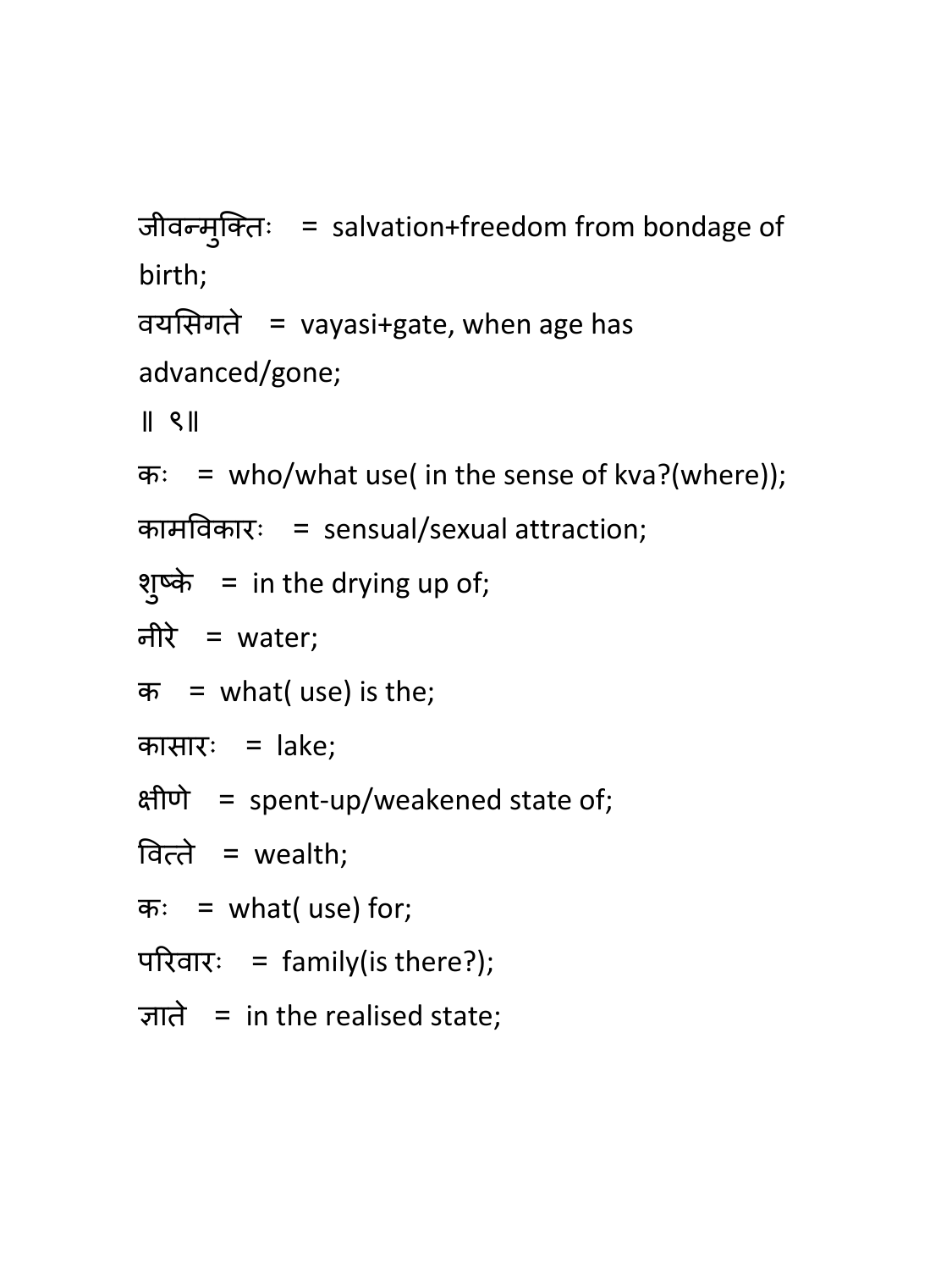$\overrightarrow{\text{area}}$  = truth; कः = what (use) is; संसारः = world/family bond; ॥ १०॥ मा $=$  do not; कुरु = do/act; धन = wealth; जन = people; यौवन =  $\gamma$ outh;

- गर्व = arrogance/haughtiness;
- हरति = takes away/steals away;
- निमेषात  $=$  in the twinkling of the eye;
- कालः = Master Time:
- सर्व = all:
- $H = delusion$ :
- मयं = full of/completely filled;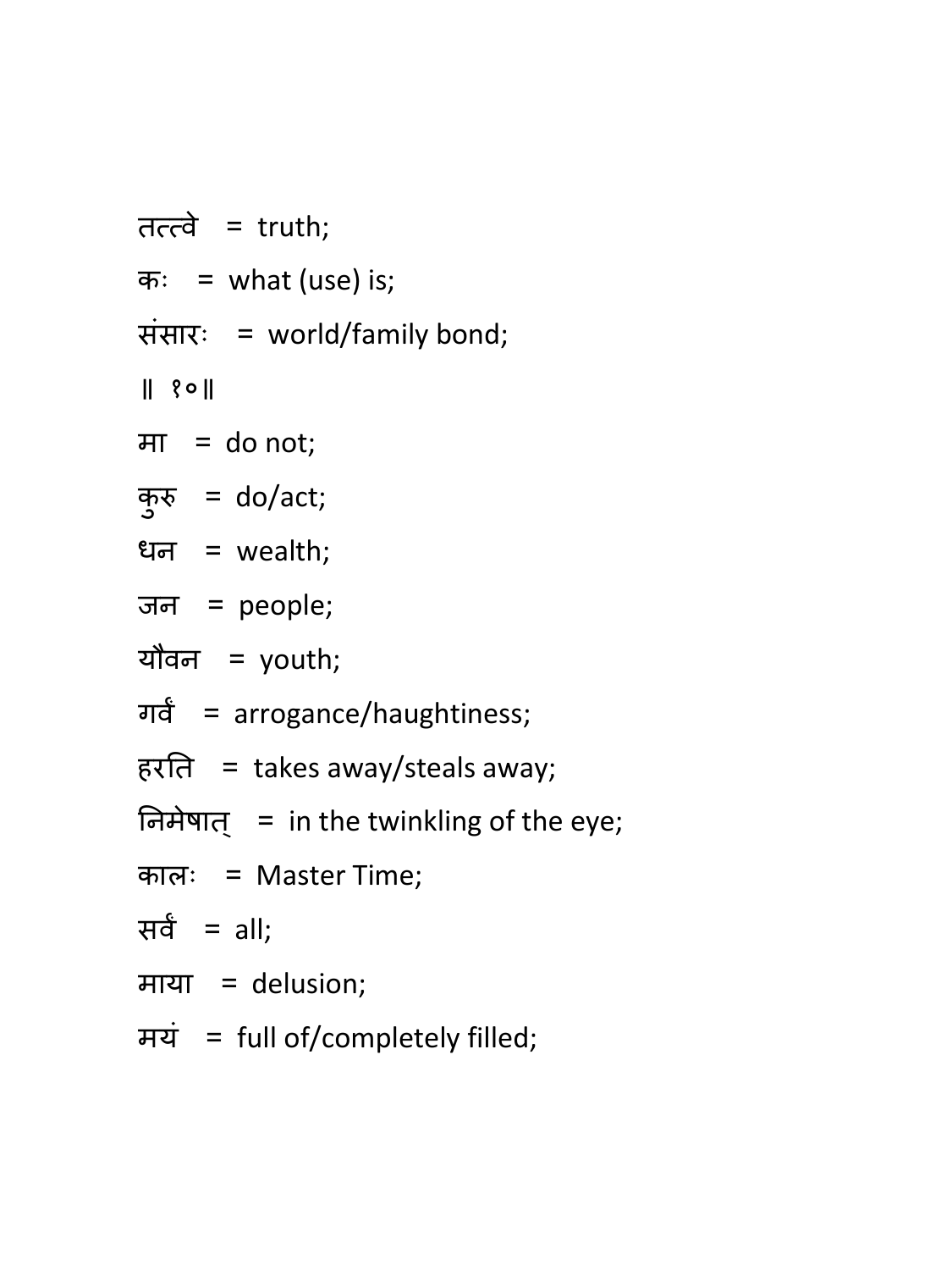इदं = this;

अणखलं = whole/entire;

 $\sqrt{3}$  = having given up/abandoned;

ब्रह्मपदं = the state/position of Brahma/god-

realised state;

 $\overline{c}\overline{d}$  = you:

प्रविश = enter;

विदित्वा = having known/realised;

॥ ११॥

दिनयामिन्यौ = dina+yAminI, day + night;

सायं = evening;

प्रातः = morning;

शशशशर = frosty season;

सन्तौ = (and) Spring season;

र्ुनः = again;

आयातः = have arrived;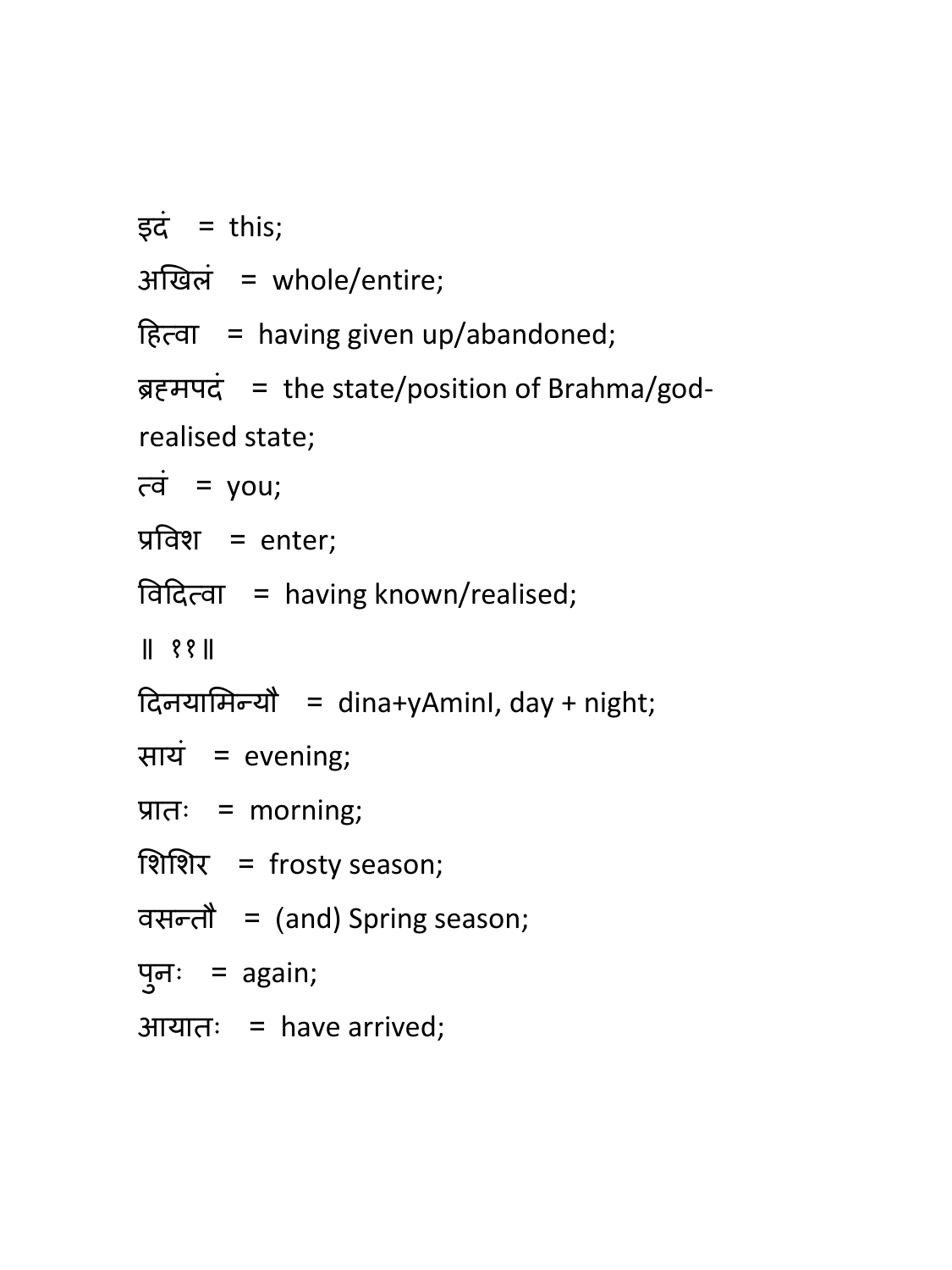कालः = Master Time;

क्रीडति = plays;

गच्छति = goes (away);

आयुः = life/age;

तदवर् = tat+api, then even;

न = not;

मुञ्चतत = releases;

 $3\pi$ शा = desire;

वायुः = air (the wind of desire does not let off its hold);

॥ १२॥

दवादशमञ्जरिकाभिः = by the bouquet consisting of

12 flowers (12;

shlokas above)

अशेष = without remainder/totally;

कथित = was told;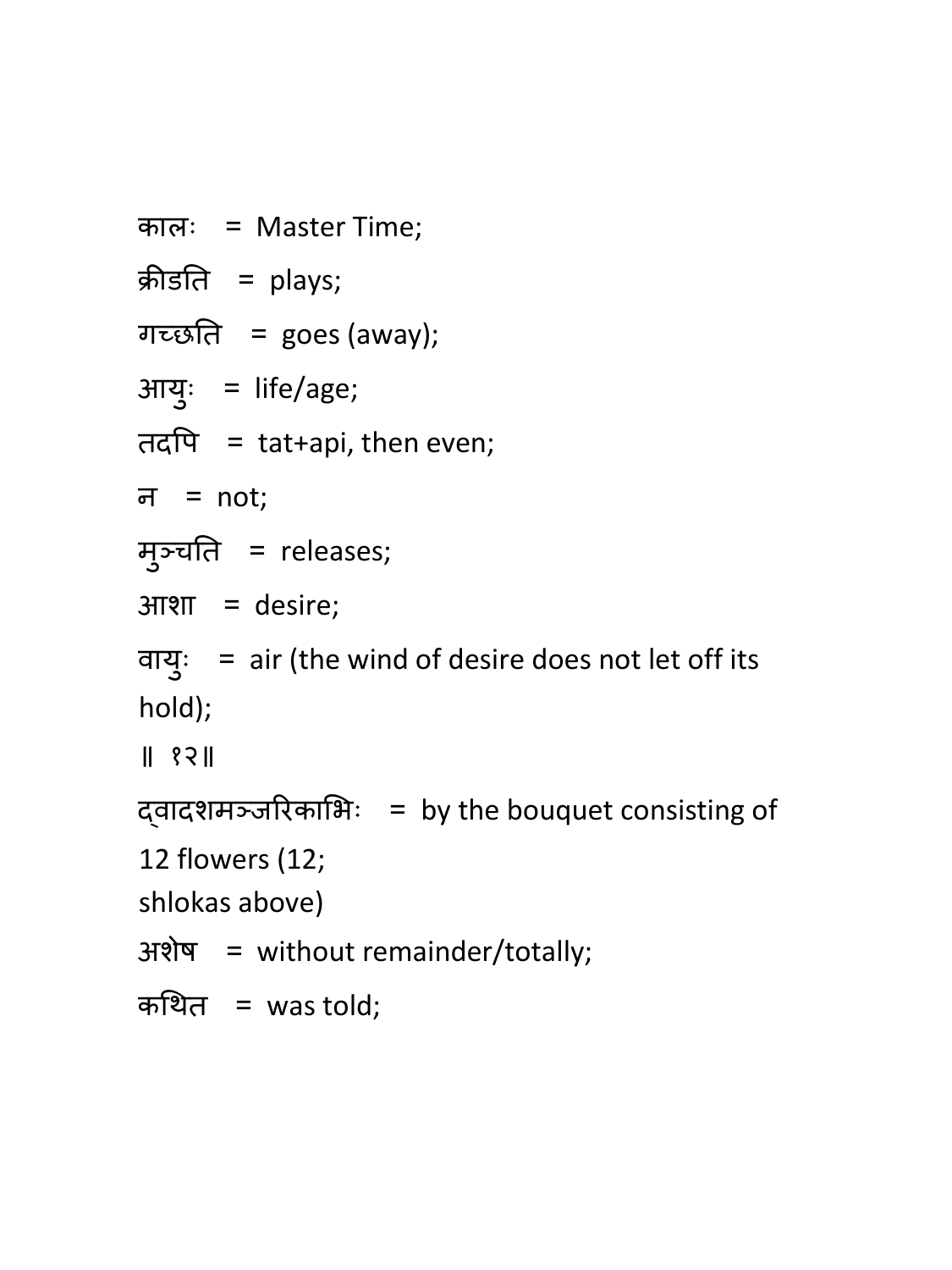ैयथकरणस्यैषः = to the grammarian+this;

उर्देशः = advice;

भूद् = was;

व द्यतनर्ुणै = by the ace scholar Shankara (Plural is used for reverence);

श्रीमच्छन्करभगवत्+चरणैः = by the Shankaracharya who is known;

as shankarabhagavat +charaNAH or pAdAH (plural for reverence)

॥ १२अ ॥

```
काते = kA + te, who+your;
```
कान्ता = wife;

धन = wealth;

गतचिन्ता = thinking of;

 थतुल = ; कि $=$  :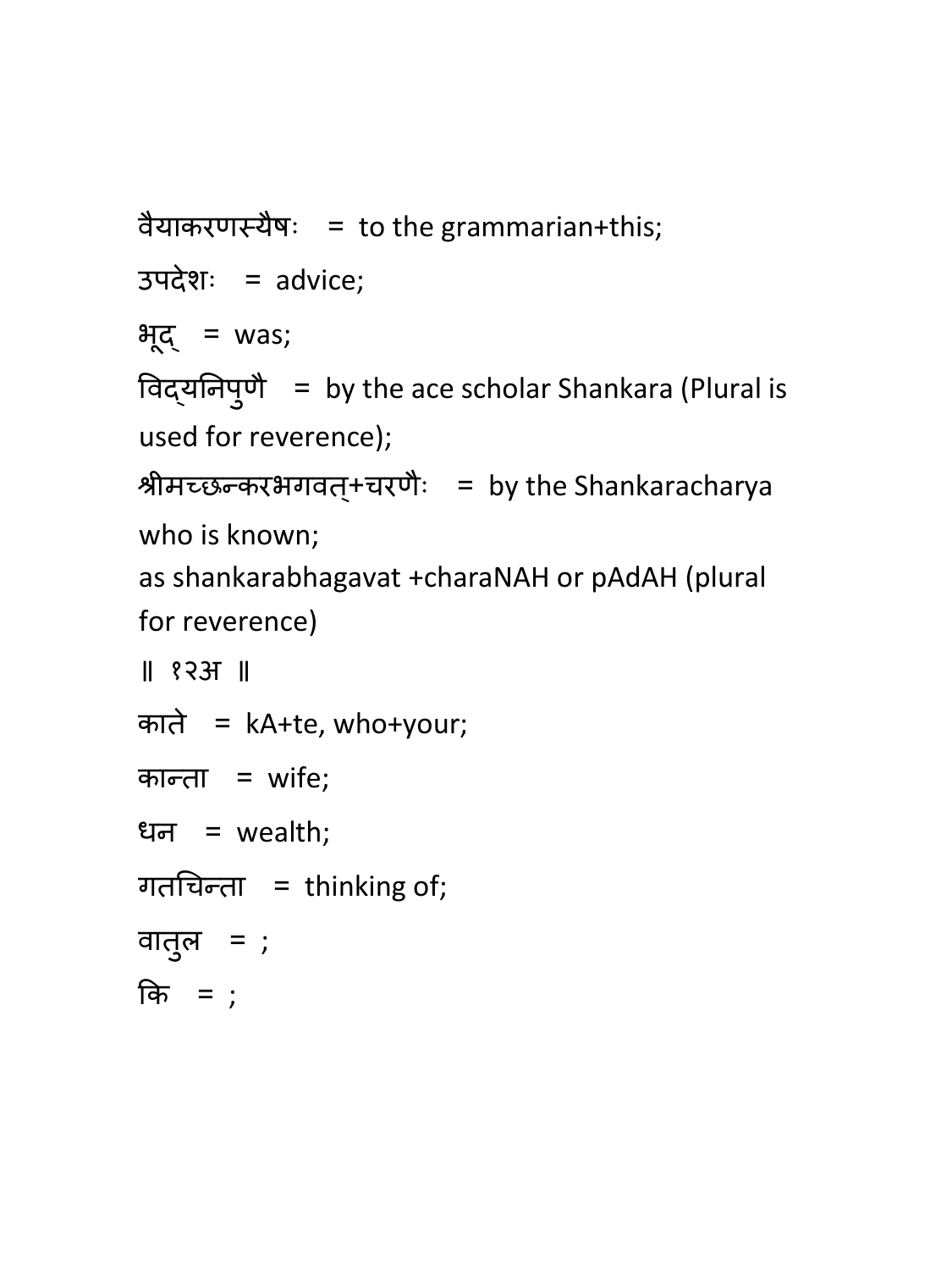$\overline{a} = your;$ 

नास्ति = na+asti, not there;

नियन्ता =  $control$ 

बत्रजगतत = in the three worlds;

सज्जन = good people;

संगततरैकथ = sa.ngatiH+ekA, company+(only) one

(way);

 $\text{H} = \text{becomes};$ 

भवार्णव = bhava+arNava, birth and death+ocean;

तरणे = in crossing;

नौका =  $\frac{1}{2}$  boat/ship;

॥ १३॥

जहटलः = with knotted hair;

मुण्डी = shaven head;

लुस्ञ्छतकेश = hair cut here and there;

काषाय = saffron cloth;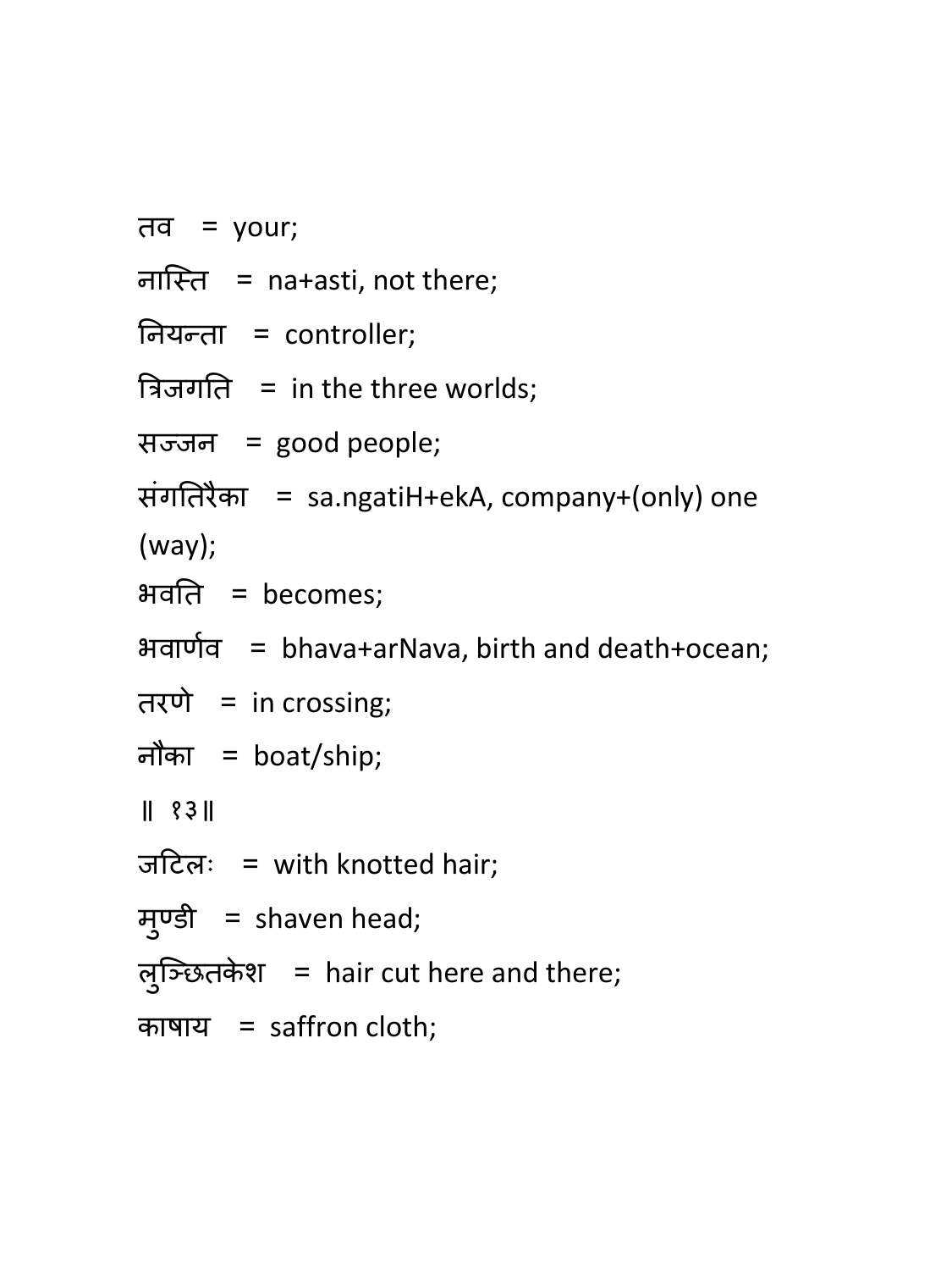अम्प्बर = cloth/sky;

बहुकृत = variously done/made-up;

ेषः = make-ups/garbs/roles;

पश्यन्नपि = even after seeing;

चन =  $cha$ ?)+na, and +not;

पश्यति = sees;

मूढः = the fool;

उदरतनशमत्तं = for the sake of the belly/living;

बह्कृतवेषः = various make-ups/roles;

॥ १४॥

 $3\overline{50}$  = limb(s);

गशलतं = weakened;

र्शलतं = ripened(grey);

मुण्डं = head;

दशनव हीनं = dashana+vihInaM, teeth+bereft;

 $\overline{\text{dr}}$  = having become;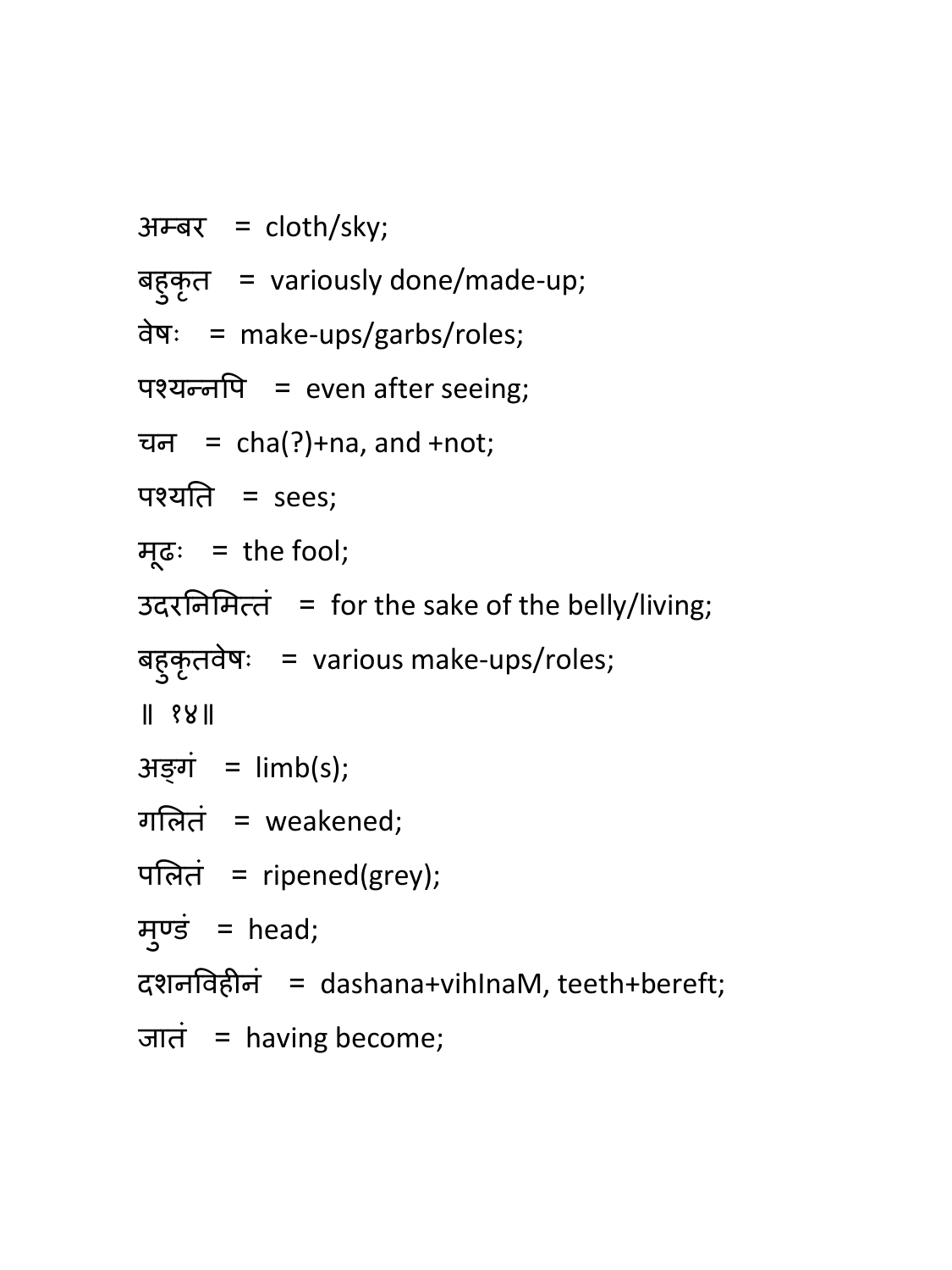तुण्डं = jaws/mouth?;

 $\overline{q}$  $\overline{q}$ : = the old man;

याति =  $goes;$ 

गृहीत्वा = holding the;

दण्डं = stick(walking);

 $\overline{\text{d}}\overline{\text{d}}\overline{\text{d}}$  = then even;

न = not;

मुञ्चतत = lets go/releases/gives up;

आशथवर्ण्डं = AshA+pindaM, desire+lump(piNDaM

also means rice-ball given;

as oblation for the dead)

॥ १५॥

अग्रे = in front of/ahead/beforehand;

वह्निः = fire ( for worship);

पृष्ठेभान्ः = pRiShThe+bhAnuH, behind+sun;

रात्रौ = in the night;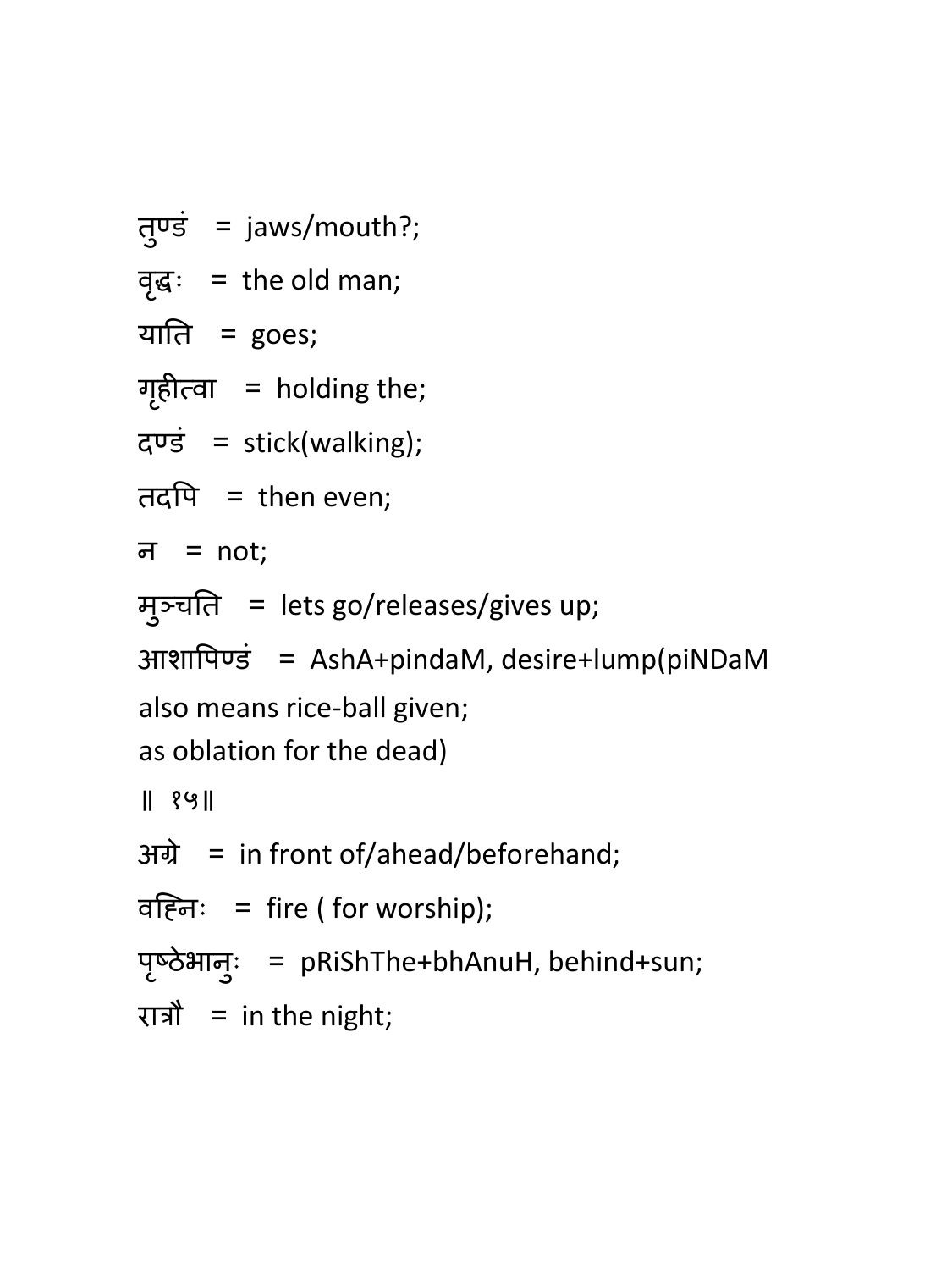चुबुकसमर्पितजान् = face dedicated to(huddled up between) the knees;

करतलभिक्षा = alms in the palms;

तरुतलवासं = living under the trees;

तदपि = then even;

न = not;

मुञ्चतत = releases/lets go;

 $3\overline{1}$  = desire:

पाशं =  $rope/ties$ ;

॥ १६॥

कुरुते = one takes resort to;

गङगासागर = the sea of Ganga (banks of the

Ganges);

गमनं = going;

व्रत = austerities;

परिपालनं = observance/governance;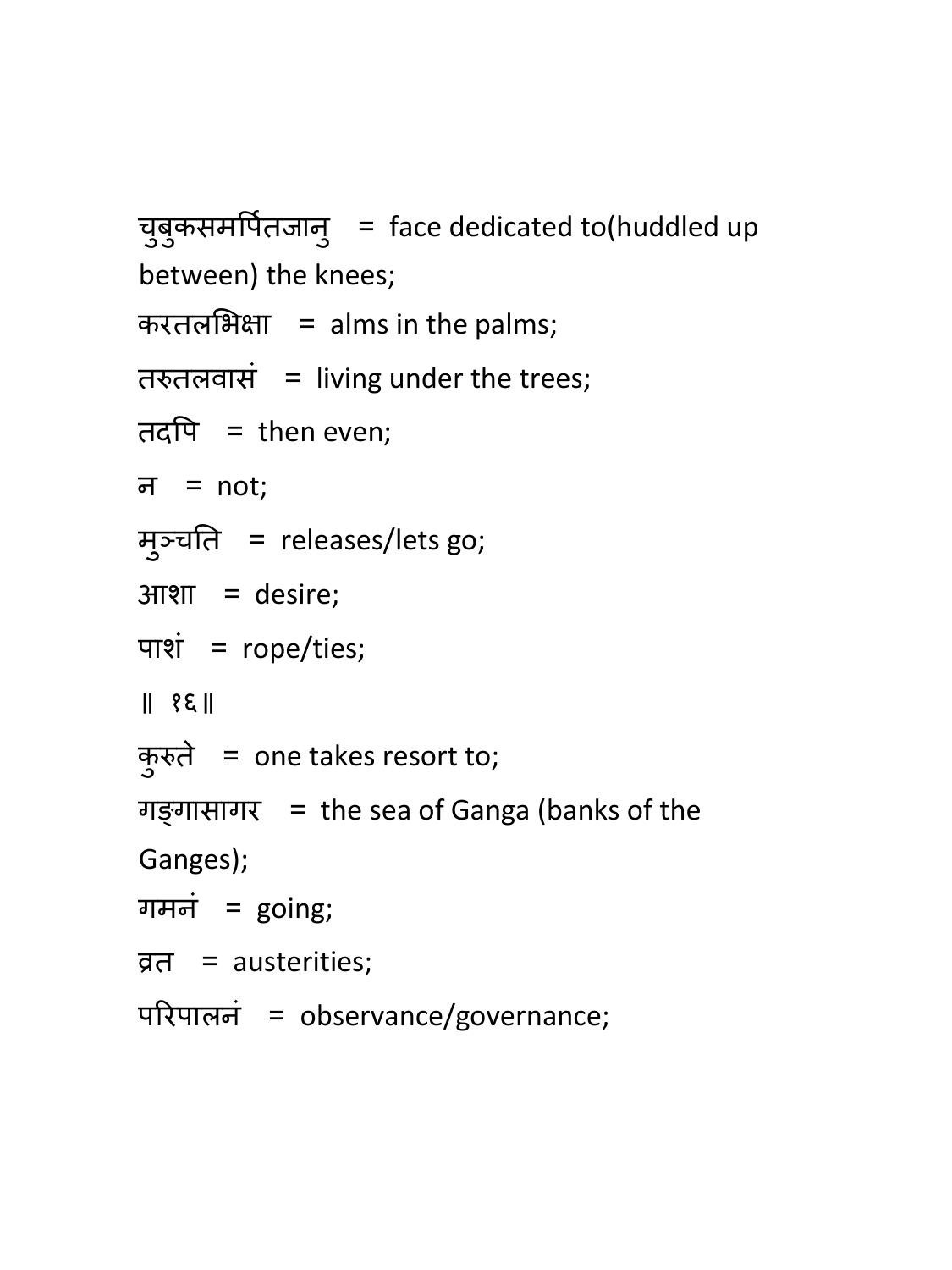$33$ थवा = or/else;

दानं = charity;

ज्ञानविहीनः = (but)bereft of knowledge of the Self;

सर्वमतेन = according to all schools of

thought/unanimously;

मुस्क्तं = salvation/freedom;

न = not;

भजतत = attains;

जन्म =  $birth(s)$ ;

शतेन = hundred;

॥ १७॥

सुर = gods; मंहदर = temple; तरु = tree; मूल = root; निवासः = living;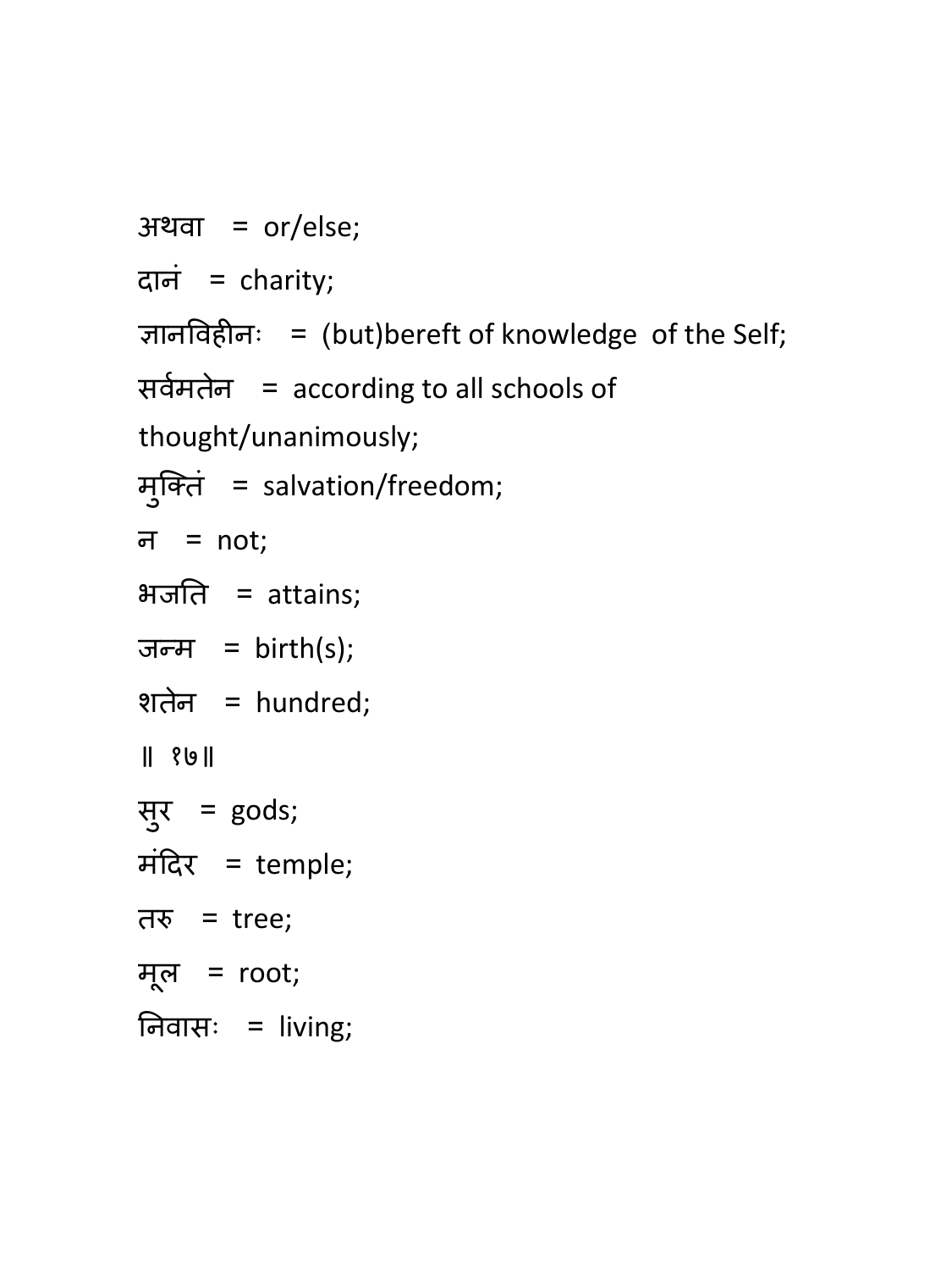शय्या =  $bed$ ;

- भूतल = on the surface of the earth;
- मस्जन = deer skin?;
- वासः = living;

सर्व = all;

- र्ररग्रह = attachment;
- भोग = enjoyable things/worldly pleasures;
- $\overline{c}$ याग = sacrificing/abandonment;

कस्य = whose;

- सुखं = happiness;
- न = not;

करोति = does;

विरागः = Non-attachment/desirelessness;

॥ १८॥

योगरतः = indulging in yoga;

 $ar = or;$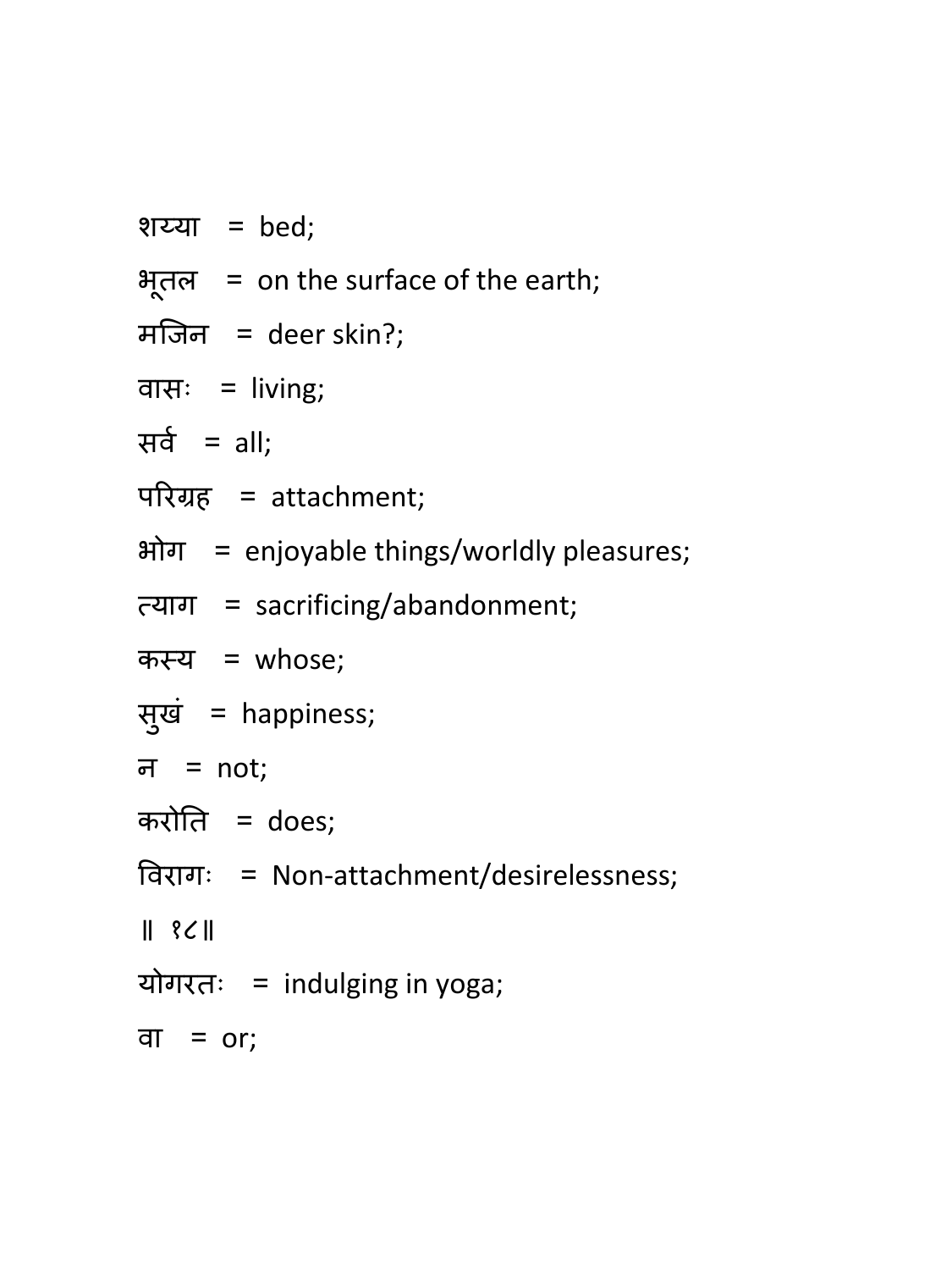भोगरतः = indulging in worldly pleasures;

 $ar = or$ 

सङ्गरतः = indulging in good company;

 $ar = or$ 

सङ्गविहीनः = bereft of company;

यस्य = whose;

ब्रह्मणि = in Brahman(God);

रमते = delights;

धचत्तं = mind (here soul);

नन्दतत = revels;

नन्दत्येव = nandati+eva, revels alone/revels

indeed;

॥ १९॥

 $44 = \text{gcd's};$ 

गीता = song (here the scripture `bhagavatgItA');

ककस्ञ्चत् = a little;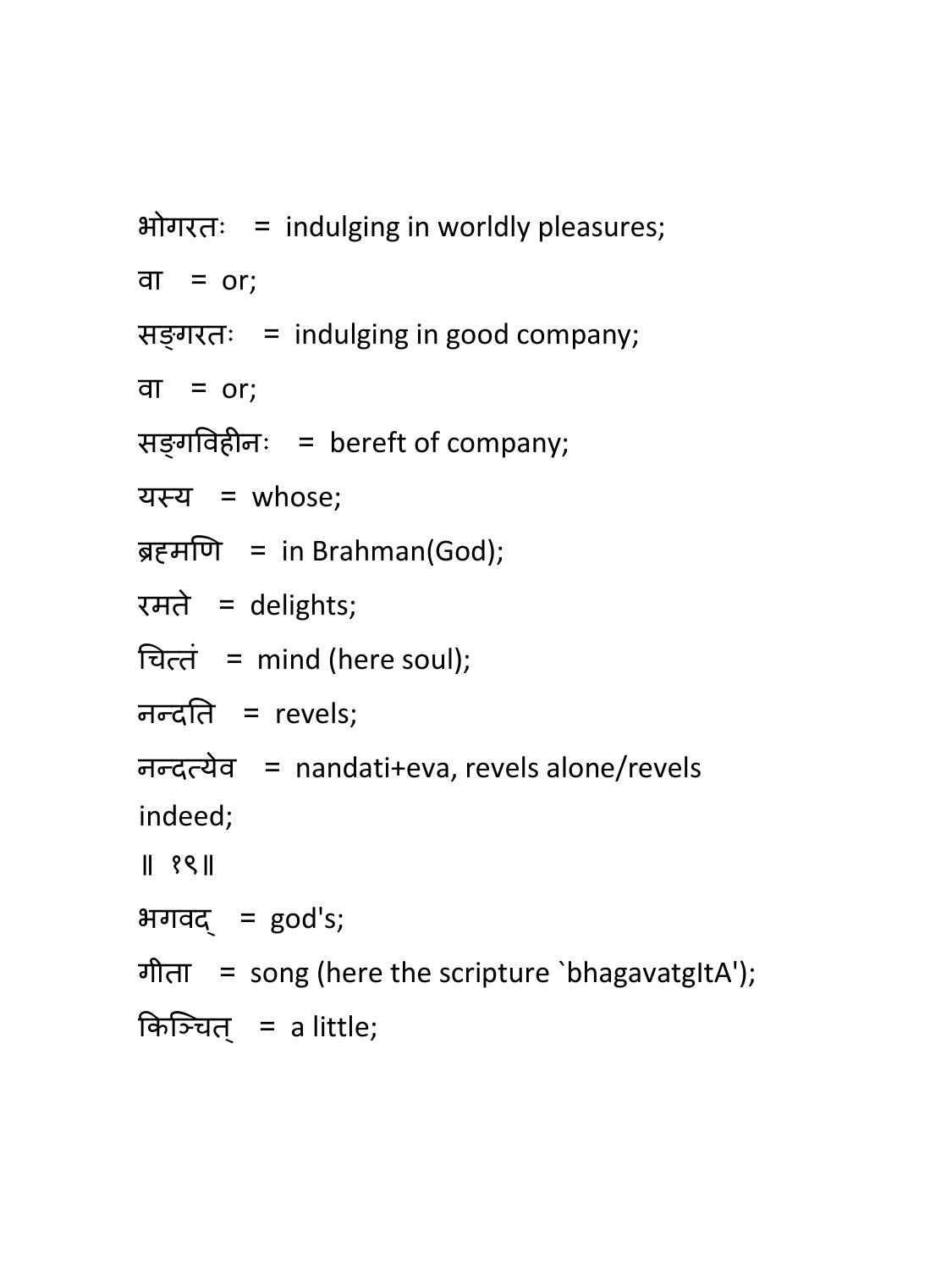- $3$ धीता = studied;
- गङ्गथ = river Ganga;
- जलल = water drop;
- कणणकथर्ीतथ = a little droplet, drunk;
- सकृदपि = once even;
- येन = by whom;
- म्*रारि = the enemy of `MurA' (Lord Krishna)*;
- समर्चा = well worshipped;
- करयते = is done;
- तस्य = his;
- यमेन = by Yama, the lord of Death;
- न = not;
- चर्चा = discussion;
- ॥ २०॥
- र्ुनरवर् = punaH+api, again again;
- जननं = birth;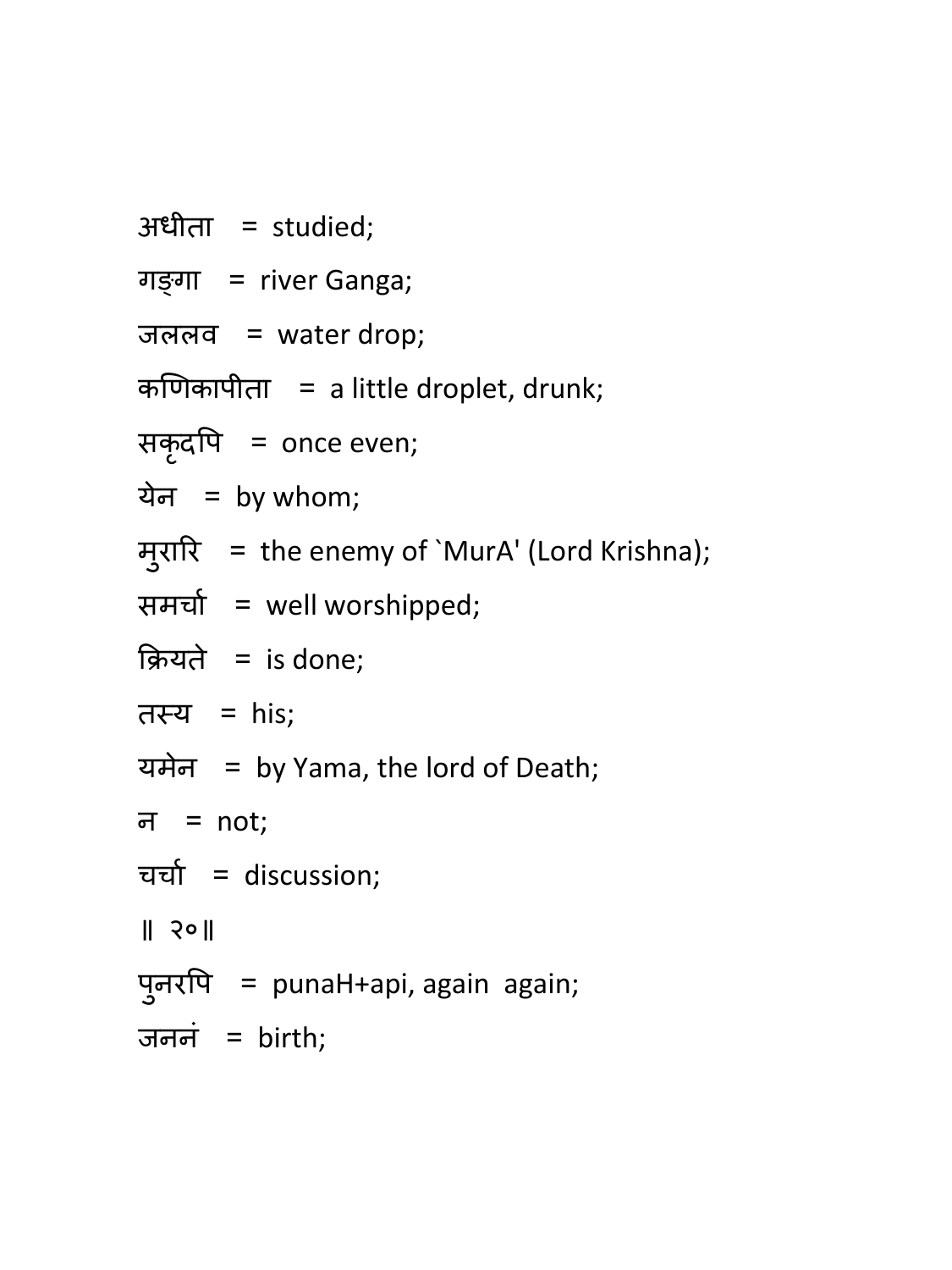प्**नरपि** = again again;

मरणं = death;

पुनरपि = again again;

जननी = mother;

जठरे = in the stomach;

शयनं = sleep;

इह = in this world/here;

संसारे = family/world;

बह्द्स्तारे = fordable with great difficulty;

कृर्यथऽर्थरे = out of boundless compassion;

पाहि = protect;

मुरथरे = Oh MurA's enemy!(KriShNa);

॥ २१॥

 $72q = ?;$ 

चर्पट = torn/tattered cloth;

विरचित = created;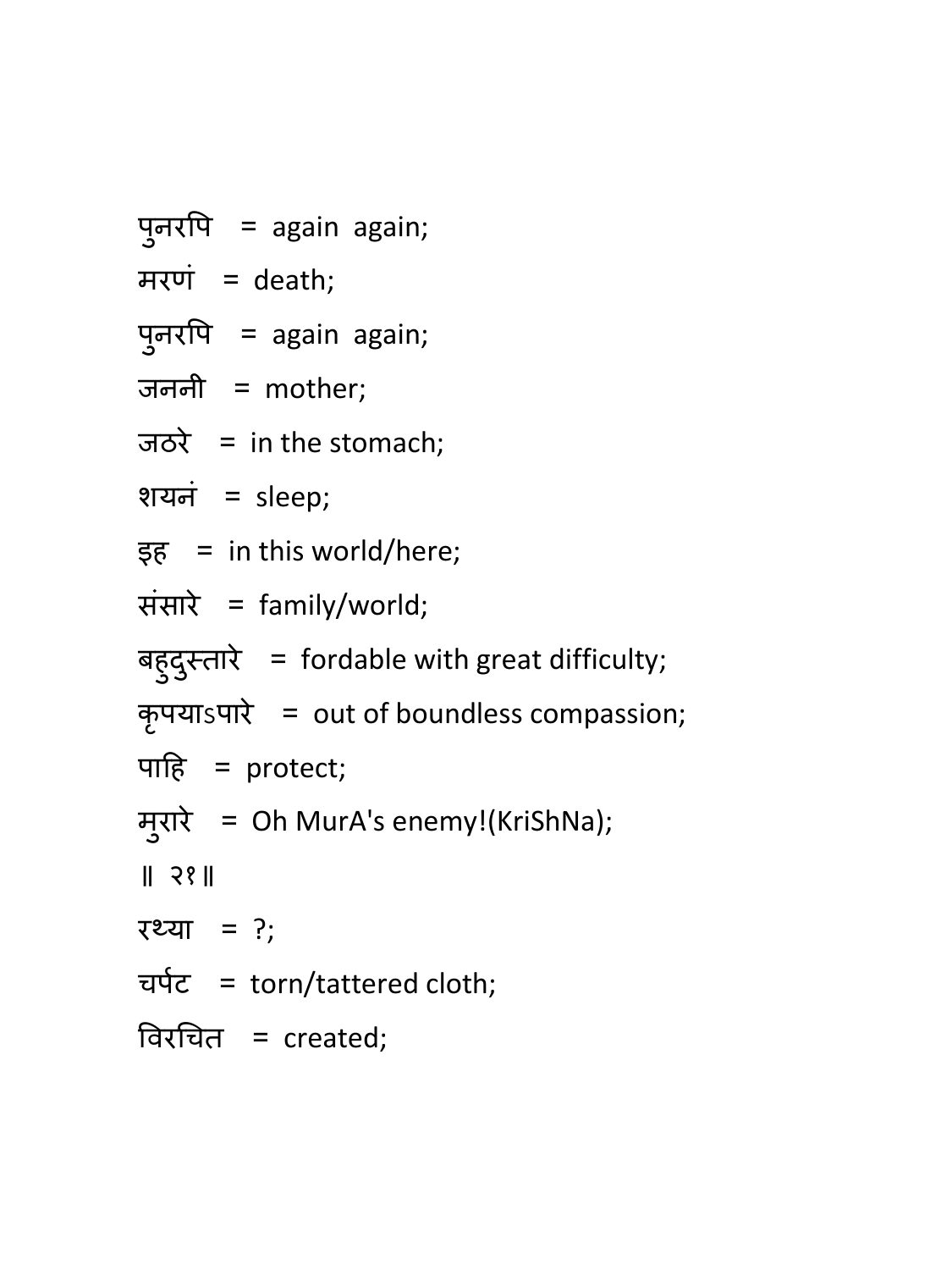कन्र्ः = throated man;

पुण्यापुण्य = virtues sins;

विवर्जित = without/ having abandoned;

र्न्र्ः = wayfarer?;

योगी = the man seeking union with god;

योगनियोजित = controlled by yoga;

चित्तः = mind;

रमते = delights;

बालोन्मत्तवदेव = like a child who has gone mad;

॥ २२॥

- कः = who (are);
- $\overline{c}$  $\overline{d}$  = you;
- कः = who(am);
- $3\vec{r} = I;$
- कुतः = whence;
- $3\overline{1}$ यातः = has come;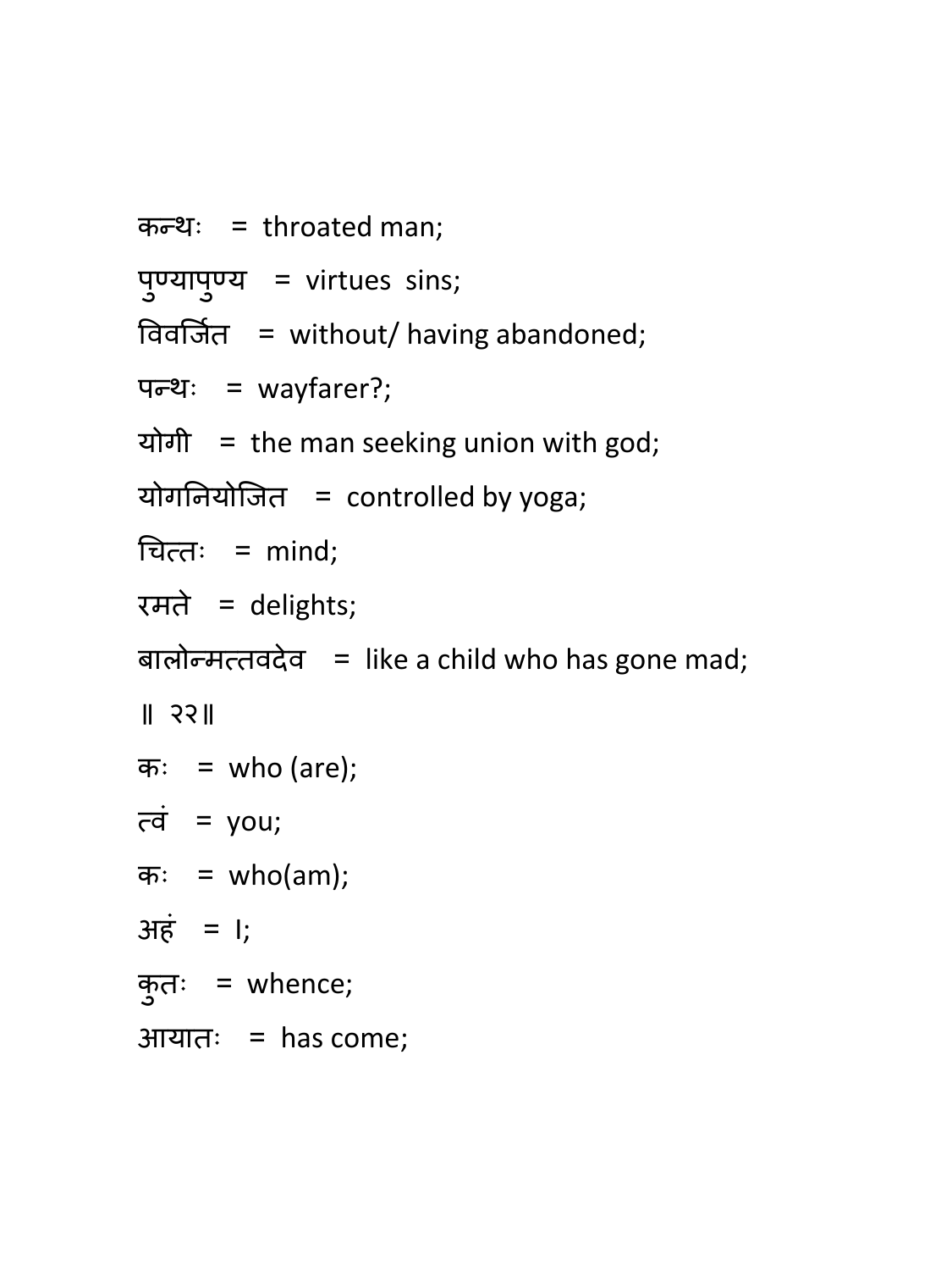का $=$  who; मे = my; जननी = mother; कः = who; मे = my;  $\overline{d}$  $\overline{d}$ : = father; इतत = thus; परिभावय = deem well/visualise; सर्व = the entire;

- असारं = worthless/without essence;
- विश्वं = world;
- $\overline{c}$   $\overline{c}$  are  $\overline{c}$  = having abandoned/sacrificed;
- स्वप्न = dream;
- विचारं = consideration/thinking;
- ॥ २३॥
- $\overline{c}$  and  $\overline{a}$  = in yourself;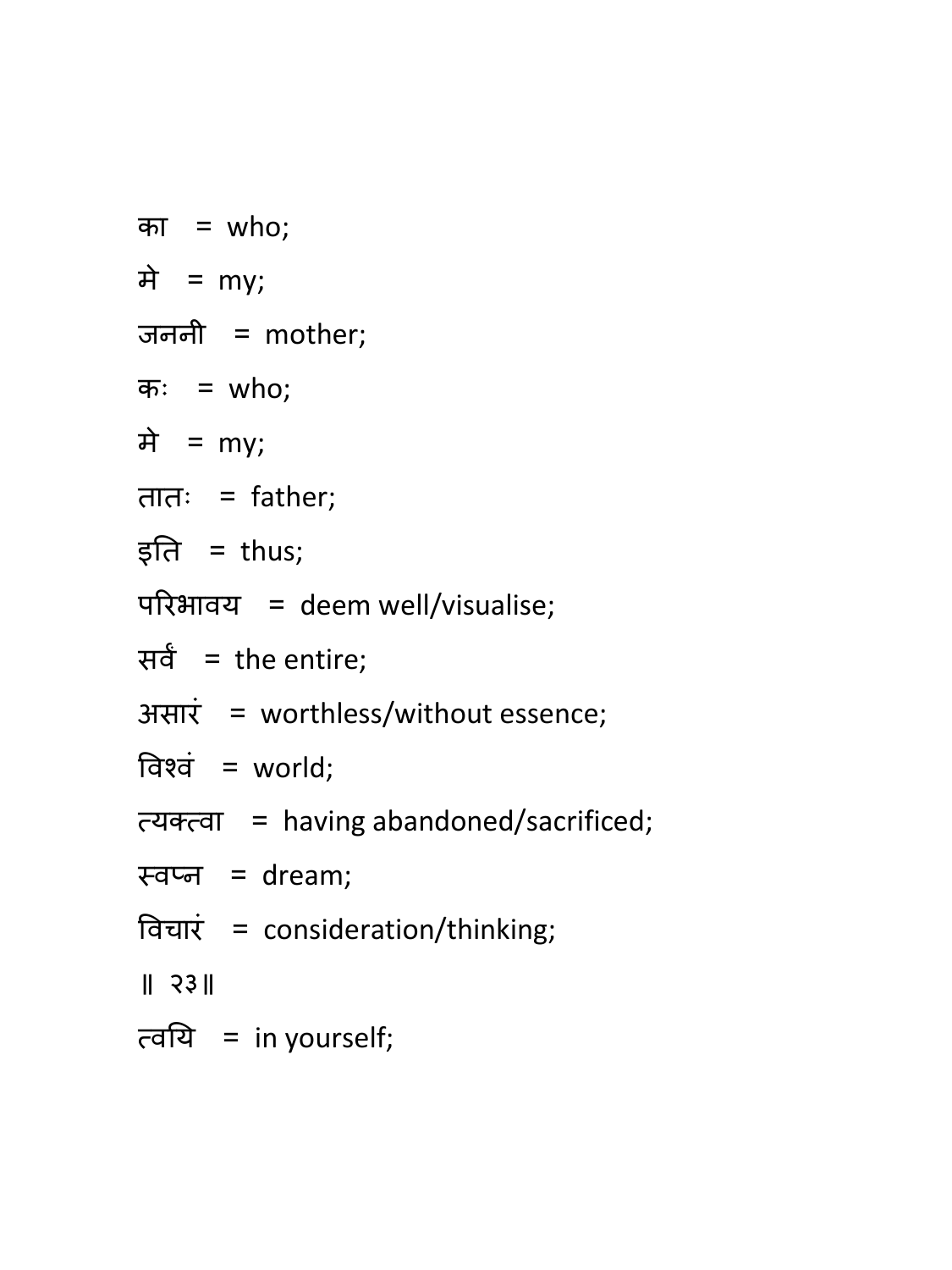मयि = in myself;

चथन्यत्रैक = cha+anyatra+ekaH, and+in any other place+only one;

व ष्णुः = the Lord MahAviShNu;

व्यर्प = in vain ; for nothing;purposeless;

कुप्यशस = you get angry;

मय्यसहहष्णु = mayi+asahiShNuH, in me+intolerant;

 $\overline{a}$  = become:

समधचत्तः = equal-minded/equanimity;

सर्वत्र = everywhere;

 $\overline{c}\overline{d}$  = you;

वाञ्छसि = you desire;

अचिराद = without delay/in no time;

यदि = if:

विष्णृत्वं = the quality/state of Brahman/godrealisation;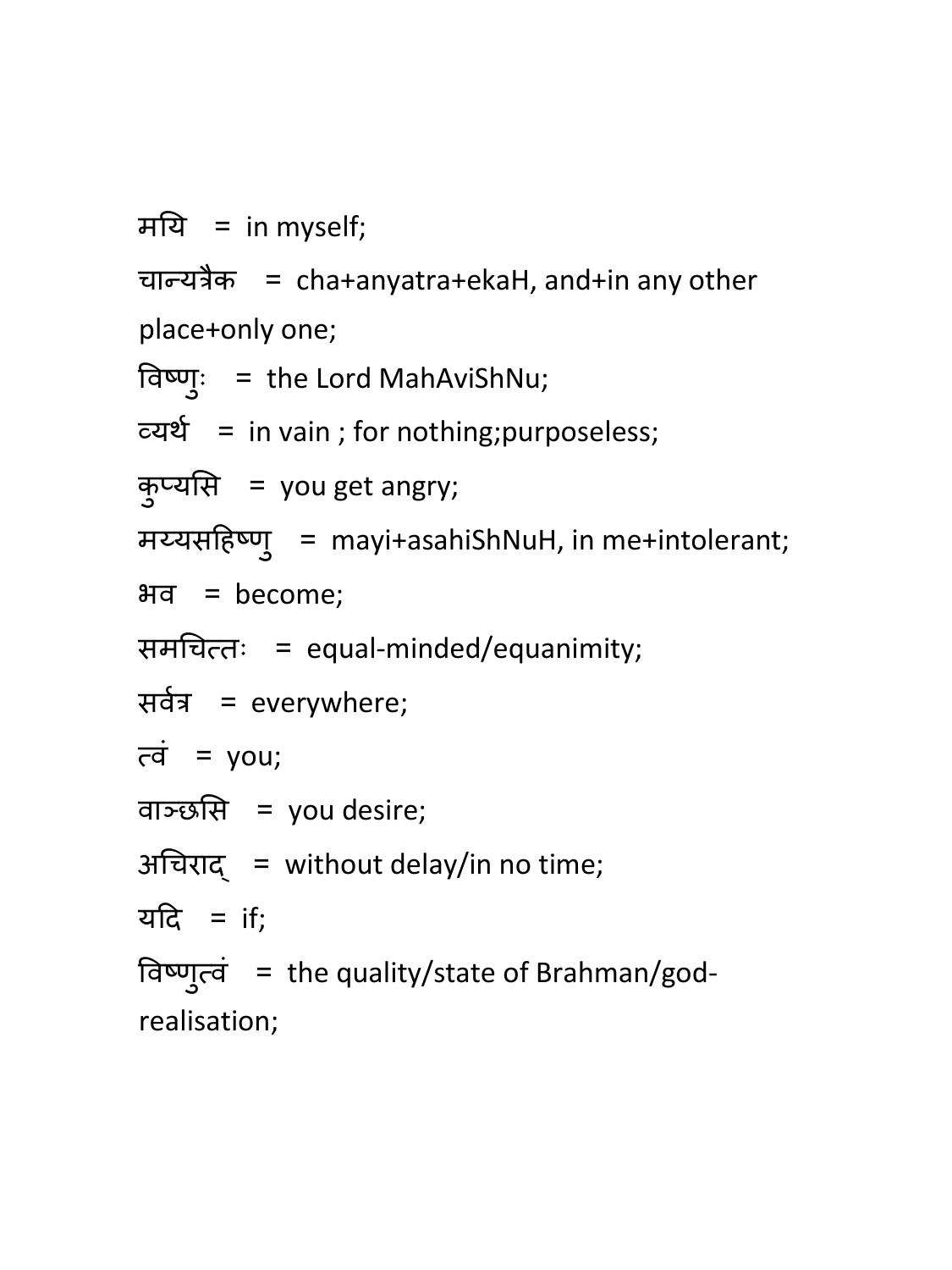॥ २४॥ शत्रौ = in (towards)the enemy; शमत्रे = in (towards) the friend; र्ुत्रे = in(towards) the son; बन्धौ = in (towards) relatives; मा =  $don't;$ कुरु = do; यत्नं =  $effort;$ व ग्रहसन्धौ = for war(dissension) or peace-making; सर्वस्मिन्नपि = in all beings; पश्यात्मानं = see your own self; सर्वत्र = everywhere; उत्सृज $=$  give up; भेदाज्ञानं = difference/otherness/duality; ॥ २५॥ कामं = desire;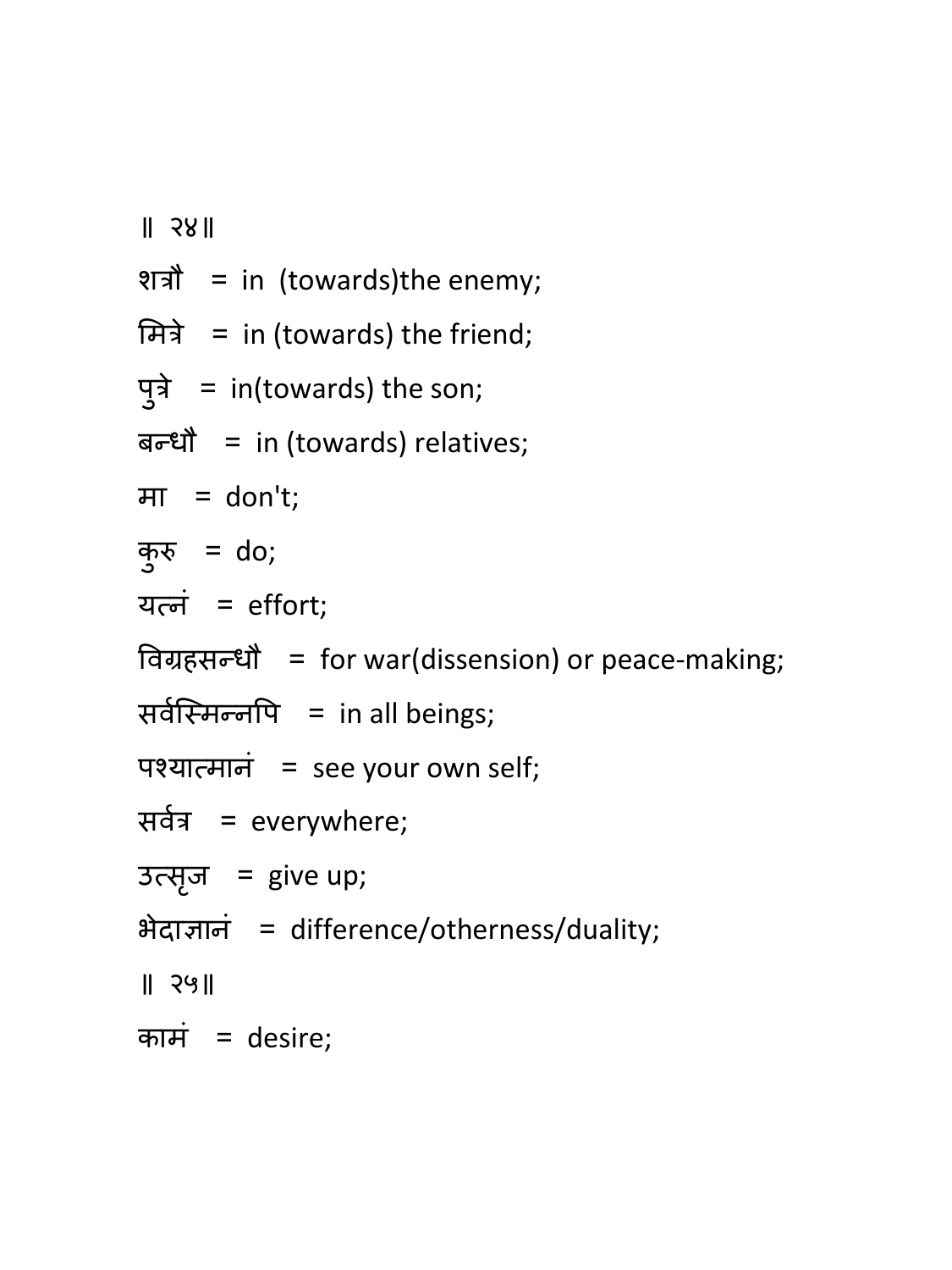रोधं = anger;

लोभं =  $\beta$ reed;

मोहं = infatuation;

```
\overline{c}यक्\overline{c} and \overline{c} = having abandoned see as one's
own self;
```
 $\overline{a}$  = deem/consider/visualise/imagine:

को $s\dot{\bar{s}}$  = who am I;

 $3\pi$  $\bar{c}$   $\bar{c}$   $\bar{c}$   $\bar{c}$   $\bar{c}$   $\bar{c}$   $\bar{c}$   $\bar{c}$   $\bar{c}$   $\bar{c}$   $\bar{c}$   $\bar{c}$   $\bar{c}$   $\bar{c}$   $\bar{c}$   $\bar{c}$   $\bar{c}$   $\bar{c}$   $\bar{c}$   $\bar{c}$   $\bar{c}$   $\bar{c}$   $\bar{c}$   $\bar{c}$   $\bar{c}$   $\bar{c}$   $\bar{c}$ 

विहीना = bereft;

```
मृढा = fools;
```
ते = they;

र्च्यन्ते = are cooked?;

नरक = in the hell;

```
निगूढा = cast in;
```
॥ २६॥

गेयं = is to be sung;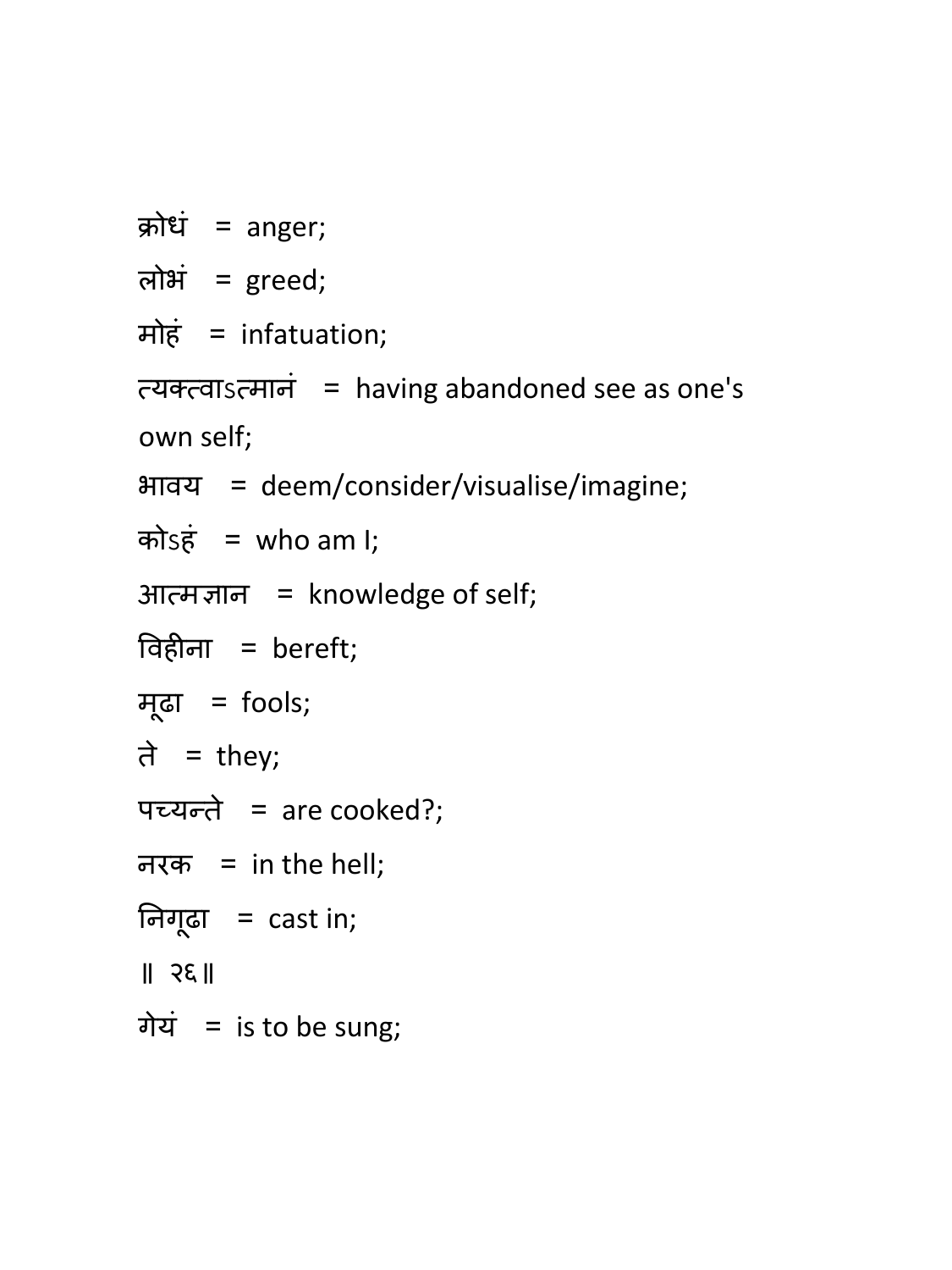- गीता = bhagavatgItA;
- नाम = name of the lord;
- सहस्रं = 1000 times;
- ध्येयं = is to be meditated;
- रीर्तत = LakShmi's consort MahAviShNu's;
- रूपं = form/image;
- अजसं $=$  the unborn one:
- नेयं = is to be lead/taken;
- सज्जन = good people;
- सङ्गे = in the company;
- चित्तं =  $min$ ;
- देयं = is to be given;
- दीनजनथय = to the poor (humble state) people;
- च = and;
- $\overline{a}$  $\overline{c}$  $\overline{d}$  = wealth;

॥ २७॥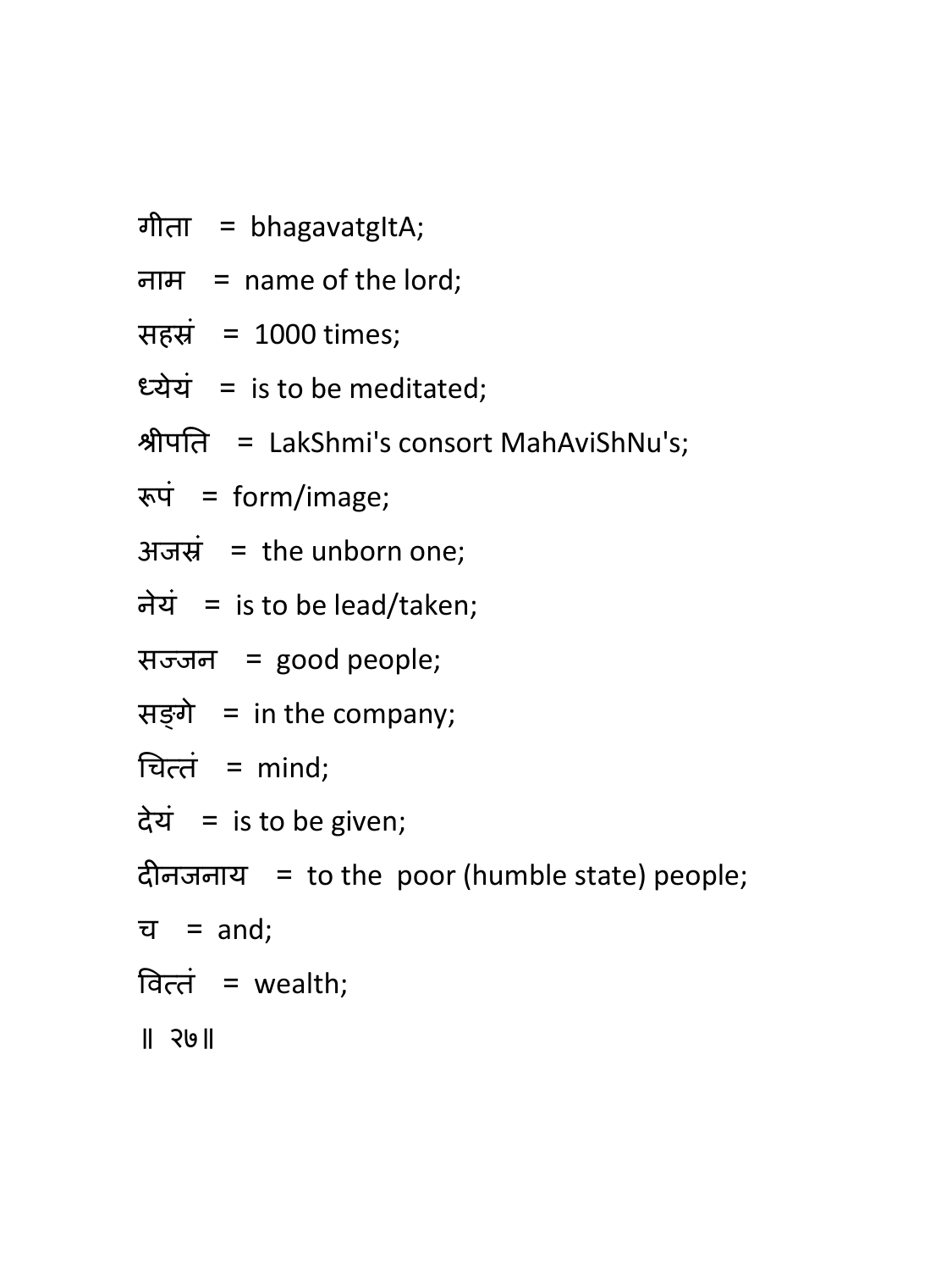सुखतः = for happiness;

करयते = is done;

रामाभोग = sexual pleasures?;

पश्चाद्धन्त = later on in the end:

शरीरे = in the body;

रोग = disease;

यद्यपि = even though;

लोके = in the world;

मरण = death;

शरणं = resort/surrender;

तदपि = even then;

न = not;

मुञ्चतत = releases/gives up;

र्थर्थचरणं = pApa+AcharaNa, sin-practising;

॥ २८॥

अर्ी = wealth;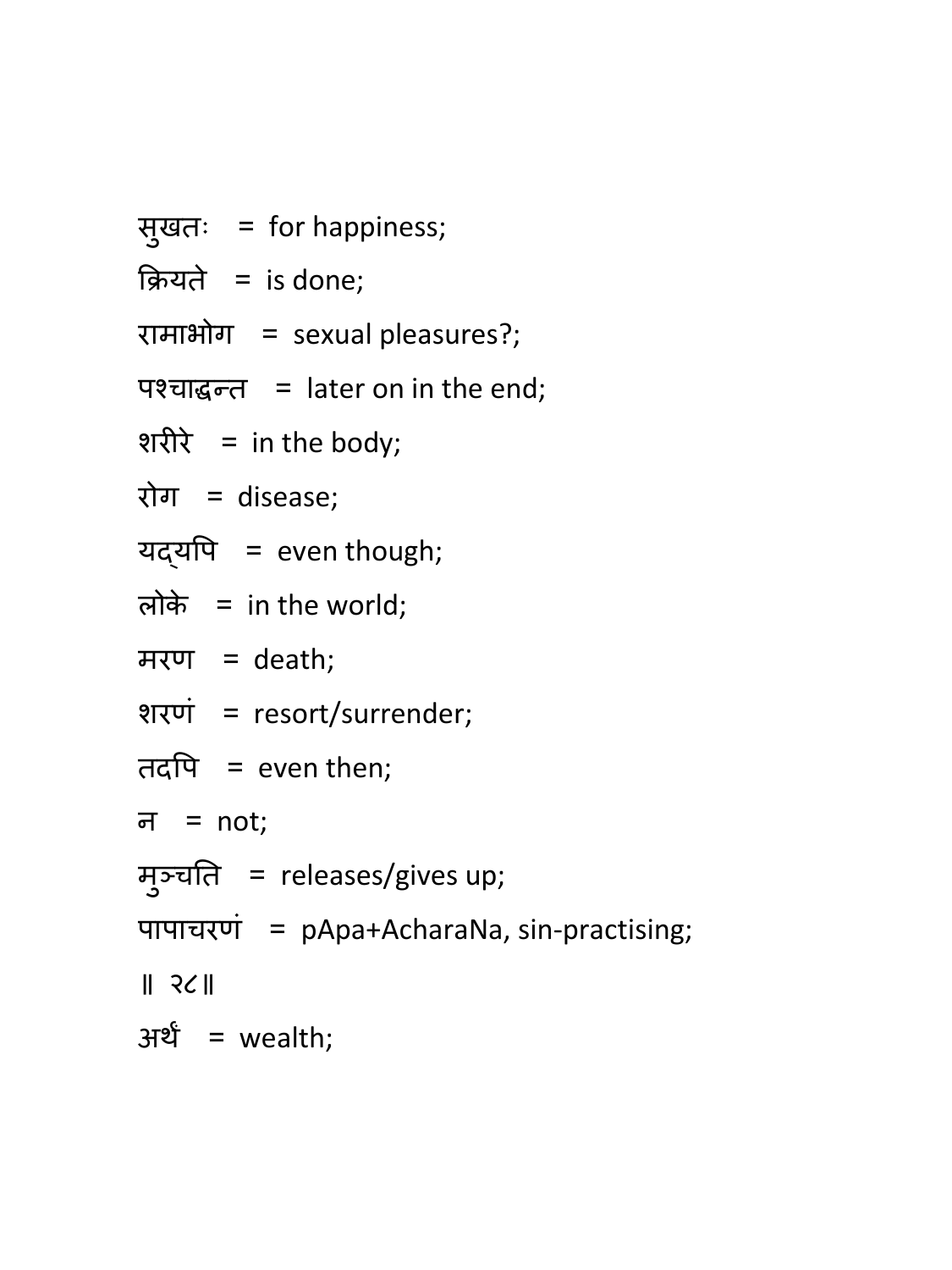- अनर्ी = purposeless/in vain/danger-productive;
- भावय = deem/consider/visualise;
- नित्यं = daily/always;
- न = not;
- अस्स्त = is;
- ततः = from that;
- सुखलेशः = (even a little) happiness;
- सत्यं = Truth;
- प्**त्रादपि** = even from the the son;
- धन = wealth;
- $\overline{\text{4}}$  = acquiring people;
- भीतिः = fear;
- सर्वत्र = everywhere;
- एषा = this:
- विहिता = understood:
- रीततः = procedure/practice/custom;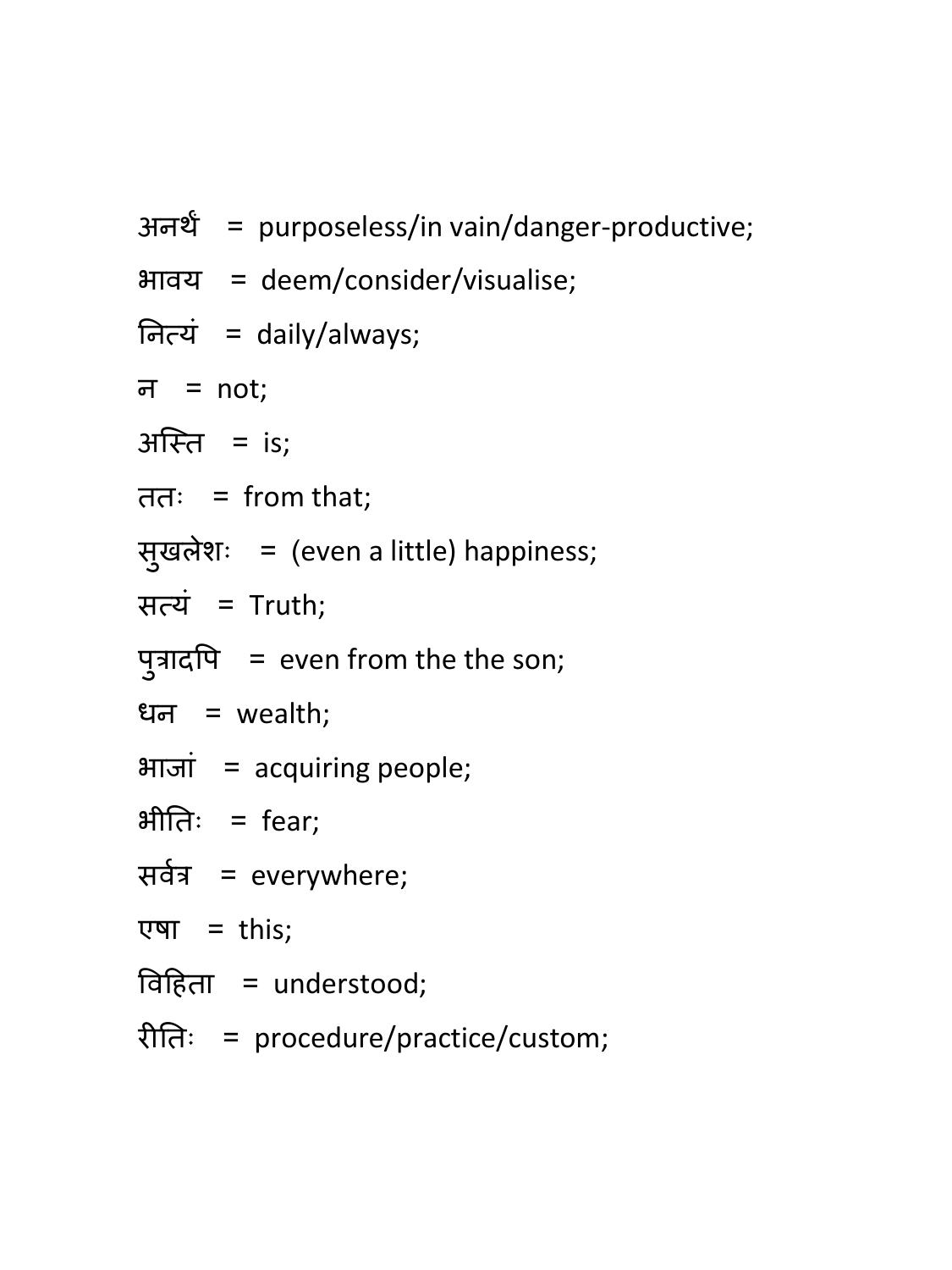```
॥ २९॥
```
प्राणायाम =  $break$ -control;

प्रत्याहार = diet-control;

तनत्यं = always/daily/certain;

अतनत्य =

uncertain/temporary/ephemeral/transient;

विवेक = awareness after reasoning;

व चथर = thought/considered conclusion/opinion;

जाप्यसमेत = with chanting of the names of the

lord;

समाधिविधान  $=$  in the state of trance:

कुर्ववधानं = pay attention;

महदवधानं = great care attention;

॥ ३०॥

गुरुचरणथम्प्बुज = the lotus feet of the teacher/guru;

```
तनभपर = dependent;
```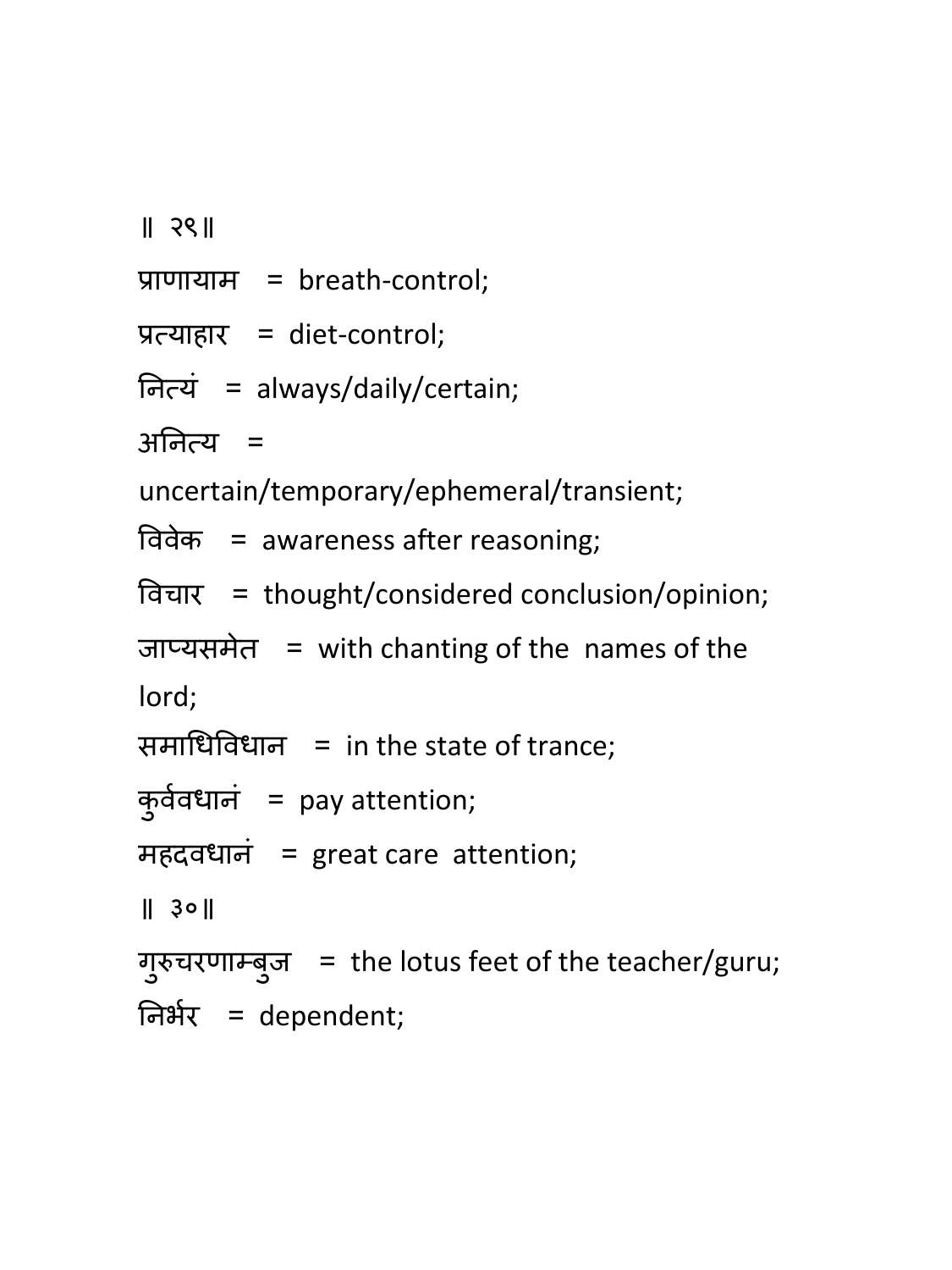भक्तः = devotee;

संसारात् = from the world;

अचिराद्भव = in no time from the cycle of birth and death;

मुक्तः = released;

सेन्द्रियमानस = sa+indriva+mAnasa, with senses

and mind;

तनयमथदे = control alone(niyamAt eva);

द्रक्ष्यसि = you will see;

तनज = one's own;

हृदयस्र्ं = heart-stationed;

 $\dot{a} = God;$ 

॥ ३१॥

```
मूढ = fool;
```
कश्चन = certain;

ैयथकरण = Grammar;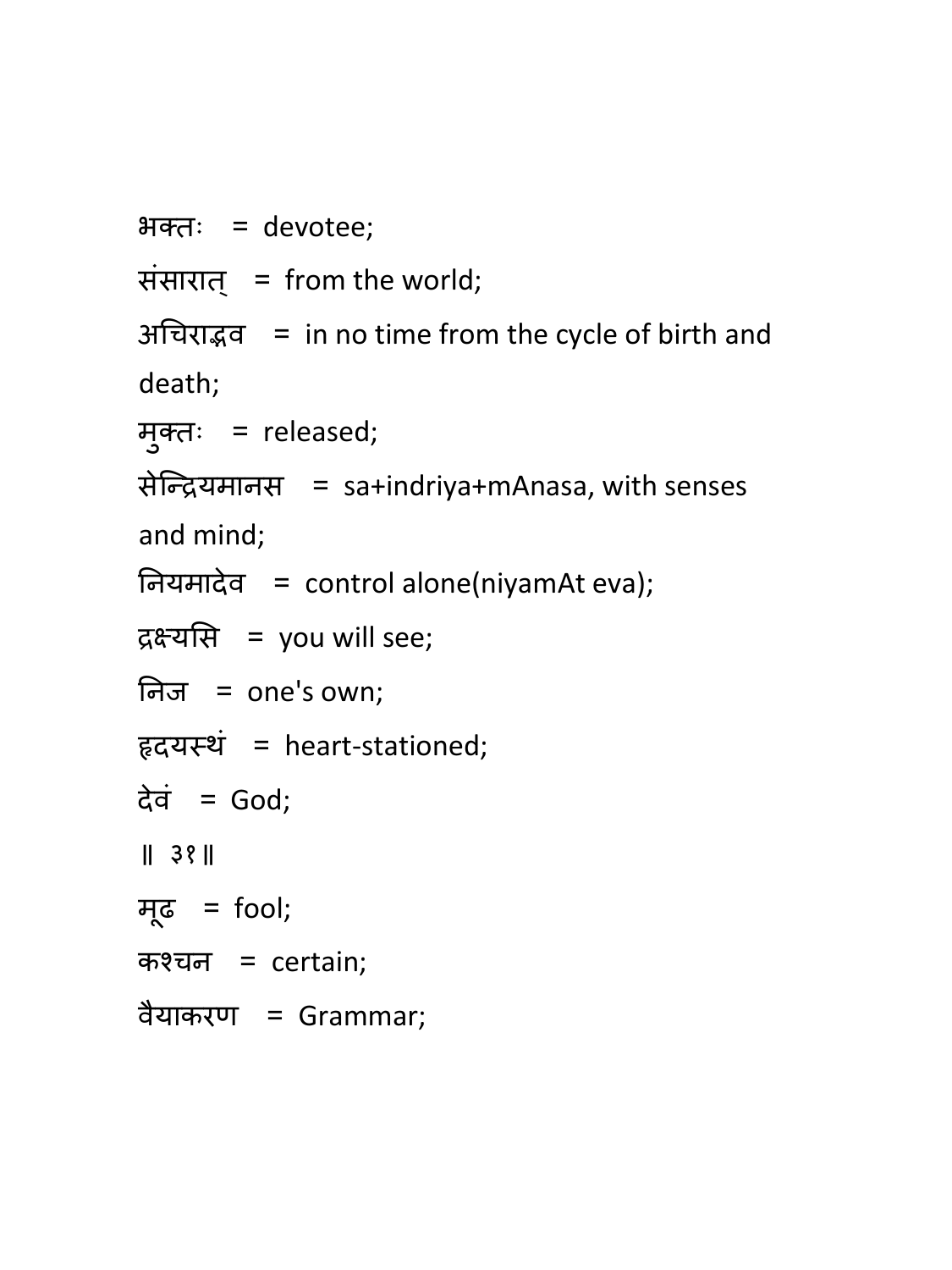- डुकृङ्करण = grammatical formula DukRi.nkaraNa;
- $3$ ध्ययन = study;
- धुररण = awakened/aroused?;
- रीमत् = honourable prefix;
- शंकर = Shankara;
- $44$ गवत् = God;
- शशष्यैः = disciples;
- बोधधत = having been taught/enlightened;
- आशसत् = was/existed;
- चोधधतकरण = tested or awakened senses;
- ॥ ३२॥
- भज = worship;
- गोविन्दं =  $I$ ord Govinda;
- मूढमते = Oh foolish mind!;

नामस्मरणात = (except) through/from

remembrance of the Lord's name;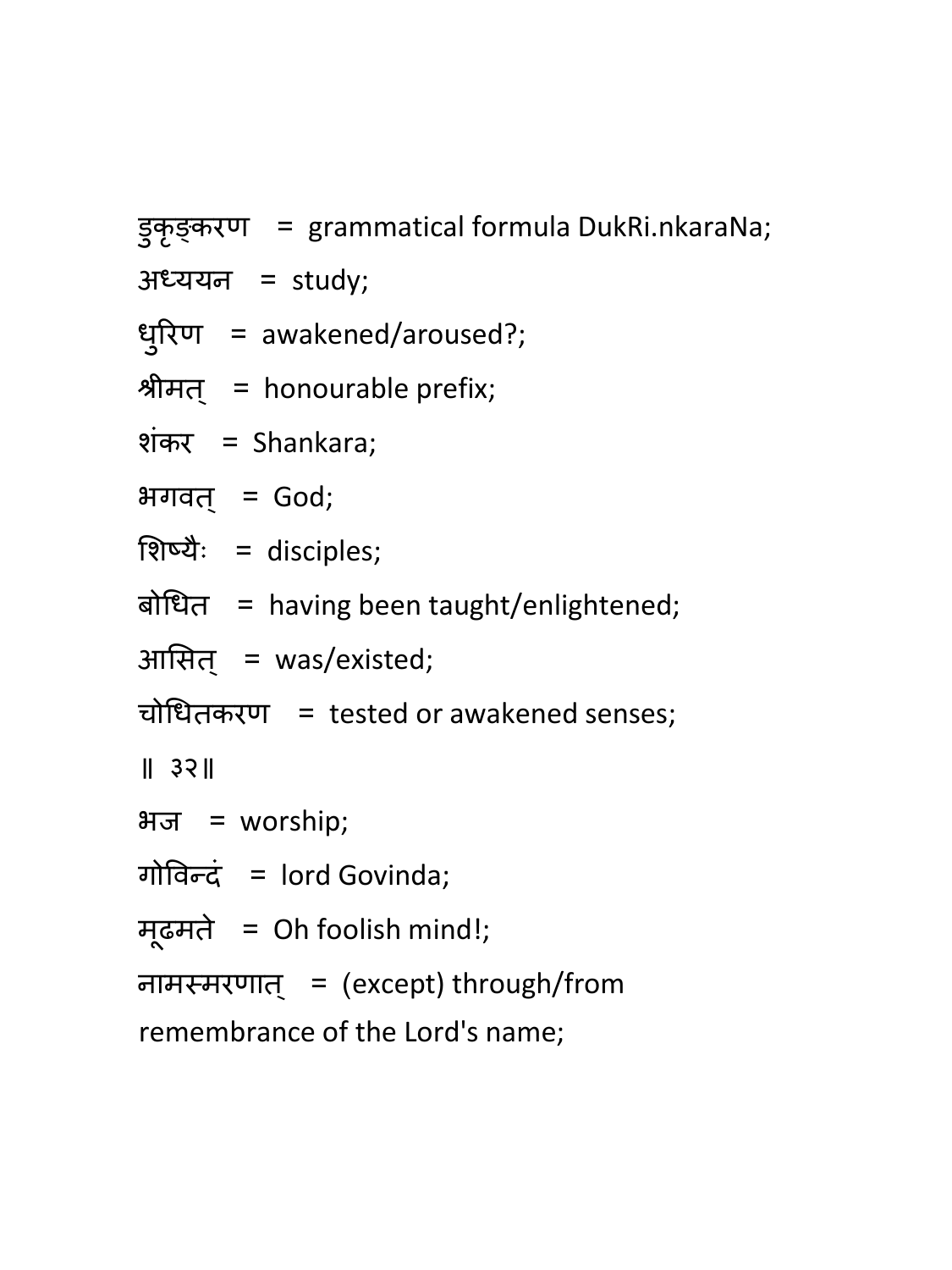अन्य = other; उपाय = plan/method/means; नहह = not; पश्याम =  $we$  see; भवतरणे = for crossing the ocean of births deaths; ॥ ३३॥

Encoded and translated by M. Giridhar. Proofread M. Giridhar, NA

| % Text title  | : bhajagovindam        |
|---------------|------------------------|
| % File name   | : bhajagovindam.itx    |
| % itxtitle    | : bhajagovindam athavA |
| mohamudgaraH  |                        |
| % engtitle    | : bhaja govindam       |
| % Category    | : vedanta              |
| % Location    | : doc vishhnu          |
| % Sublocation | : vishhnu              |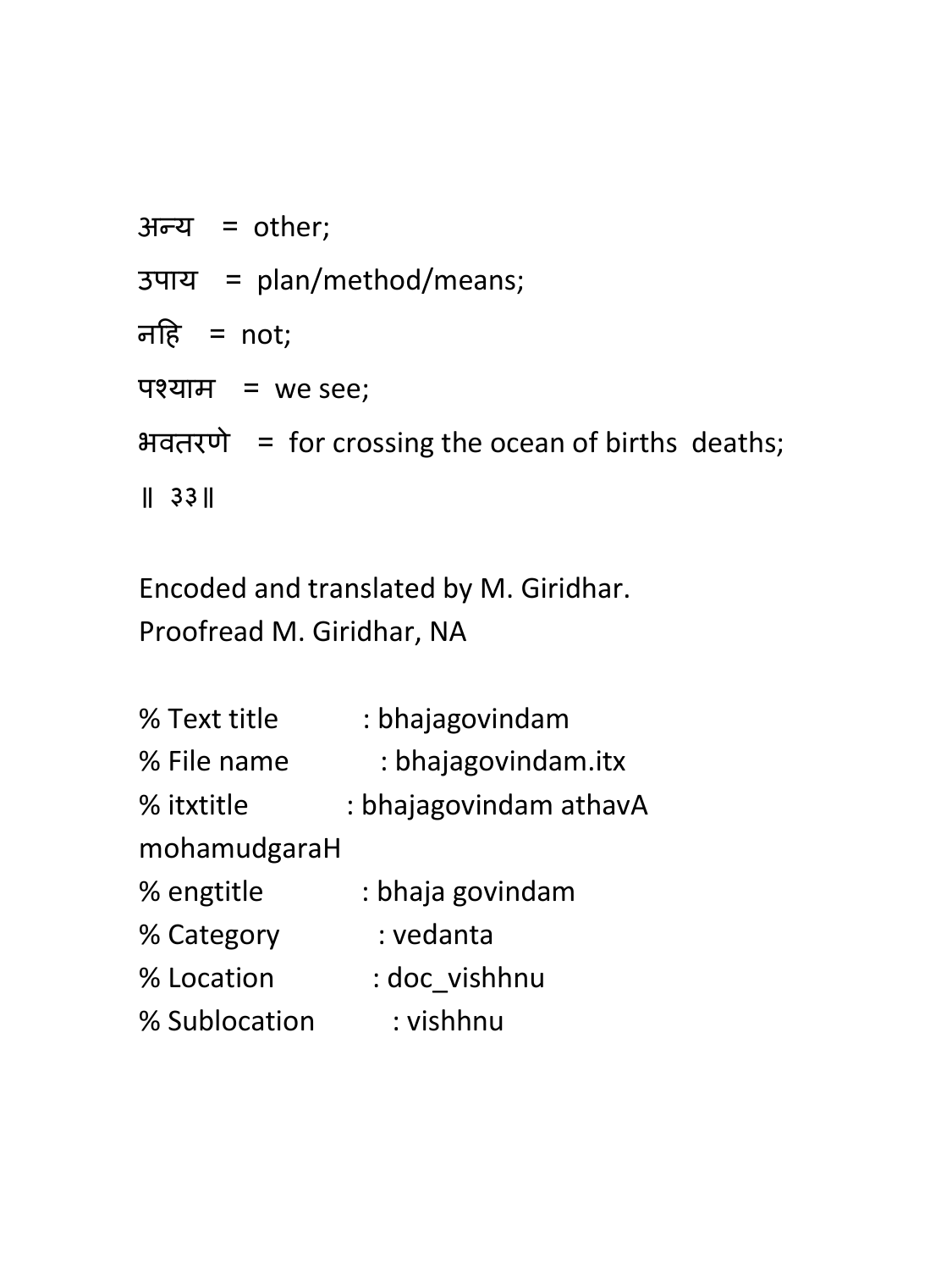- % SubDeity : krishna
- % Texttype : stotra
- % Author : Shankaracharya
- % Language : Sanskrit
- % Subject : philosophy/hinduism/religion
- % Transliterated by : M. Giridhar
- % Proofread by : M. Giridhar, NA
- % Translated by : M. Giridhar
- % Description-comments : combines
- charpaTapanjarikA and dvAdashapanjarikA, advice
- % Indexextra : Versions, mohamudgaraH
- % Latest update : 1995, September 28, 2014,
- NOvember 22, 2016
- % Send corrections to : Sanskrit@cheerful.com % Site access : http://sanskritdocuments.org This text is prepared by volunteers and is to be used for personal study and research. The file is not to be copied or reposted for promotion of any website or individuals or for commercial purpose without